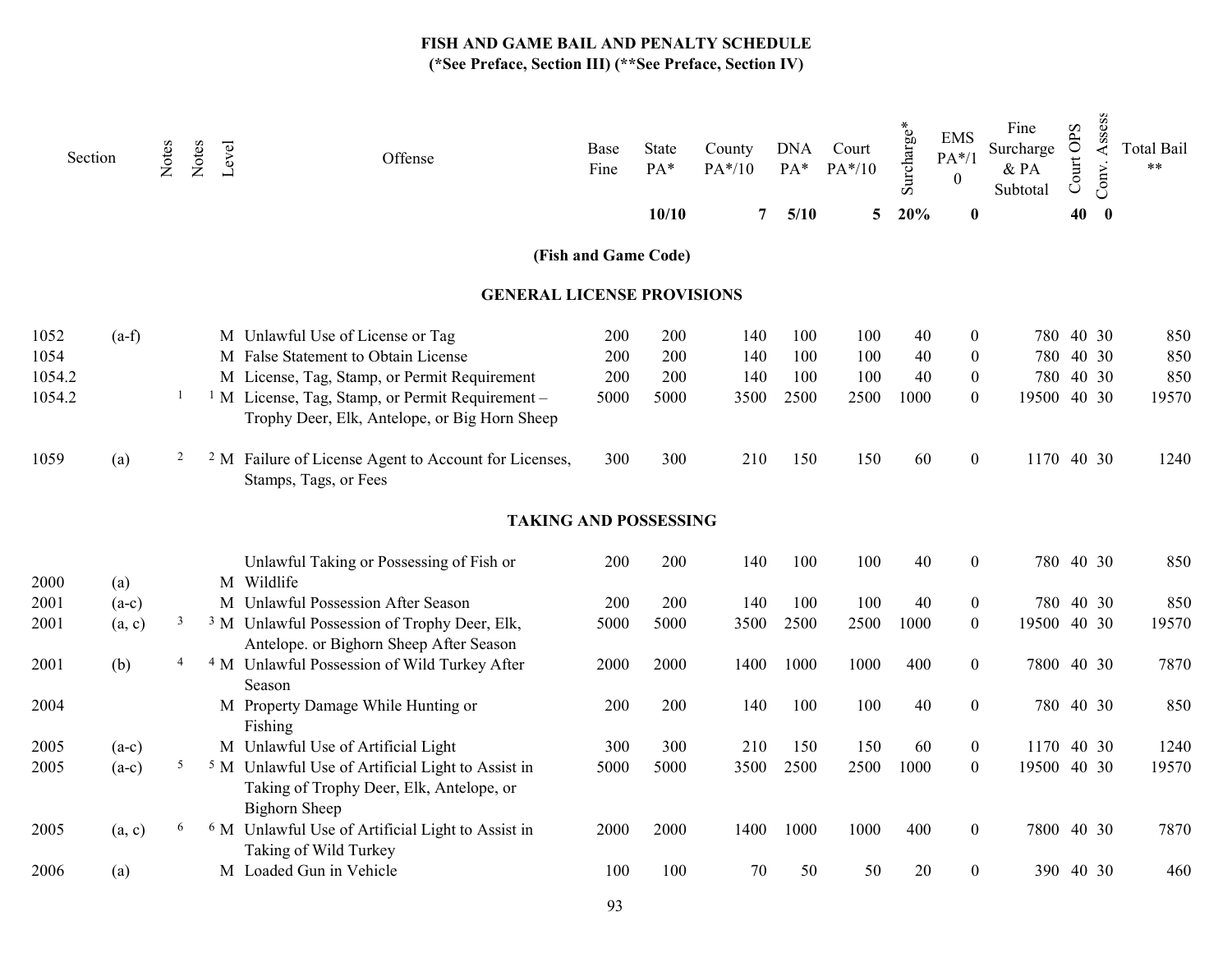|        | Section   | Notes | Notes  | Level | Offense                                                                                     | Base<br>Fine             | State<br>PA* | County<br>$PA*/10$ | <b>DNA</b><br>$PA*$ | Court<br>$PA*/10$ | ¥<br>Φ<br>Surcharge | <b>EMS</b><br>$PA*/1$<br>$\boldsymbol{0}$ | Fine<br>Surcharge<br>& PA<br>Subtotal | Court OPS | Assess<br>Conv. | <b>Total Bail</b><br>$***$ |
|--------|-----------|-------|--------|-------|---------------------------------------------------------------------------------------------|--------------------------|--------------|--------------------|---------------------|-------------------|---------------------|-------------------------------------------|---------------------------------------|-----------|-----------------|----------------------------|
|        |           |       |        |       |                                                                                             |                          | 10/10        | 7                  | 5/10                | 5                 | 20%                 | $\boldsymbol{0}$                          |                                       | 40        | $\mathbf 0$     |                            |
| 2010   | (a)       |       |        |       | M Unlawful Possession or Use of a Shotgun                                                   | 100                      | 100          | 70                 | 50                  | 50                | 20                  | $\theta$                                  |                                       | 390 40 30 |                 | 460                        |
| 2011.5 |           |       | $\tau$ |       | <sup>7</sup> M Unlawful Removal of Hunting Dog Collar                                       | 200                      | 200          | 140                | 100                 | 100               | 40                  | $\theta$                                  |                                       | 780 40 30 |                 | 850                        |
| 2012   |           |       |        |       | M Failure to Show License, Equipment, or Game                                               | 100                      | 100          | 70                 | 50                  | 50                | 20                  | $\boldsymbol{0}$                          | 390                                   |           | 40 30           | 460                        |
| 2015   | (a)       |       |        |       | M Unlawful Possession of Bird, Fish, Etc., in<br>Restaurant or Eating Establishment         | 300                      | 300          | 210                | 150                 | 150               | 60                  | $\overline{0}$                            | 1170                                  | 40 30     |                 | 1240                       |
| 2016   |           |       |        |       | M Trespass While Hunting                                                                    | 200                      | 200          | 140                | 100                 | 100               | 40                  | $\overline{0}$                            |                                       | 780 40 30 |                 | 850                        |
| 2018   |           |       |        |       | M Unlawful Posting or Destruction of Signs                                                  | 200                      | 200          | 140                | 100                 | 100               | 40                  | $\boldsymbol{0}$                          |                                       | 780 40 30 |                 | 850                        |
| 2024   | $(c,d)$ x |       |        |       | M Unlawful Removal and Commercialization of<br>Dudleya Value under \$250                    | 1000                     | 1000         | 700                | 500                 | 500               | 200                 | $\mathbf{0}$                              | 3900 40 30                            |           |                 | 3970                       |
| 2024   | $(c,d)$ x |       |        |       | M Unlawful Removal and Commercialization of<br>Dudleya Value over \$250                     | 5000                     | 5000         | 3500               | 2500                | 2500              | 1000                | $\boldsymbol{0}$                          | 19500 40 30                           |           |                 | 19570                      |
| 2080   |           |       |        |       | M Importing/Taking/Possessing Any Rare or<br><b>Endangered Animal</b>                       | 300                      | 300          | 210                | 150                 | 150               | 60                  | $\boldsymbol{0}$                          | 1170 40 30                            |           |                 | 1240                       |
|        |           |       |        |       | INFORMATION, TRANSPORTATION, AND SHELTERING OF RESTRICTED LIVE WILD ANIMALS                 |                          |              |                    |                     |                   |                     |                                           |                                       |           |                 |                            |
| 2118   |           |       |        |       | M Unlawful Possession of Prohibited Species                                                 | 500                      | 500          | 350                | 250                 | 250               | 100                 | $\boldsymbol{0}$                          | 1950 40 30                            |           |                 | 2020                       |
| 2121   |           |       |        |       | M Allowing a Legally Imported Wild Animal to<br>Escape                                      | 200                      | 200          | 140                | 100                 | 100               | 40                  | $\boldsymbol{0}$                          |                                       | 780 40 30 |                 | 850                        |
| 2361   |           |       |        |       | M Importation of Salmon                                                                     | 200                      | 200          | 140                | 100                 | 100               | 40                  | $\boldsymbol{0}$                          |                                       | 780 40 30 |                 | 850                        |
| 2576   |           |       |        |       | M Capturing or Transporting for Sale, or Selling<br>Wild Rodents                            | 100                      | 100          | 70                 | 50                  | 50                | 20                  | $\mathbf{0}$                              |                                       | 390 40 30 |                 | 460                        |
|        |           |       |        |       |                                                                                             | <b>METHODS OF TAKING</b> |              |                    |                     |                   |                     |                                           |                                       |           |                 |                            |
| 3000   |           |       |        |       | M Hunting During Closed Hours                                                               | 200                      | 200          | 140                | 100                 | 100               | 40                  | $\boldsymbol{0}$                          |                                       | 780 40 30 |                 | 850                        |
| 3001   |           |       |        |       | M Hunting While Intoxicated                                                                 | 350                      | 350          | 245                | 175                 | 175               | 70                  | $\boldsymbol{0}$                          | 1365 40 30                            |           |                 | 1435                       |
| 3002   |           |       |        |       | M Shooting From Boat, Vehicle, or Airplane                                                  | 200                      | 200          | 140                | 100                 | 100               | 40                  | $\boldsymbol{0}$                          |                                       | 780 40 30 |                 | 850                        |
| 3003   | (a)       |       | 7      |       | <sup>9</sup> M Unlawful Hunting With a Gun or Device<br>Accessed Via an Internet Connection | 350                      | 350          | 245                | 175                 | 175               | 70                  | $\mathbf{0}$                              | 1365 40 30                            |           |                 | 1435                       |
| 3003   | (b)(1)    |       | 7      |       | <sup>9</sup> M Owning or Operating Online Shooting Range,<br>Site, or Gallery               | 350                      | 350          | 245                | 175                 | 175               | 70                  | $\mathbf{0}$                              | 1365 40 30                            |           |                 | 1435                       |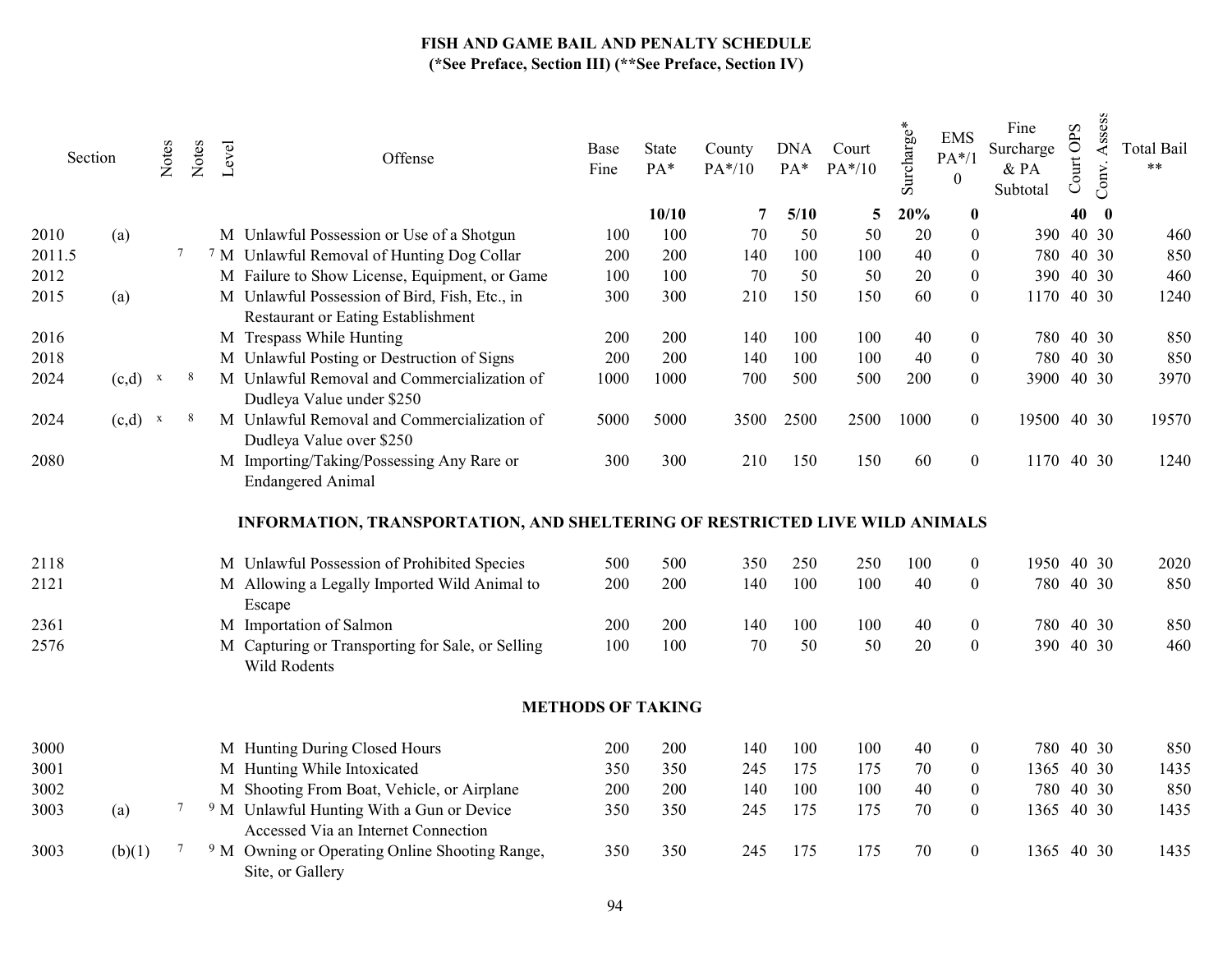| Section |        | Notes  | Notes | Level           | Offense                                                                                                                     | Base<br>Fine              | State<br>PA* | County<br>$PA*/10$ | <b>DNA</b><br>$PA*$ | Court<br>$PA*/10$ | Surcharge* | <b>EMS</b><br>$PA*/1$<br>$\mathbf{0}$ | Fine<br>Surcharge<br>& PA<br>Subtotal | Court OPS | Assess<br>Conv. | <b>Total Bail</b><br>$***$ |
|---------|--------|--------|-------|-----------------|-----------------------------------------------------------------------------------------------------------------------------|---------------------------|--------------|--------------------|---------------------|-------------------|------------|---------------------------------------|---------------------------------------|-----------|-----------------|----------------------------|
|         |        |        |       |                 |                                                                                                                             |                           | 10/10        | 7                  | 5/10                | 5                 | 20%        | $\bf{0}$                              |                                       | 40        | $\mathbf{0}$    |                            |
| 3003    | (b)(2) | 7      |       |                 | <sup>9</sup> M Create, Maintain, or Utilize Internet Web Site or<br>Service by Other Means for Purpose of Online<br>Hunting | 350                       | 350          | 245                | 175                 | 175               | 70         | $\boldsymbol{0}$                      | 1365 40 30                            |           |                 | 1435                       |
| 3003    | (c)    | 7      |       |                 | <sup>9</sup> M Possession or Confinement of Bird or Mammal<br>for Online Hunting                                            | 350                       | 350          | 245                | 175                 | 175               | 70         | $\boldsymbol{0}$                      | 1365 40 30                            |           |                 | 1435                       |
| 3003    | (d)    | $\tau$ |       |                 | <sup>9</sup> M Import or Export of Bird or Mammal Killed by<br>Online Hunting                                               | 350                       | 350          | 245                | 175                 | 175               | 70         | $\boldsymbol{0}$                      | 1365 40 30                            |           |                 | 1435                       |
| 3004    | (a)    |        |       |                 | <sup>9</sup> M Shooting Within 150 Yards of Dwelling                                                                        | 150                       | 150          | 105                | 75                  | 75                | 30         | 0                                     |                                       | 585 40 30 |                 | 655                        |
| 3004    | (b)    | $\tau$ |       |                 | <sup>9</sup> M Unlawful Discharge of Firearm, Arrow, or<br>Crossbow Bolt Across a Public Road or Way                        | 150                       | 150          | 105                | 75                  | 75                | 30         | $\theta$                              |                                       | 585 40 30 |                 | 655                        |
| 3004.5  | (a)(1) | 8      |       | 10 <sub>1</sub> | Use of Unlawful Rifle or Pistol Ammunition                                                                                  | 500                       | 500          | 350                | 250                 | 250               | 100        | $\mathbf{0}$                          | 1950 40 35                            |           |                 | 2025                       |
| 3005    |        |        |       |                 | M Taking Birds or Mammals With Unlawful<br>Devices                                                                          | 150                       | 150          | 105                | 75                  | 75                | 30         | $\mathbf{0}$                          |                                       | 585 40 30 |                 | 655                        |
| 3012    |        |        |       |                 | M Use of Amplified Animal Sounds to Assist in<br>Taking                                                                     | 100                       | 100          | 70                 | 50                  | 50                | $20\,$     | $\boldsymbol{0}$                      |                                       | 390 40 30 |                 | 460                        |
|         |        |        |       |                 | <b>DOMESTICATED GAME BREEDING</b>                                                                                           |                           |              |                    |                     |                   |            |                                       |                                       |           |                 |                            |
| 3200    |        |        |       |                 | M License for Breeding                                                                                                      | 100                       | 100          | 70                 | 50                  | 50                | 20         | $\overline{0}$                        |                                       | 390 40 30 |                 | 460                        |
|         |        |        |       |                 |                                                                                                                             | <b>GENERAL PROVISIONS</b> |              |                    |                     |                   |            |                                       |                                       |           |                 |                            |
| 3501    |        |        |       |                 | M Unlawful Driving of Game Birds                                                                                            | 100                       | 100          | 70                 | 50                  | 50                | 20         | $\boldsymbol{0}$                      | 390                                   | 40 30     |                 | 460                        |
| 3503    |        | 9      |       |                 | <sup>11</sup> M Taking, Possessing, or Destroying the Nest or<br>Eggs of Any Birds                                          | 400                       | 400          | 280                | 200                 | 200               | 80         | $\theta$                              | 1560 40 30                            |           |                 | 1630                       |
|         |        |        |       |                 | <b>FULLY PROTECTED BIRDS</b>                                                                                                |                           |              |                    |                     |                   |            |                                       |                                       |           |                 |                            |
| 3511    | (a)(1) |        |       |                 | M Taking or Possession of Fully Protected Birds                                                                             | 500                       | 500          | 350                | 250                 | 250               | 100        | $\overline{0}$                        | 1950 40 30                            |           |                 | 2020                       |
|         |        |        |       |                 |                                                                                                                             | MAMA LUE BIBBO            |              |                    |                     |                   |            |                                       |                                       |           |                 |                            |

# NONGAME BIRDS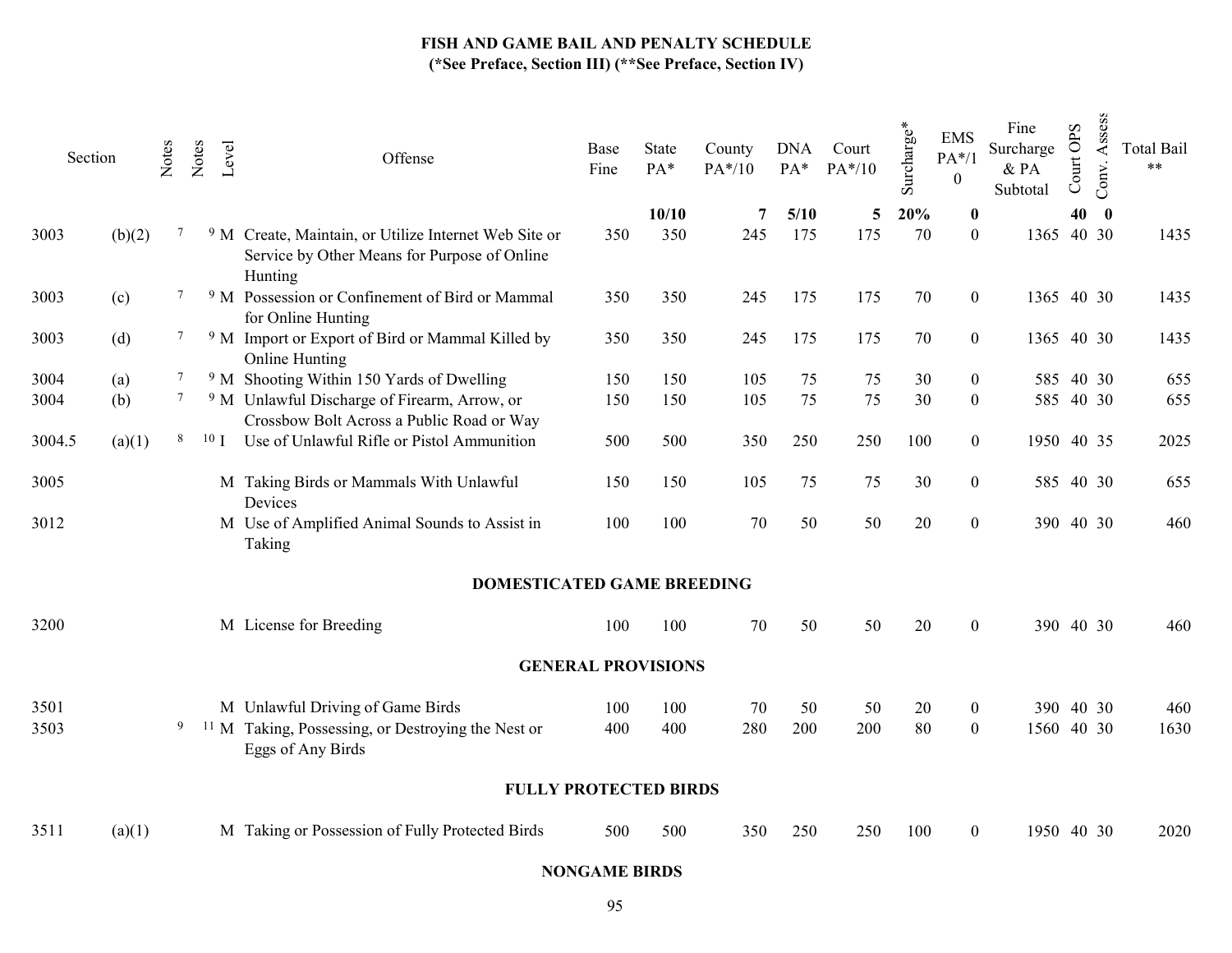|              | Section |          | Notes | Notes | Level<br>Offense                                                                        | Base<br>Fine        | State<br>PA* | County<br>PA*/10 | <b>DNA</b><br>$PA*$ | Court<br>$PA*/10$ | Surcharge*    | <b>EMS</b><br>$PA*/1$<br>$\mathbf{0}$ | Fine<br>Surcharge<br>$\&$ PA<br>Subtotal | Court OPS   | Assess<br>Conv.  | <b>Total Bail</b><br>$***$ |
|--------------|---------|----------|-------|-------|-----------------------------------------------------------------------------------------|---------------------|--------------|------------------|---------------------|-------------------|---------------|---------------------------------------|------------------------------------------|-------------|------------------|----------------------------|
|              |         |          |       |       |                                                                                         |                     | 10/10        | $7^{\circ}$      | 5/10                |                   | $5\quad 20\%$ | $\bf{0}$                              |                                          | 40          | $\boldsymbol{0}$ |                            |
| 3800<br>3800 |         |          | 9     |       | <sup>11</sup> M Taking of One Nongame Bird<br>M (Each Additional Nongame Bird)          | 400<br>100          | 400<br>100   | 280<br>70        | 200<br>50           | 200<br>50         | 80<br>20      | $\boldsymbol{0}$<br>$\boldsymbol{0}$  | 1560 40 30<br>390                        | $0 \quad 0$ |                  | 1630<br>390                |
|              |         |          |       |       |                                                                                         | <b>GAME MAMMALS</b> |              |                  |                     |                   |               |                                       |                                          |             |                  |                            |
| 3960         | (b)     |          |       |       | M Unlawful to Allow Dog to Pursue Big Game Mam                                          | 400                 | 400          | 280              | 200                 | 200               | 80            | $\boldsymbol{0}$                      | 1560 40 30                               |             |                  | 1630                       |
|              |         |          |       |       | <b>TRAPPING PROVISIONS</b>                                                              |                     |              |                  |                     |                   |               |                                       |                                          |             |                  |                            |
|              |         | $(a, c-$ | 10    | 12    |                                                                                         | 150                 | 150          | 105              | 75                  | 75                | 30            | $\boldsymbol{0}$                      |                                          | 585 40 30   |                  | 655                        |
| 4004         | f       |          |       |       | M Trapping Violations                                                                   |                     |              |                  |                     |                   |               |                                       |                                          |             |                  |                            |
| 4004         | (b)     |          | 10    |       | <sup>12</sup> M Setting or Maintaining Trap Without Required<br><b>Identifying Mark</b> | 300                 | 300          | 210              | 150                 | 150               | 60            | $\overline{0}$                        | 1170 40 30                               |             |                  | 1240                       |
|              |         |          |       |       |                                                                                         | <b>TAKING DEER</b>  |              |                  |                     |                   |               |                                       |                                          |             |                  |                            |
| 4304         |         |          |       |       | M Waste of Game Meat                                                                    | 150                 | 150          | 105              | 75                  | 75                | 30            | $\boldsymbol{0}$                      |                                          | 585 40 30   |                  | 655                        |
| 4304         |         |          | 11    |       | <sup>13</sup> M Waste of Trophy Deer, Elk, Antelope, or Big<br>Horn Sheep Meat          | 5000                | 5000         | 3500             | 2500                | 2500              | 1000          | $\boldsymbol{0}$                      | 19500 40 30                              |             |                  | 19570                      |
| 4304         |         |          | 11    |       | <sup>13</sup> M Waste of Trophy Turkey Meat                                             | 2000                | 2000         | 1400             | 1000                | 1000              | 400           | $\boldsymbol{0}$                      | 7800 40 30                               |             |                  | 7870                       |
| 4330         |         |          |       |       | M No Deer License Tag                                                                   | 150                 | 150          | 105              | 75                  | 75                | 30            | $\boldsymbol{0}$                      |                                          | 585 40 30   |                  | 655                        |
| 4330         |         |          | 11    |       | <sup>13</sup> M No License Tag for Trophy Deer, Elk, Antelope,<br>or Big Horn Sheep     | 5000                | 5000         | 3500             | 2500                | 2500              | 1000          | $\boldsymbol{0}$                      | 19500 40 30                              |             |                  | 19570                      |
| 4330         |         |          | 11    |       | <sup>13</sup> M No License Tag for Trophy Turkey                                        | 2000                | 2000         | 1400             | 1000                | 1000              | 400           | $\boldsymbol{0}$                      | 7800 40 30                               |             |                  | 7870                       |
| 4336         |         | (a,b)    |       |       | M Untagged Deer                                                                         | 150                 | 150          | 105              | 75                  | 75                | 30            | $\overline{0}$                        |                                          | 585 40 30   |                  | 655                        |
|              |         |          |       |       |                                                                                         | <b>BURRO</b>        |              |                  |                     |                   |               |                                       |                                          |             |                  |                            |
| 4600         | (a)     |          |       |       | Unlawful Killing or Capture of Undomesticated<br>M Burro                                | 300                 | 300          | 210              | 150                 | 150               | 60            | $\mathbf{0}$                          | 1170 40 30                               |             |                  | 1240                       |
|              |         |          |       |       |                                                                                         |                     |              |                  |                     |                   |               |                                       |                                          |             |                  |                            |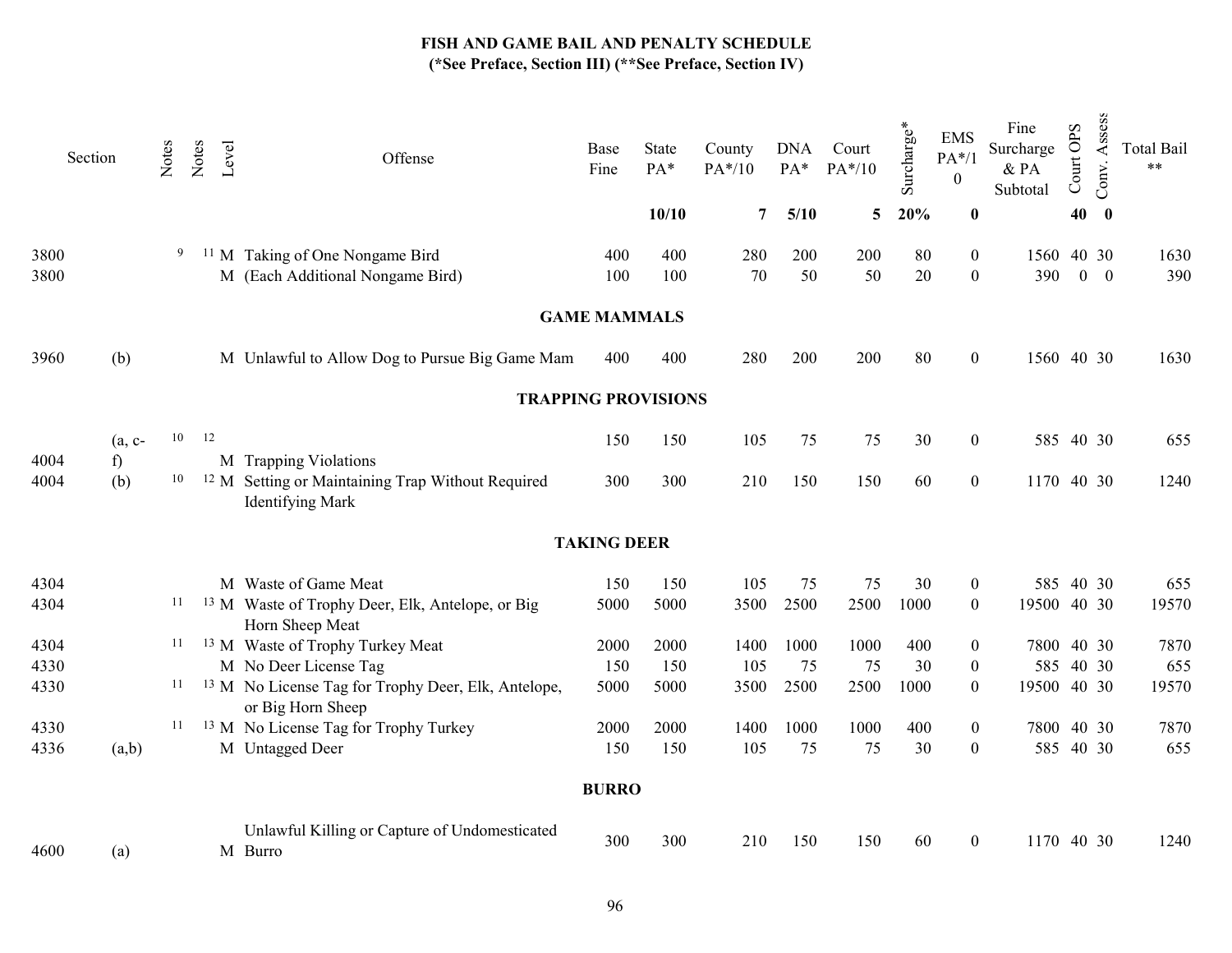| Section |        | Notes | Notes | Level | Offense                                                                                  | Base<br>Fine    | State<br>PA*<br>10/10 | County<br>$PA*/10$<br>7 | <b>DNA</b><br>PA*<br>5/10 | Court<br>$PA*/10$<br>5 | Surcharge*<br>20% | <b>EMS</b><br>$PA*/1$<br>$\boldsymbol{0}$<br>$\bf{0}$ | Fine<br>Surcharge<br>$&$ PA<br>Subtotal | Court OPS<br>40 | Assess<br>Conv.<br>$\bf{0}$ | <b>Total Bail</b><br>$***$ |
|---------|--------|-------|-------|-------|------------------------------------------------------------------------------------------|-----------------|-----------------------|-------------------------|---------------------------|------------------------|-------------------|-------------------------------------------------------|-----------------------------------------|-----------------|-----------------------------|----------------------------|
|         |        |       |       |       |                                                                                          | <b>WILD PIG</b> |                       |                         |                           |                        |                   |                                                       |                                         |                 |                             |                            |
| 4657    |        |       |       |       | M Wild Pig License Tag Violation                                                         | 150             | 150                   | 105                     | 75                        | 75                     | 30                | $\boldsymbol{0}$                                      | 585 40 30                               |                 |                             | 655                        |
|         |        |       |       |       | <b>FULLY PROTECTED MAMMALS</b>                                                           |                 |                       |                         |                           |                        |                   |                                                       |                                         |                 |                             |                            |
| 4700    | (a)(1) | 12    | 14    |       | Taking or Possession of Fully Protected<br>M Mammal                                      | 5000            | 5000                  | 3500                    | 2500                      | 2500                   | 1000              | $\boldsymbol{0}$                                      | 19500 40 30                             |                 |                             | 19570                      |
|         |        |       |       |       |                                                                                          | <b>BEAR</b>     |                       |                         |                           |                        |                   |                                                       |                                         |                 |                             |                            |
| 4753    |        |       |       |       | M Bear Tag License Violation                                                             | 150             | 150                   | 105                     | 75                        | 75                     | 30                | $\overline{0}$                                        | 585 40 30                               |                 |                             | 655                        |
| 4758    |        | 13    |       |       | <sup>15</sup> M Sale or Purchase of Bear Meat or Parts                                   | 3250            | 3250                  | 2275                    | 1625                      | 1625                   | 650               | $\boldsymbol{0}$                                      | 12675                                   |                 | 40 30                       | 12745                      |
| 4758    |        | 14    |       |       | <sup>16</sup> M Possession of Three or More Bear Gall<br><b>Bladders</b>                 | 10000           | 10000                 | 7000                    | 5000                      | 5000                   | 2000              | $\boldsymbol{0}$                                      | 39000                                   |                 | 40 30                       | 39070                      |
|         |        |       |       |       | FULLY PROTECTED REPTILES AND AMPHIBIANS                                                  |                 |                       |                         |                           |                        |                   |                                                       |                                         |                 |                             |                            |
| 5000    |        |       |       |       | Selling, Purchasing, Harming, Possessing,<br>M Transporting, or Shooting Desert Tortoise | 300             | 300                   | 210                     | 150                       | 150                    | 60                | $\overline{0}$                                        | 1170 40 30                              |                 |                             | 1240                       |
| 5050    | (a)(1) |       |       |       | M Taking or Possession of Fully Protected Reptile<br>or Amphibian                        | 500             | 500                   | 350                     | 250                       | 250                    | 100               | $\overline{0}$                                        | 1950 40 30                              |                 |                             | 2020                       |
|         |        |       |       |       | <b>FISH - GENERAL PROVISIONS</b>                                                         |                 |                       |                         |                           |                        |                   |                                                       |                                         |                 |                             |                            |
|         |        |       |       |       |                                                                                          |                 |                       |                         |                           |                        |                   |                                                       |                                         |                 |                             |                            |
| 5508    |        | 15    |       |       | <sup>17</sup> M Fish of Indeterminate Size                                               | 250             | 250                   | 175                     | 125                       | 125                    | 50                | $\mathbf{0}$                                          | 975                                     |                 | 40 30                       | 1045                       |
| 5508    |        |       |       |       | M (For Each Additional Fish)                                                             | 20              | 20                    | 14                      | 10                        | 10                     | $\overline{4}$    | $\overline{0}$                                        | 78                                      | $\overline{0}$  | $\overline{0}$              | 78                         |

FULLY PROTECTED FISH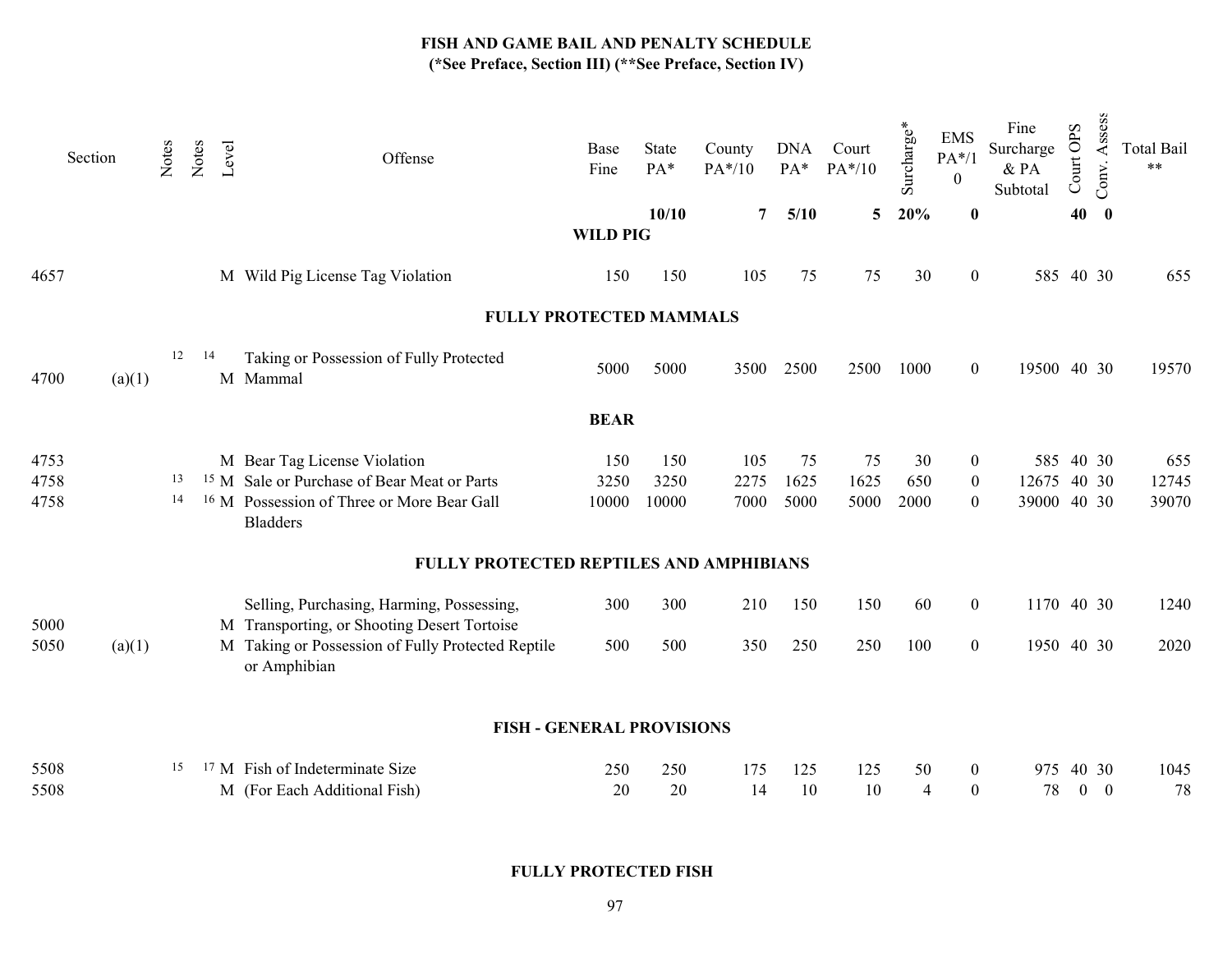| Section                    |            | Notes | Notes | Level | Offense                                                                                                                                                                       | Base<br>Fine | State<br>PA* | County<br>$PA*/10$ | <b>DNA</b><br>$PA*$ | Court<br>$PA*/10$ | Surcharge*  | <b>EMS</b><br>$PA*/1$<br>$\boldsymbol{0}$ | Fine<br>Surcharge<br>$&$ PA<br>Subtotal | Court OPS | Assess<br>Conv. | <b>Total Bail</b><br>$\star\star$ |
|----------------------------|------------|-------|-------|-------|-------------------------------------------------------------------------------------------------------------------------------------------------------------------------------|--------------|--------------|--------------------|---------------------|-------------------|-------------|-------------------------------------------|-----------------------------------------|-----------|-----------------|-----------------------------------|
|                            |            |       |       |       |                                                                                                                                                                               |              | 10/10        | $\overline{7}$     | 5/10                | 5                 | 20%         | $\bf{0}$                                  |                                         | 40        | $\mathbf 0$     |                                   |
| 5515<br>$5521 -$<br>5521.5 | (a)<br>(a) | 16    |       |       | M Taking or Possession of Fully Protected Fish<br><sup>18</sup> M Taking, Possessing, or Landing Abalone for<br>Commercial or Recreational Purposes From<br>Designated Waters | 500<br>15000 | 500<br>15000 | 350<br>10500       | 250<br>7500         | 250<br>7500       | 100<br>3000 | $\mathbf{0}$<br>$\boldsymbol{0}$          | 1950 40 30<br>58500 40 30               |           |                 | 2020<br>58570                     |
|                            |            |       |       |       | <b>WATER POLLUTION - GENERAL PROVISIONS</b>                                                                                                                                   |              |              |                    |                     |                   |             |                                           |                                         |           |                 |                                   |
| 5650                       |            | 17    | - 19  |       | Depositing/Permitting to Pass Into Waters<br>M Deleterious Materials                                                                                                          | 500          | 500          | 350                | 250                 | 250               | 100         | $\overline{0}$                            | 1950 40 30                              |           |                 | 2020                              |
| 5652                       | (a)        |       |       |       | M Littering Within 150 Feet of Water                                                                                                                                          | 100          | 100          | 70                 | 50                  | 50                | $20\,$      | $\boldsymbol{0}$                          | 390 40 30                               |           |                 | 460                               |
|                            |            |       |       |       | FISH PLANTING AND PROPAGATION                                                                                                                                                 |              |              |                    |                     |                   |             |                                           |                                         |           |                 |                                   |
| 6400                       |            | 18    | 20    |       | Unlawful Placing of Fish, Animal, or Plant in<br>M Waters                                                                                                                     |              | 15000 15000  | 10500              | 7500                | 7500              | 3000        | $\boldsymbol{0}$                          | 58500 40 30                             |           |                 | 58570                             |
|                            |            |       |       |       | SPORT FISHING - GENERAL PROVISIONS                                                                                                                                            |              |              |                    |                     |                   |             |                                           |                                         |           |                 |                                   |
| 7121                       |            |       |       |       | M Unlawful Sale or Purchase of Fish                                                                                                                                           | 2000         | 2000         | 1400               | 1000                | 1000              | 400         | $\overline{0}$                            | 7800 40 30                              |           |                 | 7870                              |
| 7121                       |            | 19    |       |       | <sup>21</sup> M Unlawful Sale or Purchase of Abalone                                                                                                                          | 15000        | 15000        | 10500              | 7500                | 7500              | 3000        | $\boldsymbol{0}$                          | 58500 40 30                             |           |                 | 58570                             |
|                            |            |       |       |       | <b>SPORT FISHING LICENSES</b>                                                                                                                                                 |              |              |                    |                     |                   |             |                                           |                                         |           |                 |                                   |
| 7145<br>7145               | (a)<br>(a) | 20    |       | 22 J  | Fishing Without a License<br>-With Proof of Valid License to Court                                                                                                            | 100<br>25    | 100<br>30    | 70<br>21           | $50\,$<br>15        | 50<br>15          | 20<br>5     | $\boldsymbol{0}$<br>$\boldsymbol{0}$      | 390 40 35<br>111                        | 40 35     |                 | 465<br>186                        |
|                            |            |       |       |       |                                                                                                                                                                               |              |              |                    |                     |                   |             |                                           |                                         |           |                 |                                   |
|                            |            |       |       |       | <b>COMMERCIAL SALMON TROLLERS ENHANCEMENT AND RESTORATION</b>                                                                                                                 |              |              |                    |                     |                   |             |                                           |                                         |           |                 |                                   |
| 7860                       |            | 21    |       |       | <sup>23</sup> M No Commercial Fishing Stamps for Salmon                                                                                                                       | 200          | 200          | 140                | 100                 | 100               | 40          | $\overline{0}$                            | 780 40 30                               |           |                 | 850                               |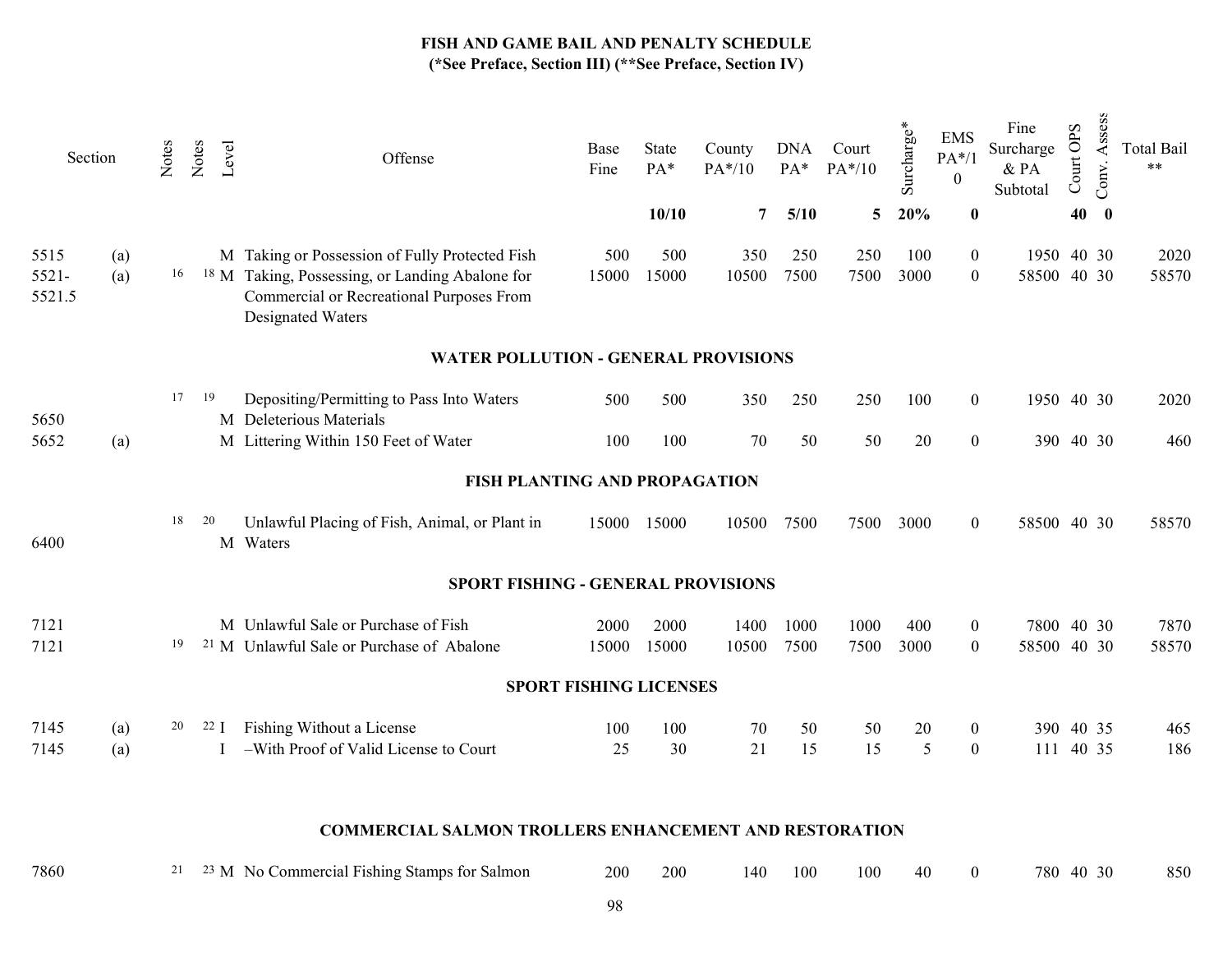| Section |         | Notes | Notes | Level | Offense                                                                                                                                             | Base<br>Fine   | <b>State</b><br>PA* | County<br>PA*/10 | <b>DNA</b><br>$PA*$ | Court<br>$PA*/10$ | Surcharge* | <b>EMS</b><br>$PA*/1$<br>$\mathbf{0}$ | Fine<br>Surcharge<br>& PA<br>Subtotal | Court OPS | Assess<br>Conv. | <b>Total Bail</b><br>$***$ |
|---------|---------|-------|-------|-------|-----------------------------------------------------------------------------------------------------------------------------------------------------|----------------|---------------------|------------------|---------------------|-------------------|------------|---------------------------------------|---------------------------------------|-----------|-----------------|----------------------------|
| 8603    |         |       |       |       | M Unlawful Use of Net, Trap, or Line                                                                                                                | 400            | 10/10<br>400        | 7<br>280         | 5/10<br>200         | 5<br>200          | 20%<br>80  | $\bf{0}$<br>$\overline{0}$            | 1560 40 30                            | 40        | $\mathbf{0}$    | 1630                       |
|         |         |       |       |       |                                                                                                                                                     |                |                     |                  |                     |                   |            |                                       |                                       |           |                 |                            |
|         |         |       |       |       | <b>COMMERCIAL FISHING - NETS</b>                                                                                                                    |                |                     |                  |                     |                   |            |                                       |                                       |           |                 |                            |
| 8670    |         | 22    | 24    |       | Unlawful Use or Possession of Net for Taking<br>M Certain Fish                                                                                      | 400            | 400                 | 280              | 200                 | 200               | 80         | $\theta$                              | 1560 40 30                            |           |                 | 1630                       |
|         |         |       |       |       | <b>GILL AND TRAMMEL NETS</b>                                                                                                                        |                |                     |                  |                     |                   |            |                                       |                                       |           |                 |                            |
| 8685.5  |         |       |       |       | Prohibited Use of Gill Nets to Take Certain<br>M Fish                                                                                               | 2000           | 2000                | 1400             | 1000                | 1000              | 400        | $\boldsymbol{0}$                      | 7800 40 30                            |           |                 | 7870                       |
| 8685.6  |         |       |       |       | M Prohibited Possession/Sale of Fish Taken With<br>Gill Net                                                                                         | 2000           | 2000                | 1400             | 1000                | 1000              | 400        | $\mathbf{0}$                          | 7800 40 30                            |           |                 | 7870                       |
| 8685.7  |         |       |       |       | M Prohibited Purchase of Fish Taken by Gill Net                                                                                                     | 2000           | 2000                | 1400             | 1000                | 1000              | 400        | $\overline{0}$                        | 7800 40 30                            |           |                 | 7870                       |
|         |         |       |       |       |                                                                                                                                                     | <b>REFUGES</b> |                     |                  |                     |                   |            |                                       |                                       |           |                 |                            |
| 10500   | $(a-g)$ | 22    |       |       | <sup>24</sup> M Acts Unlawful in Refuge                                                                                                             | 500            | 500                 | 350              | 250                 | 250               | 100        | $\overline{0}$                        | 1950 40 30                            |           |                 | 2020                       |
|         |         |       |       |       | <b>GENERAL PROVISIONS</b>                                                                                                                           |                |                     |                  |                     |                   |            |                                       |                                       |           |                 |                            |
| 12003.1 | (a)     | 23    |       |       | <sup>25</sup> M Unlawful Taking of Animal                                                                                                           | 250            | 250                 | 175              | 125                 | 125               | 50         | $\mathbf{0}$                          | 975 40 30                             |           |                 | 1045                       |
| 12012   | (a)     | 24    |       |       | <sup>26</sup> M Illegal Poaching of Wildlife for Profit                                                                                             | 10000          | 10000               | 7000             | 5000                | 5000              | 2000       | $\boldsymbol{0}$                      | 39000 40 30                           |           |                 | 39070                      |
| 12013   | (a)     | 24    |       |       | <sup>26</sup> M Taking or Possessing More than Three Times the<br><b>Bag or Possession Limit</b>                                                    | 10000          | 10000               | 7000             | 5000                | 5000              | 2000       | $\overline{0}$                        | 39000 40 30                           |           |                 | 39070                      |
| 12013.5 | (a)     | 25    |       |       | <sup>27</sup> M Violation Committed With Use of Signal<br>Emitting Device for Taking of Bear for Purpose<br>of Selling or Trafficking in Bear Parts | 10000          | 10000               | 7000             | 5000                | 5000              | 2000       | $\overline{0}$                        | 39000 40 30                           |           |                 | 39070                      |

# AQUACULTURE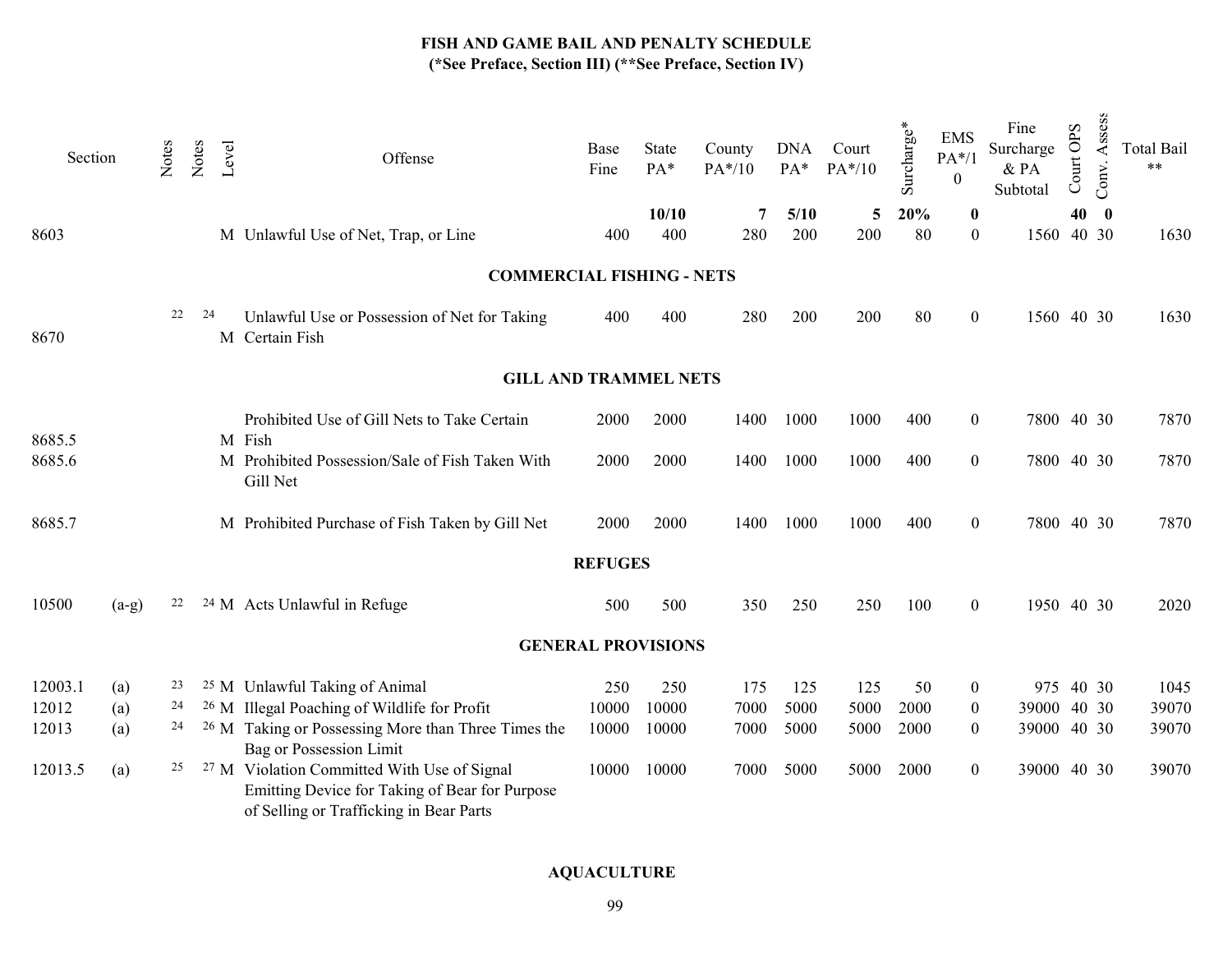| Section        | Notes | Notes           | Level<br>Offense                                                                 | Base<br>Fine | State<br>PA* | County<br>PA*/10 | <b>DNA</b><br>$PA*$ | Court<br>PA*/10 | Surcharge*     | <b>EMS</b><br>$PA*/1$<br>$\boldsymbol{0}$ | Fine<br>Surcharge<br>& PA<br>Subtotal | Court OPS | Assess<br>Conv. | <b>Total Bail</b><br>$\star\star$ |
|----------------|-------|-----------------|----------------------------------------------------------------------------------|--------------|--------------|------------------|---------------------|-----------------|----------------|-------------------------------------------|---------------------------------------|-----------|-----------------|-----------------------------------|
|                |       |                 |                                                                                  |              | 10/10        | 7                | 5/10                | 5               | 20%            | $\bf{0}$                                  |                                       | 40        | $\bf{0}$        |                                   |
| 15202          |       |                 | Placement of Prohibited Species in Designated<br>M Waters                        | 3000         | 3000         | 2100             | 1500                | 1500            | 600            | $\boldsymbol{0}$                          | 11700 40 30                           |           |                 | 11770                             |
| 15509          |       |                 | M Violation of Established Aquatic Quarantine                                    | 3000         | 3000         | 2100             | 1500                | 1500            | 600            | $\boldsymbol{0}$                          | 11700 40 30                           |           |                 | 11770                             |
|                |       |                 | (California Code of Regulations, Title 14)                                       |              |              |                  |                     |                 |                |                                           |                                       |           |                 |                                   |
|                |       |                 |                                                                                  |              |              |                  |                     |                 |                |                                           |                                       |           |                 |                                   |
| 1.17           | 26    | 28 <sub>1</sub> | Excess of Bag Limit-Fish                                                         | 100          | 100          | 70               | 50                  | 50              | 20             | $\boldsymbol{0}$                          |                                       | 390 40 35 |                 | 465                               |
| 1.17           |       |                 | (For Each Over-Limit Fish)                                                       | 20           | 20           | 14               | 10                  | 10              | $\overline{4}$ | $\boldsymbol{0}$                          | 78                                    |           | $0 \quad 0$     | 78                                |
| 1.17           |       |                 | M Excess of Bag Limit-Fish                                                       | 250          | 250          | 175              | 125                 | 125             | 50             | $\boldsymbol{0}$                          | 975                                   |           | 40 30           | 1045                              |
| 1.17           |       |                 | M (For Each Over-Limit Fish)                                                     | 20           | 20           | 14               | 10                  | 10              | $\overline{4}$ | $\boldsymbol{0}$                          | 78                                    |           | $0 \quad 0$     | 78                                |
| 1.62           | 26    | 28 <sub>1</sub> | Undersize Fish                                                                   | 100          | 100          | 70               | 50                  | 50              | 20             | $\boldsymbol{0}$                          | 390                                   |           | 40 35           | 465                               |
| 1.62           |       |                 | (For Each Undersize Fish)                                                        | 20           | 20           | 14               | 10                  | 10              | $\overline{4}$ | $\boldsymbol{0}$                          | 78                                    |           | $0 \quad 0$     | 78                                |
| 1.62           |       |                 | M Undersize Fish                                                                 | 250          | 250          | 175              | 125                 | 125             | 50             | $\boldsymbol{0}$                          | 975                                   |           | 40 30           | 1045                              |
| 1.62           |       |                 | M (For Each Undersize Fish)                                                      | 20           | 20           | 14               | 10                  | 10              | $\overline{4}$ | $\boldsymbol{0}$                          | 78                                    |           | $0 \quad 0$     | 78                                |
| 1.74           | 26    | $28$ I          | Sport Fishing Report Card and Tagging<br>Requirements                            | 100          | 100          | 70               | 50                  | 50              | $20\,$         | $\boldsymbol{0}$                          | 390 40 35                             |           |                 | 465                               |
| 1.74           | 27    |                 | <sup>29</sup> M Sport Fishing Report Card and Tagging<br>Requirements            | 300          | 300          | 210              | 150                 | 150             | 60             | $\boldsymbol{0}$                          | 1170 40 30                            |           |                 | 1240                              |
| $\overline{c}$ | 28    | 30 <sub>1</sub> | Fishing Methods-With 2 Poles                                                     | 100          | 100          | 70               | 50                  | 50              | 20             | $\boldsymbol{0}$                          | 390 40 35                             |           |                 | 465                               |
| $\mathbf{2}$   |       |                 | -With Net                                                                        | 150          | 150          | 105              | 75                  | 75              | 30             | $\boldsymbol{0}$                          | 585 40 35                             |           |                 | 660                               |
| $\mathbf{2}$   |       |                 | M Fishing Methods-With 2 Poles                                                   | 200          | 200          | 140              | 100                 | 100             | 40             | $\boldsymbol{0}$                          |                                       | 780 40 30 |                 | 850                               |
| $\mathbf{2}$   |       |                 | M -With Net                                                                      | 300          | 300          | 210              | 150                 | 150             | 60             | $\boldsymbol{0}$                          | 1170 40 30                            |           |                 | 1240                              |
| 2.1            | 28    | 30 <sub>l</sub> | <b>Fishing Methods-Hooks</b>                                                     | 100          | 100          | 70               | 50                  | 50              | 20             | $\boldsymbol{0}$                          |                                       | 390 40 35 |                 | 465                               |
| 2.1            |       |                 | M Fishing Methods-Hooks                                                          | 200          | 200          | 140              | 100                 | 100             | 40             | $\boldsymbol{0}$                          | 780 40 30                             |           |                 | 850                               |
| 5.8            | 28    | 30 <sub>1</sub> | White Sturgeon                                                                   | 250          | 250          | 175              | 125                 | 125             | 50             | $\boldsymbol{0}$                          | 975                                   |           | 40 35           | 1050                              |
| 5.8            |       |                 | (For Each Over-Limit or Illegal Size Fish)                                       | 50           | 50           | 35               | 25                  | 25              | 10             | $\boldsymbol{0}$                          | 195                                   |           | $0 \quad 0$     | 195                               |
| 5.8            | 29    |                 | <sup>31</sup> M White Sturgeon                                                   | 500          | 500          | 350              | 250                 | 250             | 100            | $\boldsymbol{0}$                          | 1950 40 30                            |           |                 | 2020                              |
| 5.8            |       |                 | M (For Each Over-Limit or Illegal Size Fish)                                     | 100          | 100          | 70               | 50                  | 50              | 20             | $\boldsymbol{0}$                          | 390                                   |           | $0 \quad 0$     | 390                               |
| 7.40           | 30    | 32 J            | Hatchery Trout, Hatchery Steelhead and Salmon<br>Waters with Special Regulations | 100          | 100          | 70               | 50                  | 50              | 20             | $\boldsymbol{0}$                          | 390 40 35                             |           |                 | 465                               |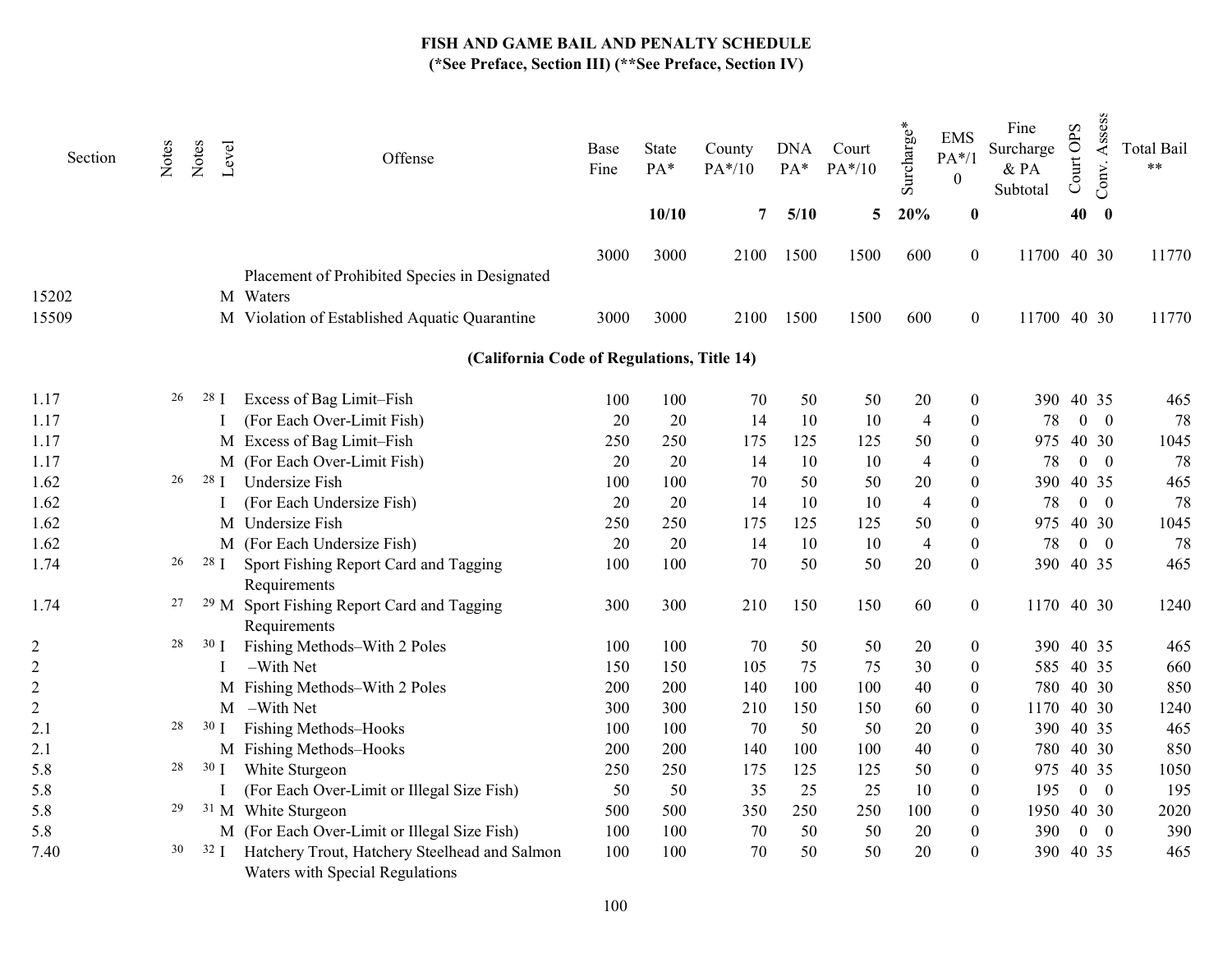| Section | Notes | Notes          | Level<br>Offense                                                                                 | Base<br>Fine | State<br>PA* | County<br>$PA*/10$ | <b>DNA</b><br>$PA*$ | Court<br>$PA*/10$ | $\mathbf{v}^*$<br>Surcharge | <b>EMS</b><br>$PA*/1$<br>$\boldsymbol{0}$ | Fine<br>Surcharge<br>$\&$ PA<br>Subtotal | <b>OPS</b><br>Court | Assess<br>Conv.          | <b>Total Bail</b><br>$\star\star$ |
|---------|-------|----------------|--------------------------------------------------------------------------------------------------|--------------|--------------|--------------------|---------------------|-------------------|-----------------------------|-------------------------------------------|------------------------------------------|---------------------|--------------------------|-----------------------------------|
|         |       |                |                                                                                                  |              | 10/10        | 7                  | 5/10                | 5                 | 20%                         | $\boldsymbol{0}$                          |                                          | 40                  | $\bf{0}$                 |                                   |
| 7.40    | 31    |                | <sup>33</sup> M Hatchery Trout, Hatchery Steelhead and Salmon<br>Waters with Special Regulations | 300          | 300          | 210                | 150                 | 150               | 60                          | $\theta$                                  | 1170 40 30                               |                     |                          | 1240                              |
| 7.50    | 30    | $32 \text{ J}$ | Trout Waters with Special Fishing Regulations                                                    | 100          | 100          | 70                 | 50                  | 50                | 20                          | $\overline{0}$                            |                                          | 390 40 35           |                          | 465                               |
| 7.50    | 31    |                | <sup>33</sup> M Trout Waters with Special Fishing Regulations                                    | 300          | 300          | 210                | 150                 | 150               | 60                          | $\boldsymbol{0}$                          | 1170                                     | 40 30               |                          | 1240                              |
| 27.6    | 32    | $34$ I         | Fin Fish Limits                                                                                  | 100          | 100          | 70                 | 50                  | 50                | 20                          | $\mathbf{0}$                              | 390                                      | 40 35               |                          | 465                               |
| 27.6    |       |                | (For Each Over-Limit Fish)                                                                       | 20           | 20           | 14                 | 10                  | 10                | $\overline{4}$              | $\bf{0}$                                  | 78                                       |                     | $0\quad 0$               | 78                                |
| 27.6    |       |                | M Fin Fish Limits                                                                                | 250          | 250          | 175                | 125                 | 125               | 50                          | $\mathbf{0}$                              | 975                                      | 40 30               |                          | 1045                              |
| 27.6    |       |                | M (For Each Over-Limit Fish)                                                                     | 20           | 20           | 14                 | 10                  | 10                | $\overline{4}$              | $\theta$                                  | 78                                       |                     | $0 \quad 0$              | 78                                |
| 27.65   |       |                | Filleting of Fish on Vessels                                                                     | 100          | 100          | 70                 | 50                  | 50                | 20                          | 0                                         | 390                                      | 40 35               |                          | 465                               |
| 27.65   |       |                | (For Each Over-Limit Fish)                                                                       | 20           | 20           | 14                 | 10                  | 10                | $\overline{4}$              | $\theta$                                  | 78                                       |                     | $0 \quad 0$              | 78                                |
| 27.65   |       |                | M Filleting of Fish on Vessels                                                                   | 250          | 250          | 175                | 125                 | 125               | 50                          | $\theta$                                  | 975                                      | 40 30               |                          | 1045                              |
| 27.65   |       |                | M (For Each Over-Limit Fish)                                                                     | 20           | 20           | 14                 | 10                  | 10                | $\overline{4}$              | $\Omega$                                  | 78                                       |                     | $0 \quad 0$              | 78                                |
| 27.7    |       |                | Trout in the Ocean                                                                               | 100          | 100          | 70                 | 50                  | 50                | 20                          | $\theta$                                  | 390                                      | 40 35               |                          | 465                               |
| 27.7    |       |                | (For Each Over-Limit Fish)                                                                       | 20           | 20           | 14                 | 10                  | 10                | $\overline{4}$              | 0                                         | 78                                       |                     | $0 \quad 0$              | 78                                |
| 27.7    |       |                | M Trout in the Ocean                                                                             | 250          | 250          | 175                | 125                 | 125               | 50                          | $\theta$                                  | 975                                      | 40 30               |                          | 1045                              |
| 27.7    |       |                | M (For Each Over-Limit Fish)                                                                     | 20           | 20           | 14                 | 10                  | 10                | $\overline{4}$              | $\theta$                                  | 78                                       | $\overline{0}$      | $\overline{\phantom{0}}$ | 78                                |
| 27.75   |       |                | Salmon Closures                                                                                  | 100          | 100          | 70                 | 50                  | 50                | 20                          | $\theta$                                  | 390                                      | 40 35               |                          | 465                               |
| 27.75   |       |                | (For Each Over-Limit Fish)                                                                       | 20           | 20           | 14                 | 10                  | 10                | $\overline{4}$              | $\theta$                                  | 78                                       |                     | $0 \quad 0$              | 78                                |
| 27.75   |       |                | M Salmon Closures                                                                                | 250          | 250          | 175                | 125                 | 125               | 50                          | $\theta$                                  | 975                                      | 40 30               |                          | 1045                              |
| 27.75   |       |                | M (For Each Over-Limit Fish)                                                                     | 20           | 20           | 14                 | 10                  | 10                | $\overline{4}$              | $\Omega$                                  | 78                                       |                     | $0 \quad 0$              | 78                                |
| 27.8    |       |                | Salmon                                                                                           | 100          | 100          | 70                 | 50                  | 50                | 20                          | $\theta$                                  | 390                                      | 40 35               |                          | 465                               |
| 27.8    |       |                | (For Each Over-Limit Fish)                                                                       | 20           | 20           | 14                 | 10                  | 10                | $\overline{4}$              | $\theta$                                  | 78                                       |                     | $0 \quad 0$              | 78                                |
| 27.8    |       |                | M Salmon                                                                                         | 250          | 250          | 175                | 125                 | 125               | 50                          | $\theta$                                  | 975                                      | 40 30               |                          | 1045                              |
| 27.8    |       |                | M (For Each Over-Limit Fish)                                                                     | 20           | 20           | 14                 | 10                  | 10                | $\overline{4}$              | $\theta$                                  | 78                                       |                     | $0 \quad 0$              | 78                                |
| 27.85   |       |                | <b>Striped Bass</b>                                                                              | 100          | 100          | 70                 | 50                  | 50                | 20                          | $\theta$                                  | 390                                      | 40 35               |                          | 465                               |
| 27.85   |       |                | (For Each Over-Limit Fish)                                                                       | 20           | 20           | 14                 | 10                  | 10                | $\overline{4}$              | $\theta$                                  | 78                                       |                     | $0 \quad 0$              | 78                                |
| 27.85   |       |                | M Striped Bass                                                                                   | 250          | 250          | 175                | 125                 | 125               | 50                          | $\theta$                                  | 975                                      | 40 30               |                          | 1045                              |
| 27.85   |       |                | M (For Each Over-Limit Fish)                                                                     | $20\,$       | 20           | 14                 | 10                  | 10                | $\overline{4}$              | 0                                         | 78                                       |                     | $0 \quad 0$              | 78                                |
| 27.9    |       |                | White Sturgeon                                                                                   | 250          | 250          | 175                | 125                 | 125               | 50                          | $\theta$                                  | 975                                      | 40 35               |                          | 1050                              |
| 27.9    |       |                | (For Each Over-Limit or Illegal Size Fish)                                                       | 50           | 50           | 35                 | 25                  | 25                | 10                          | $\theta$                                  | 195                                      |                     | $0 \quad 0$              | 195                               |
| 27.9    |       |                | M White Sturgeon                                                                                 | 500          | 500          | 350                | 250                 | 250               | 100                         | $\mathbf{0}$                              | 1950                                     | 40 30               |                          | 2020                              |
| 27.9    |       |                | M (For Each Over-Limit or Illegal Size Fish)                                                     | 100          | 100          | 70                 | 50                  | 50                | 20                          | $\theta$                                  | 390                                      | $\overline{0}$      | $\overline{0}$           | 390                               |
|         |       |                |                                                                                                  |              |              |                    |                     |                   |                             |                                           |                                          |                     |                          |                                   |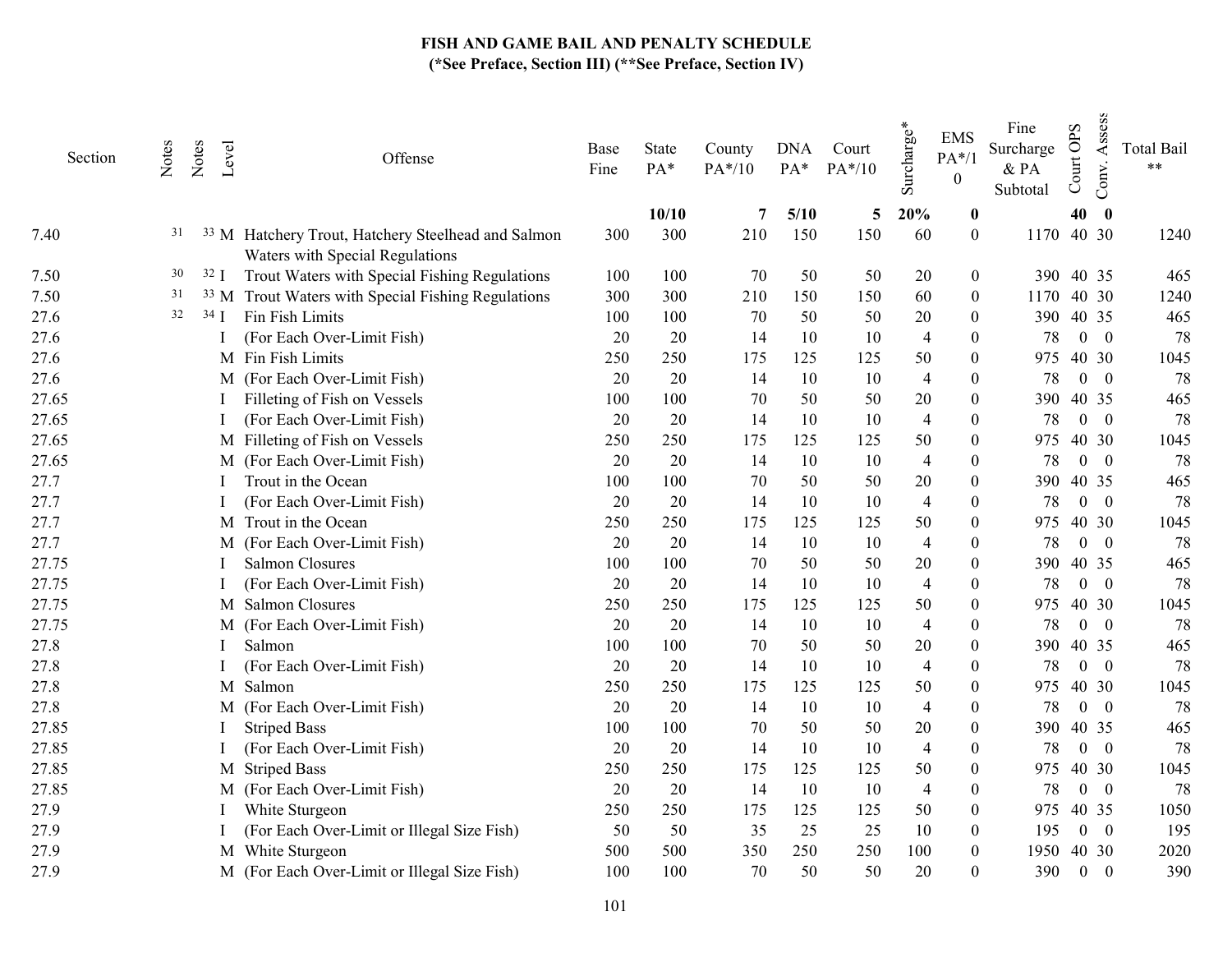| Section | Notes | Notes | Level  | Offense                                                                 | Base<br>Fine | <b>State</b><br>PA* | County<br>PA*/10 | <b>DNA</b><br>PA* | Court<br>$PA*/10$ | Surcharge*     | <b>EMS</b><br>$PA*/1$<br>$\boldsymbol{0}$ | Fine<br>Surcharge<br>& PA<br>Subtotal | <b>OPS</b><br>Court | Assess<br>Conv.          | <b>Total Bail</b><br>$\star\star$ |
|---------|-------|-------|--------|-------------------------------------------------------------------------|--------------|---------------------|------------------|-------------------|-------------------|----------------|-------------------------------------------|---------------------------------------|---------------------|--------------------------|-----------------------------------|
|         |       |       |        |                                                                         |              | 10/10               | 7                | 5/10              | 5                 | 20%            | $\boldsymbol{0}$                          |                                       | 40                  | $\bf{0}$                 |                                   |
| 27.91   | 32    |       | $34$ J | Green Sturgeon                                                          | 100          | 100                 | 70               | 50                | 50                | 20             | $\boldsymbol{0}$                          |                                       | 390 40 35           |                          | 465                               |
| 27.91   |       |       |        | (For Each Over-Limit Fish)                                              | 20           | 20                  | 14               | 10                | 10                | $\overline{4}$ | $\Omega$                                  | 78                                    |                     | $0\quad 0$               | 78                                |
| 27.91   | 32    |       |        | <sup>34</sup> M Green Sturgeon                                          | 250          | 250                 | 175              | 125               | 125               | 50             | $\boldsymbol{0}$                          | 975                                   |                     | 40 30                    | 1045                              |
| 27.91   |       |       |        | M (For Each Over-Limit Fish)                                            | 20           | 20                  | 14               | 10                | 10                | $\overline{4}$ | $\boldsymbol{0}$                          | 78                                    |                     | $0 \quad 0$              | 78                                |
| 27.92   |       |       |        | White Sturgeon Reporting and Tagging<br>Requirements for Ocean Waters   | 100          | 100                 | 70               | 50                | 50                | $20\,$         | $\boldsymbol{0}$                          | 390                                   |                     | 40 35                    | 465                               |
| 27.92   |       |       |        | (For Each Over-Limit Fish)                                              | 20           | 20                  | 14               | 10                | 10                | $\overline{4}$ | $\boldsymbol{0}$                          | 78                                    | $\overline{0}$      | $\overline{\mathbf{0}}$  | 78                                |
| 27.92   |       |       |        | M White Sturgeon Reporting and Tagging<br>Requirements for Ocean Waters | 300          | 300                 | 210              | 150               | 150               | 60             | $\boldsymbol{0}$                          | 1170                                  |                     | 40 30                    | 1240                              |
| 27.92   |       |       |        | M (For Each Over-Limit Fish)                                            | 20           | 20                  | 14               | 10                | 10                | 4              | $\boldsymbol{0}$                          | 78                                    | $\boldsymbol{0}$    | $\boldsymbol{0}$         | 78                                |
| 27.95   |       |       |        | <b>Sturgeon Closure</b>                                                 | 100          | 100                 | 70               | 50                | 50                | 20             | $\boldsymbol{0}$                          | 390                                   |                     | 40 35                    | 465                               |
| 27.95   |       |       |        | (For Each Over-Limit Fish)                                              | 20           | 20                  | 14               | 10                | 10                | $\overline{4}$ | 0                                         | 78                                    |                     | $0 \quad 0$              | 78                                |
| 27.95   |       |       | M      | <b>Sturgeon Closure</b>                                                 | 250          | 250                 | 175              | 125               | 125               | 50             | $\theta$                                  | 975                                   |                     | 40 30                    | 1045                              |
| 27.95   |       |       |        | M (For Each Over-Limit Fish)                                            | 20           | 20                  | 14               | 10                | 10                | $\overline{4}$ | $\theta$                                  | 78                                    |                     | $0 \quad 0$              | 78                                |
| 28      |       |       |        | Grunion, California                                                     | 100          | 100                 | 70               | 50                | 50                | 20             | 0                                         | 390                                   |                     | 40 35                    | 465                               |
| 28      |       |       |        | (For Each Over-Limit Fish)                                              | 20           | 20                  | 14               | 10                | 10                | $\overline{4}$ | $\theta$                                  | 78                                    |                     | $0 \quad 0$              | 78                                |
| 28      |       |       |        | M Grunion, California                                                   | 250          | 250                 | 175              | 125               | 125               | 50             | $\Omega$                                  | 975                                   |                     | 40 30                    | 1045                              |
| 28      |       |       |        | M (For Each Over-Limit Fish)                                            | 20           | 20                  | 14               | 10                | 10                | $\overline{4}$ | $\theta$                                  | 78                                    |                     | $0 \quad 0$              | 78                                |
| 28.05   |       |       |        | Garibaldi                                                               | 100          | 100                 | 70               | 50                | 50                | 20             | $\theta$                                  | 390                                   |                     | 40 35                    | 465                               |
| 28.05   |       |       |        | (For Each Over-Limit Fish)                                              | 20           | 20                  | 14               | 10                | 10                | $\overline{4}$ | $\theta$                                  | 78                                    |                     | $0 \quad 0$              | 78                                |
| 28.05   |       |       |        | M Garibaldi                                                             | 250          | 250                 | 175              | 125               | 125               | 50             | $\theta$                                  | 975                                   |                     | 40 30                    | 1045                              |
| 28.05   |       |       |        | M (For Each Over-Limit Fish)                                            | 20           | 20                  | 14               | 10                | 10                | $\overline{4}$ | $\boldsymbol{0}$                          | 78                                    |                     | $0 \quad 0$              | 78                                |
| 28.06   |       |       |        | White Shark                                                             | 100          | 100                 | 70               | 50                | 50                | 20             | $\theta$                                  | 390                                   |                     | 40 35                    | 465                               |
| 28.06   |       |       |        | (For Each Over-Limit Fish)                                              | $20\,$       | 20                  | 14               | 10                | 10                | $\overline{4}$ | $\Omega$                                  | 78                                    |                     | $0 \quad 0$              | 78                                |
| 28.06   |       |       |        | M White Shark                                                           | 250          | 250                 | 175              | 125               | 125               | 50             | $\theta$                                  | 975                                   |                     | 40 30                    | 1045                              |
| 28.06   |       |       |        | M (For Each Over-Limit Fish)                                            | 20           | 20                  | 14               | 10                | 10                | $\overline{4}$ | $\Omega$                                  | 78                                    | $\overline{0}$      | $\overline{\phantom{0}}$ | 78                                |
| 28.1    |       |       |        | Giant (Black) Sea Bass                                                  | 100          | 100                 | 70               | 50                | 50                | 20             | $\theta$                                  | 390                                   |                     | 40 35                    | 465                               |
| 28.1    |       |       |        | (For Each Over-Limit Fish)                                              | 20           | 20                  | 14               | 10                | 10                | $\overline{4}$ | $\theta$                                  | 78                                    |                     | $0 \quad 0$              | 78                                |
| 28.1    |       |       |        | M Giant (Black) Sea Bass                                                | 250          | 250                 | 175              | 125               | 125               | 50             | $\Omega$                                  | 975                                   |                     | 40 30                    | 1045                              |
| 28.1    |       |       |        | M (For Each Over-Limit Fish)                                            | 20           | 20                  | 14               | 10                | 10                | $\overline{4}$ | $\theta$                                  | 78                                    | $\overline{0}$      | $\overline{\phantom{0}}$ | 78                                |
| 28.12   |       |       |        | Gulf Grouper and Broomtail Grouper                                      | 100          | 100                 | 70               | 50                | 50                | $20\,$         | $\Omega$                                  | 390                                   |                     | 40 35                    | 465                               |
| 28.12   |       |       |        | (For Each Over-Limit Fish)                                              | 20           | 20                  | 14               | 10                | 10                | $\overline{4}$ | $\theta$                                  | 78                                    | $\boldsymbol{0}$    | $\boldsymbol{0}$         | 78                                |
|         |       |       |        |                                                                         |              |                     |                  |                   |                   |                |                                           |                                       |                     |                          |                                   |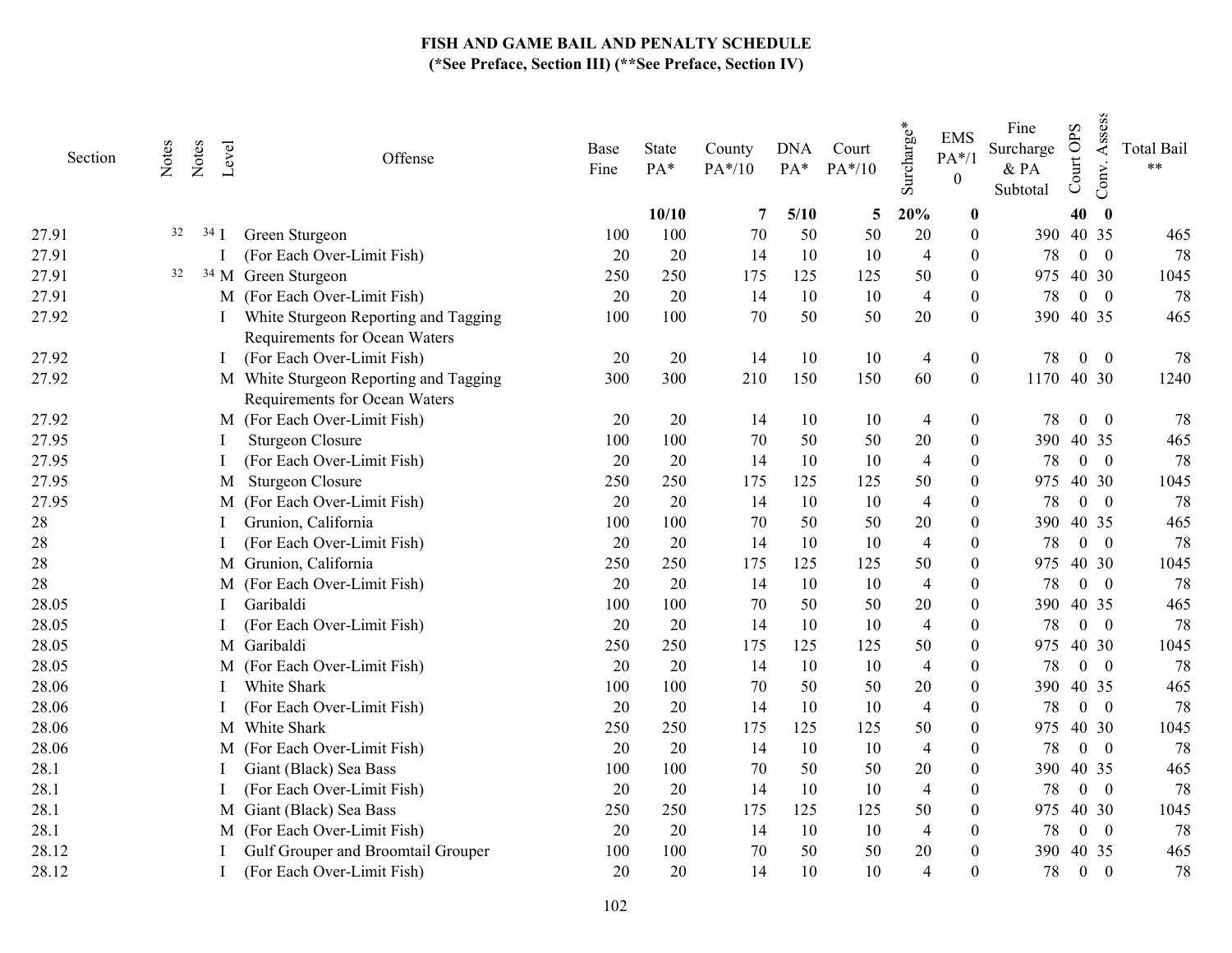| Section | Notes | Notes | Level | Offense                                               | Base<br>Fine | State<br>PA* | County<br>PA*/10 | <b>DNA</b><br>PA* | Court<br>$PA*/10$ | $\mathbf{v}^*$<br>Surcharge | <b>EMS</b><br>$PA*/1$<br>$\theta$ | Fine<br>Surcharge<br>& PA<br>Subtotal | <b>OPS</b><br>Court | Assess<br>Conv.          | <b>Total Bail</b><br>$***$ |
|---------|-------|-------|-------|-------------------------------------------------------|--------------|--------------|------------------|-------------------|-------------------|-----------------------------|-----------------------------------|---------------------------------------|---------------------|--------------------------|----------------------------|
|         |       |       |       |                                                       |              | 10/10        | 7                | 5/10              | 5                 | 20%                         | $\boldsymbol{0}$                  |                                       | 40                  | $\bf{0}$                 |                            |
| 28.12   |       |       |       | M Gulf Grouper and Broomtail Grouper                  | 250          | 250          | 175              | 125               | 125               | 50                          | $\boldsymbol{0}$                  |                                       | 975 40 30           |                          | 1045                       |
| 28.12   |       |       |       | M (For Each Over-Limit Fish)                          | 20           | 20           | 14               | 10                | 10                | 4                           | $\theta$                          | 78                                    | $\overline{0}$      | $\bf{0}$                 | 78                         |
| 28.15   |       |       |       | Halibut, California                                   | 100          | 100          | 70               | 50                | 50                | 20                          | $\theta$                          | 390                                   |                     | 40 35                    | 465                        |
| 28.15   |       |       |       | (For Each Over-Limit Fish)                            | 20           | 20           | 14               | 10                | 10                | $\overline{4}$              | $\theta$                          | 78                                    |                     | $0 \quad 0$              | 78                         |
| 28.15   |       |       |       | M Halibut, California                                 | 250          | 250          | 175              | 125               | 125               | 50                          | $\theta$                          | 975                                   |                     | 40 30                    | 1045                       |
| 28.15   |       |       |       | M (For Each Over-Limit Fish)                          | 20           | 20           | 14               | 10                | 10                | $\overline{4}$              | $\theta$                          | 78                                    | $\mathbf{0}$        | $\overline{\mathbf{0}}$  | 78                         |
| 28.2    |       |       |       | Halibut, Pacific                                      | 100          | 100          | 70               | 50                | 50                | 20                          | $\theta$                          | 390                                   |                     | 40 35                    | 465                        |
| 28.2    |       |       |       | (For Each Over-Limit Fish)                            | 20           | 20           | 14               | 10                | 10                | $\overline{4}$              | $\Omega$                          | 78                                    |                     | $0 \quad 0$              | 78                         |
| 28.2    |       |       |       | M Halibut, Pacific                                    | 250          | 250          | 175              | 125               | 125               | 50                          | $\theta$                          | 975                                   |                     | 40 30                    | 1045                       |
| 28.2    |       |       |       | M (For Each Over-Limit Fish)                          | 20           | 20           | 14               | 10                | 10                | $\overline{4}$              | $\theta$                          | 78                                    |                     | $0 \quad 0$              | 78                         |
| 28.25   |       |       |       | Barracuda, California                                 | 100          | 100          | 70               | 50                | 50                | 20                          | $\theta$                          | 390                                   |                     | 40 35                    | 465                        |
| 28.25   |       |       |       | (For Each Over-Limit Fish)                            | 20           | 20           | 14               | 10                | 10                | $\overline{4}$              | $\theta$                          | 78                                    |                     | $0 \quad 0$              | 78                         |
| 28.25   |       |       |       | M Barracuda, California                               | 250          | 250          | 175              | 125               | 125               | 50                          | $\theta$                          | 975                                   |                     | 40 30                    | 1045                       |
| 28.25   |       |       | M     | (For Each Over-Limit Fish)                            | $20\,$       | 20           | 14               | 10                | 10                | $\overline{4}$              | $\theta$                          | 78                                    |                     | $0 \quad 0$              | 78                         |
| 28.26   |       |       |       | California Sheephead                                  | 100          | 100          | 70               | 50                | 50                | 20                          | $\theta$                          | 390                                   |                     | 40 35                    | 465                        |
| 28.26   |       |       |       | (For Each Over-Limit Fish)                            | $20\,$       | 20           | 14               | 10                | 10                | $\overline{4}$              | $\Omega$                          | 78                                    |                     | $0 \quad 0$              | 78                         |
| 28.26   |       |       |       | M California Sheephead                                | 250          | 250          | 175              | 125               | 125               | 50                          | $\boldsymbol{0}$                  | 975                                   |                     | 40 30                    | 1045                       |
| 28.26   |       |       |       | M (For Each Over-Limit Fish)                          | 20           | 20           | 14               | 10                | 10                | $\overline{4}$              | $\theta$                          | 78                                    |                     | $0 \quad 0$              | 78                         |
| 28.27   |       |       |       | Lingcod                                               | 100          | 100          | 70               | 50                | 50                | 20                          | $\theta$                          |                                       | 390 40 35           |                          | 465                        |
| 28.27   |       |       |       | (For Each Over-Limit Fish)                            | 20           | 20           | 14               | 10                | 10                | $\overline{4}$              | $\theta$                          | 78                                    |                     | $0 \quad 0$              | 78                         |
| 28.27   |       |       |       | M Lingcod                                             | 250          | 250          | 175              | 125               | 125               | 50                          | $\theta$                          | 975                                   |                     | 40 30                    | 1045                       |
| 28.27   |       |       | M     | (For Each Over-Limit Fish)                            | 20           | 20           | 14               | 10                | 10                | $\overline{4}$              | $\theta$                          | 78                                    | $\overline{0}$      | $\overline{\phantom{0}}$ | 78                         |
| 28.28   |       |       |       | Cabezon                                               | 100          | 100          | 70               | 50                | 50                | 20                          | $\theta$                          |                                       | 390 40 35           |                          | 465                        |
| 28.28   |       |       |       | (For Each Over-Limit Fish)                            | $20\,$       | 20           | 14               | 10                | 10                | $\overline{4}$              | $\theta$                          | 78                                    |                     | $0 \quad 0$              | 78                         |
| 28.28   |       |       |       | M Cabezon                                             | 250          | 250          | 175              | 125               | 125               | 50                          | $\theta$                          | 975                                   |                     | 40 30                    | 1045                       |
| 28.28   |       |       |       | M (For Each Over-Limit Fish)                          | 20           | 20           | 14               | 10                | 10                | $\overline{4}$              | $\Omega$                          | 78                                    | $\overline{0}$      | $\overline{\phantom{0}}$ | 78                         |
| 28.29   |       |       |       | Kelp Greenling, Rock Greenling                        | 100          | 100          | 70               | 50                | 50                | 20                          | 0                                 | 390                                   | 40 35               |                          | 465                        |
| 28.29   |       |       |       | (For Each Over-Limit Fish)                            | 20           | 20           | 14               | 10                | 10                | $\overline{4}$              | $\theta$                          | 78                                    |                     | $0 \quad 0$              | 78                         |
| 28.29   |       |       |       | M Kelp Greenling, Rock Greenling                      | 250          | 250          | 175              | 125               | 125               | 50                          | $\boldsymbol{0}$                  | 975                                   |                     | 40 30                    | 1045                       |
| 28.29   |       |       |       | M (For Each Over-Limit Fish)                          | 20           | 20           | 14               | 10                | 10                | $\overline{4}$              | $\boldsymbol{0}$                  | 78                                    |                     | $0 \quad 0$              | 78                         |
| 28.3    |       |       |       | Kelp Bass, Barred Sand Bass, and Spotted<br>Sand Bass | 100          | 100          | 70               | 50                | 50                | 20                          | $\theta$                          |                                       | 390 40 35           |                          | 465                        |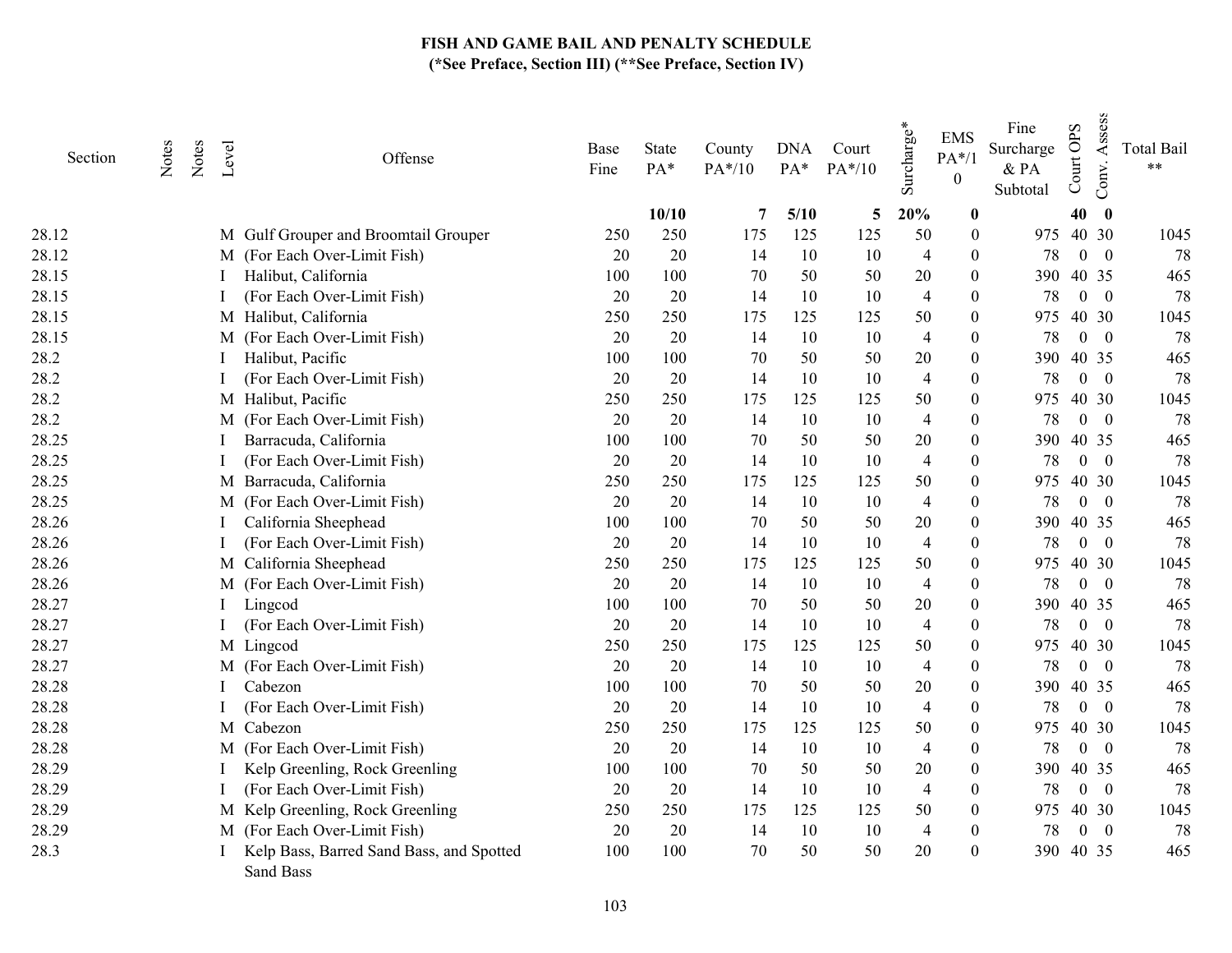| Section | Notes | Notes          | Level  | Offense                                                 | Base<br>Fine | State<br>PA* | County<br>PA*/10 | <b>DNA</b><br>PA* | Court<br>$PA*/10$ | Surcharge*     | <b>EMS</b><br>$PA*/1$<br>$\boldsymbol{0}$ | Fine<br>Surcharge<br>& PA<br>Subtotal | Court OPS        | Assess<br>Conv.          | <b>Total Bail</b><br>$***$ |
|---------|-------|----------------|--------|---------------------------------------------------------|--------------|--------------|------------------|-------------------|-------------------|----------------|-------------------------------------------|---------------------------------------|------------------|--------------------------|----------------------------|
|         |       |                |        |                                                         |              | 10/10        | 7                | 5/10              | 5                 | 20%            | $\bf{0}$                                  |                                       | 40               | $\bf{0}$                 |                            |
| 28.3    |       |                |        | (For Each Over-Limit Fish)                              | 20           | 20           | 14               | 10                | 10                | 4              | $\theta$                                  | 78                                    | $\overline{0}$   | $\overline{0}$           | 78                         |
| 28.3    |       |                |        | M Kelp Bass, Barred Sand Bass, and Spotted<br>Sand Bass | 250          | 250          | 175              | 125               | 125               | 50             | $\theta$                                  | 975                                   | 40 30            |                          | 1045                       |
| 28.3    |       |                |        | M (For Each Over-Limit Fish)                            | 20           | 20           | 14               | 10                | 10                | $\overline{4}$ | $\boldsymbol{0}$                          | 78                                    | $\boldsymbol{0}$ | $\bf{0}$                 | 78                         |
| 28.32   |       |                |        | Pacific Bonito                                          | 100          | 100          | 70               | 50                | 50                | 20             | $\mathbf{0}$                              |                                       | 390 40 35        |                          | 465                        |
| 28.32   |       |                |        | (For Each Over-Limit Fish)                              | 20           | 20           | 14               | 10                | 10                | 4              | $\theta$                                  | 78                                    |                  | $0 \quad 0$              | 78                         |
| 28.32   |       |                |        | M Pacific Bonito                                        | 250          | 250          | 175              | 125               | 125               | 50             | $\theta$                                  | 975                                   |                  | 40 30                    | 1045                       |
| 28.32   |       |                |        | M (For Each Over-Limit Fish)                            | 20           | 20           | 14               | 10                | 10                | 4              | $\theta$                                  | 78                                    | $\overline{0}$   | $\overline{\phantom{0}}$ | 78                         |
| 28.35   |       |                |        | White Seabass                                           | 100          | 100          | 70               | 50                | 50                | 20             | $\theta$                                  | 390                                   |                  | 40 35                    | 465                        |
| 28.35   |       |                |        | (For Each Over-Limit Fish)                              | 20           | 20           | 14               | 10                | 10                | 4              | 0                                         | 78                                    |                  | $0 \quad 0$              | 78                         |
| 28.35   |       |                |        | M White Seabass                                         | 250          | 250          | 175              | 125               | 125               | 50             | $\theta$                                  | 975                                   |                  | 40 30                    | 1045                       |
| 28.35   |       |                |        | M (For Each Over-Limit Fish)                            | 20           | 20           | 14               | 10                | 10                | $\overline{4}$ | $\Omega$                                  | 78                                    | $\overline{0}$   | $\overline{\mathbf{0}}$  | 78                         |
| 28.37   |       |                |        | Yellowtail                                              | 100          | 100          | 70               | 50                | 50                | 20             | $\theta$                                  | 390                                   |                  | 40 35                    | 465                        |
| 28.37   |       |                |        | (For Each Over-Limit Fish)                              | 20           | 20           | 14               | 10                | 10                | $\overline{4}$ | $\Omega$                                  | 78                                    |                  | $0 \quad 0$              | 78                         |
| 28.37   |       |                |        | M Yellowtail                                            | 250          | 250          | 175              | 125               | 125               | 50             | $\theta$                                  | 975                                   |                  | 40 30                    | 1045                       |
| 28.37   |       |                |        | M (For Each Over-Limit Fish)                            | 20           | 20           | 14               | 10                | 10                | $\overline{4}$ | $\theta$                                  | 78                                    |                  | $0 \quad 0$              | 78                         |
| 28.38   | 32    |                | $34$ I | Tunas                                                   | 100          | 100          | 70               | 50                | 50                | 20             | $\theta$                                  | 390                                   |                  | 40 35                    | 465                        |
| 28.38   |       |                |        | (For Each Over-Limit Fish)                              | 20           | 20           | 14               | 10                | 10                | $\overline{4}$ | $\theta$                                  | 78                                    |                  | $0 \quad 0$              | 78                         |
| 28.38   | 32    |                |        | <sup>34</sup> M Tunas                                   | 250          | 250          | 175              | 125               | 125               | 50             | $\theta$                                  | 975                                   |                  | 40 30                    | 1045                       |
| 28.38   |       |                |        | M (For Each Over-Limit Fish)                            | 20           | 20           | 14               | 10                | 10                | $\overline{4}$ | 0                                         | 78                                    |                  | $0 \quad 0$              | 78                         |
| 28.4    |       |                |        | Broadbill Swordfish                                     | 100          | 100          | 70               | 50                | 50                | 20             | $\Omega$                                  | 390                                   | 40 35            |                          | 465                        |
| 28.4    |       |                |        | (For Each Over-Limit Fish)                              | 20           | 20           | 14               | 10                | 10                | 4              | $\Omega$                                  | 78                                    |                  | $0 \quad 0$              | 78                         |
| 28.4    |       |                |        | M Broadbill Swordfish                                   | 250          | 250          | 175              | 125               | 125               | 50             | $\theta$                                  | 975                                   |                  | 40 30                    | 1045                       |
| 28.4    |       |                |        | M (For Each Over-Limit Fish)                            | 20           | 20           | 14               | 10                | 10                | 4              | $\Omega$                                  | 78                                    |                  | $0 \quad 0$              | 78                         |
| 28.41   | 32    |                | $34$ I | Sixgill Shark, Sevengill Shark                          | 100          | 100          | 70               | 50                | 50                | 20             | $\theta$                                  | 390                                   |                  | 40 35                    | 465                        |
| 28.41   |       |                |        | (For Each Over-Limit Fish)                              | 20           | 20           | 14               | 10                | 10                | 4              | $\theta$                                  | 78                                    |                  | $0 \quad 0$              | 78                         |
| 28.41   | 32    |                |        | <sup>34</sup> M Sixgill Shark, Sevengill Shark          | 250          | 250          | 175              | 125               | 125               | 50             | $\theta$                                  | 975                                   |                  | 40 30                    | 1045                       |
| 28.41   |       |                |        | M (For Each Over-Limit Fish)                            | 20           | 20           | 14               | 10                | 10                | $\overline{4}$ | $\theta$                                  | 78                                    |                  | $0 \quad 0$              | 78                         |
| 28.42   | 32    | $34 \text{ J}$ |        | Shortfin Mako Shark, Thresher Shark, and Blue<br>Shark  | 100          | 100          | 70               | 50                | 50                | 20             | $\mathbf{0}$                              | 390                                   | 40 35            |                          | 465                        |
| 28.42   |       |                |        | (For Each Over-Limit Fish)                              | 20           | 20           | 14               | 10                | 10                | 4              | $\mathbf{0}$                              | 78                                    | $\boldsymbol{0}$ | $\boldsymbol{0}$         | 78                         |
|         |       |                |        |                                                         |              |              |                  |                   |                   |                |                                           |                                       |                  |                          |                            |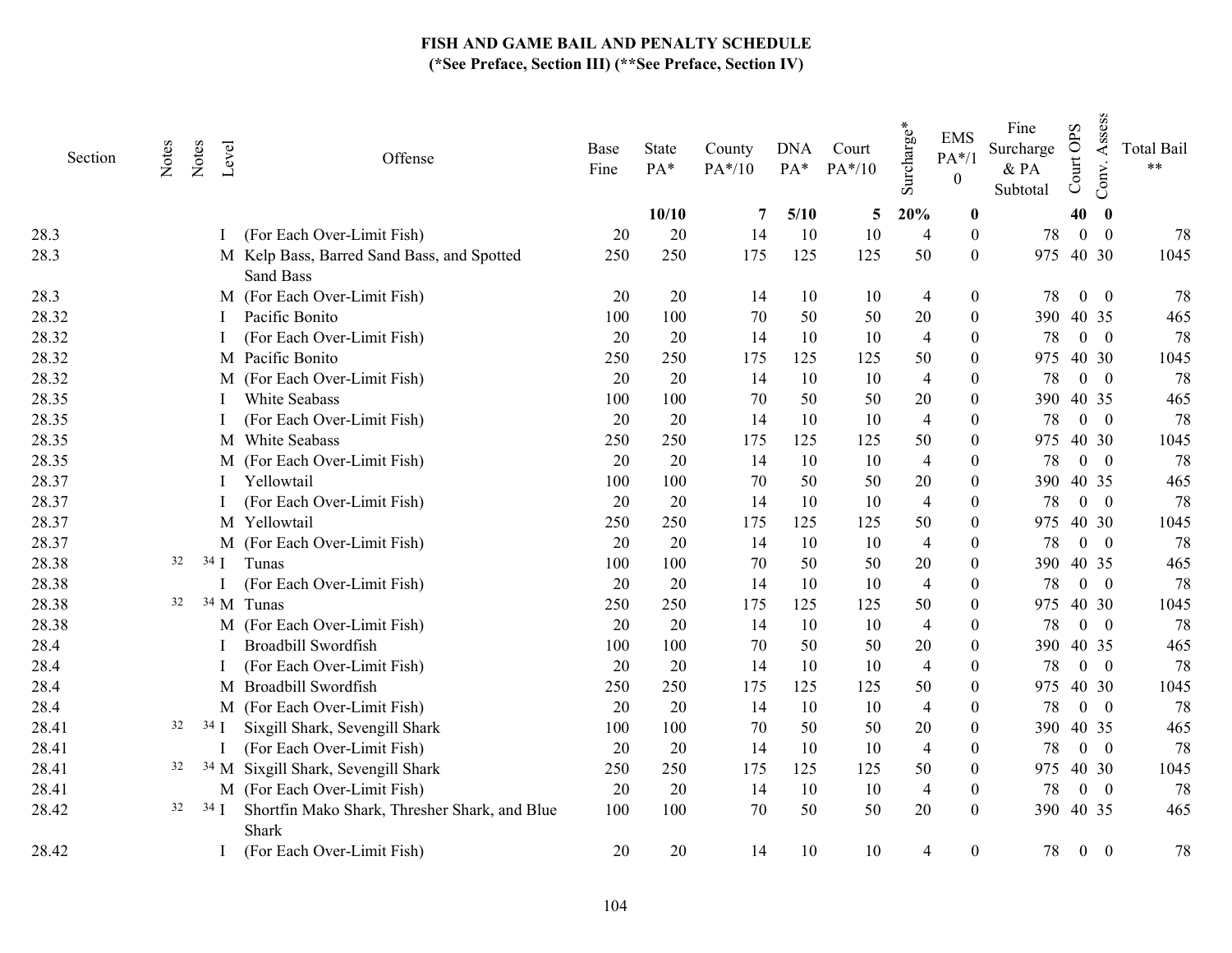| Section | Notes | Notes<br>Level | Offense                                                                                                                                                                                                       | Base<br>Fine | State<br>PA* | County<br>PA*/10 | <b>DNA</b><br>$PA*$ | Court<br>$PA*/10$ | Surcharge*     | <b>EMS</b><br>$PA*/1$<br>$\boldsymbol{0}$ | Fine<br>Surcharge<br>& PA<br>Subtotal | Court OPS | Assess<br>Conv. | <b>Total Bail</b><br>$\ast\ast$ |
|---------|-------|----------------|---------------------------------------------------------------------------------------------------------------------------------------------------------------------------------------------------------------|--------------|--------------|------------------|---------------------|-------------------|----------------|-------------------------------------------|---------------------------------------|-----------|-----------------|---------------------------------|
|         |       |                |                                                                                                                                                                                                               |              | 10/10        | 7                | 5/10                | 5                 | 20%            | $\boldsymbol{0}$                          |                                       | 40        | $\bf{0}$        |                                 |
| 28.42   | 32    |                | <sup>34</sup> M Shortfin Mako Shark, Thresher Shark, and Blue<br>Shark                                                                                                                                        | 250          | 250          | 175              | 125                 | 125               | 50             | $\boldsymbol{0}$                          | 975                                   | 40 30     |                 | 1045                            |
| 28.42   |       |                | M (For Each Over-Limit Fish)                                                                                                                                                                                  | 20           | 20           | 14               | 10                  | 10                | $\overline{4}$ | $\boldsymbol{0}$                          | 78                                    |           | $0\quad 0$      | 78                              |
| 28.45   |       |                | Surf Smelt (Night Smelt, Day Fish, Whitebait<br>Smelt)                                                                                                                                                        | 100          | 100          | $70\,$           | 50                  | 50                | 20             | $\boldsymbol{0}$                          | 390                                   |           | 40 35           | 465                             |
| 28.45   |       |                | (For Each Over-Limit Fish)                                                                                                                                                                                    | 20           | 20           | 14               | 10                  | 10                | $\overline{4}$ | $\boldsymbol{0}$                          | 78                                    |           | $0\quad 0$      | 78                              |
| 28.45   |       |                | M Surf Smelt (Night Smelt, Day Fish, Whitebait<br>Smelt)                                                                                                                                                      | 250          | 250          | 175              | 125                 | 125               | 50             | $\boldsymbol{0}$                          | 975                                   | 40 30     |                 | 1045                            |
| 28.45   |       |                | M (For Each Over-Limit Fish)                                                                                                                                                                                  | 20           | 20           | 14               | 10                  | 10                | $\overline{4}$ | $\boldsymbol{0}$                          | 78                                    |           | $0\quad 0$      | 78                              |
| 28.47   | 32    | $34$ I         | Petrale Sole and Starry Flounder                                                                                                                                                                              | 100          | 100          | 70               | 50                  | 50                | 20             | $\boldsymbol{0}$                          | 390                                   |           | 40 35           | 465                             |
| 28.47   |       |                | (For Each Over-Limit Fish)                                                                                                                                                                                    | 20           | 20           | 14               | 10                  | 10                | $\overline{4}$ | $\boldsymbol{0}$                          | 78                                    |           | $0 \quad 0$     | 78                              |
| 28.47   | 32    |                | <sup>34</sup> M Petrale Sole and Starry Flounder                                                                                                                                                              | 250          | 250          | 175              | 125                 | 125               | 50             | $\overline{0}$                            | 975                                   |           | 40 30           | 1045                            |
| 28.47   |       |                | M (For Each Over-Limit Fish)                                                                                                                                                                                  | 20           | 20           | 14               | 10                  | 10                | $\overline{4}$ | $\boldsymbol{0}$                          | 78                                    |           | $0\quad 0$      | 78                              |
| 28.48   | 32    | $34$ I         | Pacific Sanddab, Rock Sole, Sand Sole, Butter<br>Sole, Curlfin Sole, Rex Sole, and Flathead Sole                                                                                                              | 100          | 100          | 70               | 50                  | 50                | 20             | $\overline{0}$                            |                                       | 390 40 35 |                 | 465                             |
| 28.48   |       |                | (For Each Over-Limit Fish)                                                                                                                                                                                    | 20           | 20           | 14               | 10                  | 10                | $\overline{4}$ | $\boldsymbol{0}$                          | 78                                    |           | $0\quad 0$      | 78                              |
| 28.48   | 32    |                | <sup>34</sup> M Pacific Sanddab, Rock Sole, Sand Sole, Butter<br>Sole, Curlfin Sole, Rex Sole, and Flathead Sole                                                                                              | 250          | 250          | 175              | 125                 | 125               | 50             | $\boldsymbol{0}$                          | 975                                   |           | 40 30           | 1045                            |
| 28.48   |       |                | M (For Each Over-Limit Fish)                                                                                                                                                                                  | 20           | 20           | 14               | 10                  | 10                | $\overline{4}$ | $\boldsymbol{0}$                          | 78                                    |           | $0\quad 0$      | 78                              |
| 28.49   | 32    | $34$ I         | Soupfin Shark, Dover Sole, English Sole,<br>Arrowtooth Flounder, Spiny Dogfish, Skates,<br>Ratfish, Grenadiers, Finescale Codling, Pacific<br>Cod, Pacific Whiting, Sablefish and Thornyheads                 | 100          | 100          | 70               | 50                  | 50                | $20\,$         | $\mathbf{0}$                              |                                       | 390 40 35 |                 | 465                             |
| 28.49   |       |                | (For Each Over-Limit Fish)                                                                                                                                                                                    | 20           | 20           | 14               | 10                  | 10                | $\overline{4}$ | $\boldsymbol{0}$                          | 78                                    |           | $0\quad 0$      | 78                              |
| 28.49   | 32    |                | <sup>34</sup> M Soupfin Shark, Dover Sole, English Sole,<br>Arrowtooth Flounder, Spiny Dogfish, Skates,<br>Ratfish, Grenadiers, Finescale Codling, Pacific<br>Cod, Pacific Whiting, Sablefish and Thornyheads | 250          | 250          | 175              | 125                 | 125               | 50             | $\boldsymbol{0}$                          |                                       | 975 40 30 |                 | 1045                            |
| 28.49   |       |                | M (For Each Over-Limit Fish)                                                                                                                                                                                  | 20           | 20           | 14               | 10                  | 10                | 4              | $\mathbf{0}$                              | 78                                    |           | $0 \quad 0$     | 78                              |
| 28.5    |       |                | Marlin                                                                                                                                                                                                        | 100          | 100          | 70               | 50                  | 50                | 20             | $\boldsymbol{0}$                          |                                       | 390 40 35 |                 | 465                             |
|         |       |                |                                                                                                                                                                                                               |              |              |                  |                     |                   |                |                                           |                                       |           |                 |                                 |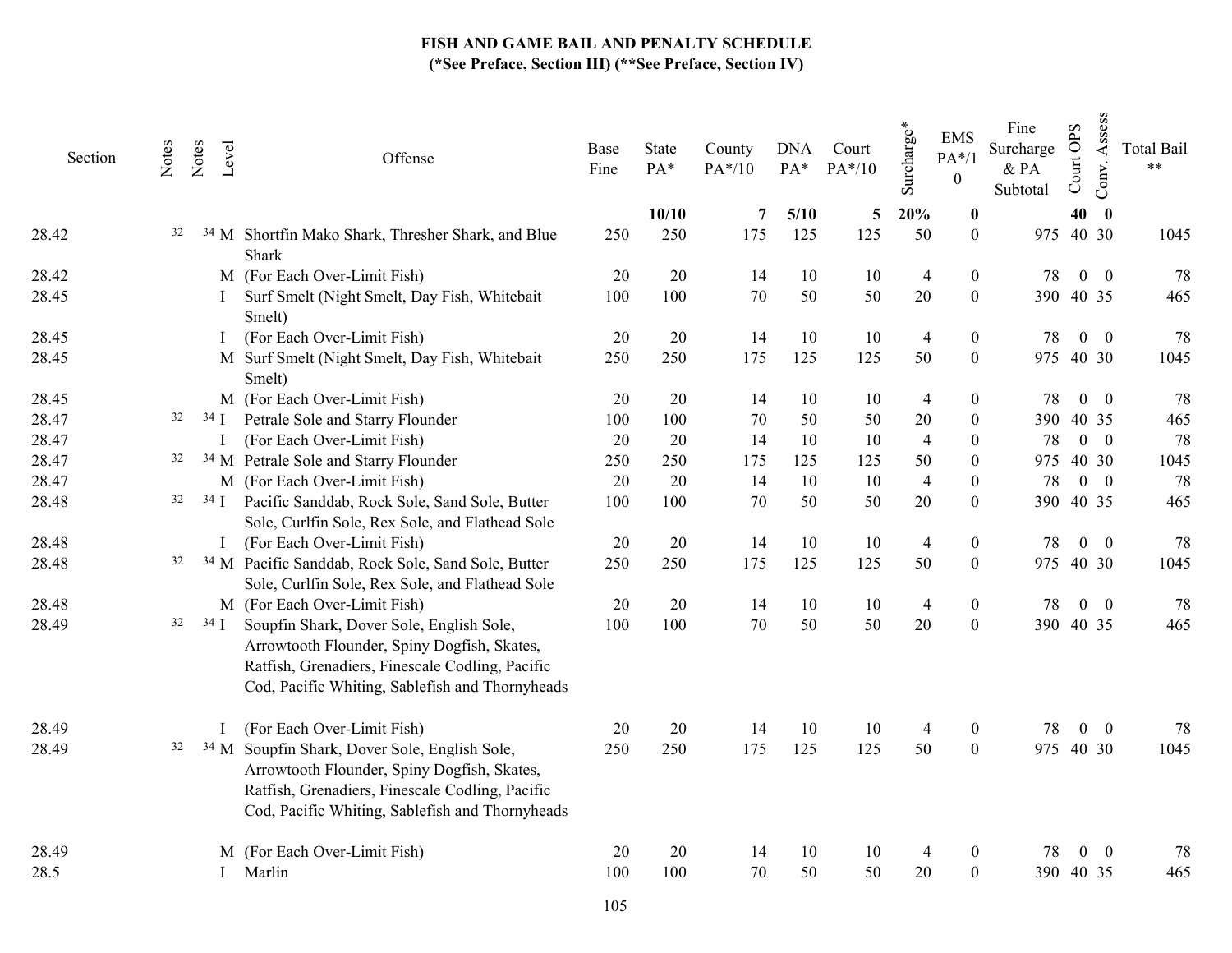| Section | Notes | Notes | Level | Offense                                                  | Base<br>Fine | State<br>PA* | County<br>$PA*/10$ | <b>DNA</b><br>PA* | Court<br>$PA*/10$ | Surcharge*     | <b>EMS</b><br>$PA*/1$<br>$\boldsymbol{0}$ | Fine<br>Surcharge<br>& PA<br>Subtotal | Court OPS        | Assess<br>Conv.          | <b>Total Bail</b><br>$***$ |
|---------|-------|-------|-------|----------------------------------------------------------|--------------|--------------|--------------------|-------------------|-------------------|----------------|-------------------------------------------|---------------------------------------|------------------|--------------------------|----------------------------|
|         |       |       |       |                                                          |              | 10/10        | 7                  | 5/10              | 5                 | 20%            | $\bf{0}$                                  |                                       | 40               | $\bf{0}$                 |                            |
| 28.5    |       |       |       | (For Each Over-Limit Fish)                               | 20           | 20           | 14                 | 10                | 10                | 4              | $\theta$                                  | 78                                    | $\mathbf{0}$     | $\theta$                 | 78                         |
| 28.5    |       |       |       | M Marlin                                                 | 250          | 250          | 175                | 125               | 125               | 50             | $\theta$                                  | 975                                   |                  | 40 30                    | 1045                       |
| 28.5    |       |       |       | M (For Each Over-Limit Fish)                             | 20           | 20           | 14                 | 10                | 10                | $\overline{4}$ | $\Omega$                                  | 78                                    | $\boldsymbol{0}$ | $\overline{\phantom{0}}$ | 78                         |
| 28.54   |       |       |       | California Scorpionfish (Sculpin)                        | 100          | 100          | 70                 | 50                | 50                | 20             | $\theta$                                  | 390                                   | 40 35            |                          | 465                        |
| 28.54   |       |       |       | (For Each Over-Limit Fish)                               | 20           | 20           | 14                 | 10                | 10                | $\overline{4}$ | $\Omega$                                  | 78                                    |                  | $0 \quad 0$              | 78                         |
| 28.54   |       |       |       | M California Scorpionfish (Sculpin)                      | 250          | 250          | 175                | 125               | 125               | 50             | $\Omega$                                  | 975                                   |                  | 40 30                    | 1045                       |
| 28.54   |       |       |       | M (For Each Over-Limit Fish)                             | 20           | 20           | 14                 | 10                | 10                | $\overline{4}$ | 0                                         | 78                                    | $\overline{0}$   | $\overline{\phantom{0}}$ | 78                         |
| 28.55   |       |       |       | Rockfish (Sebastes)                                      | 100          | 100          | 70                 | 50                | 50                | 20             | 0                                         | 390                                   |                  | 40 35                    | 465                        |
| 28.55   |       |       |       | (For Each Over-Limit Fish)                               | 20           | 20           | 14                 | 10                | 10                | $\overline{4}$ | $\Omega$                                  | 78                                    |                  | $0\quad 0$               | 78                         |
| 28.55   |       |       |       | M Rockfish (Sebastes)                                    | 250          | 250          | 175                | 125               | 125               | 50             | $\theta$                                  | 975                                   |                  | 40 30                    | 1045                       |
| 28.55   |       |       |       | M (For Each Over-Limit Fish)                             | 20           | 20           | 14                 | 10                | 10                | $\overline{4}$ | $\theta$                                  | 78                                    | $\mathbf{0}$     | $\overline{\mathbf{0}}$  | 78                         |
| 28.56   |       |       |       | Leopard Shark                                            | 100          | 100          | 70                 | 50                | 50                | 20             | $\theta$                                  | 390                                   |                  | 40 35                    | 465                        |
| 28.56   |       |       |       | (For Each Over-Limit Fish)                               | 20           | 20           | 14                 | 10                | 10                | $\overline{4}$ | $\theta$                                  | 78                                    |                  | $0 \quad 0$              | 78                         |
| 28.56   |       |       |       | M Leopard Shark                                          | 250          | 250          | 175                | 125               | 125               | 50             | $\theta$                                  | 975                                   |                  | 40 30                    | 1045                       |
| 28.56   |       |       |       | M (For Each Over-Limit Fish)                             | 20           | 20           | 14                 | 10                | 10                | $\overline{4}$ | $\Omega$                                  | 78                                    |                  | $0 \quad 0$              | 78                         |
| 28.58   |       |       |       | Ocean Whitefish                                          | 100          | 100          | 70                 | 50                | 50                | 20             | 0                                         | 390                                   |                  | 40 35                    | 465                        |
| 28.58   |       |       |       | (For Each Over-Limit Fish)                               | 20           | 20           | 14                 | 10                | 10                | 4              | $\theta$                                  | 78                                    |                  | $0\quad 0$               | 78                         |
| 28.58   |       |       |       | M Ocean Whitefish                                        | 250          | 250          | 175                | 125               | 125               | 50             | $\theta$                                  | 975                                   |                  | 40 30                    | 1045                       |
| 28.58   |       |       |       | M (For Each Over-Limit Fish)                             | 20           | 20           | 14                 | 10                | 10                | $\overline{4}$ | $\Omega$                                  | 78                                    |                  | $0 \quad 0$              | 78                         |
| 28.59   |       |       |       | Surfperch                                                | 100          | 100          | 70                 | 50                | 50                | 20             | $\overline{0}$                            | 390                                   | 40 35            |                          | 465                        |
| 28.59   |       |       |       | (For Each Over-Limit Fish)                               | 20           | 20           | 14                 | 10                | 10                | 4              | $\theta$                                  | 78                                    |                  | $0 \quad 0$              | 78                         |
| 28.59   |       |       |       | M Surfperch                                              | 250          | 250          | 175                | 125               | 125               | 50             | $\theta$                                  | 975                                   |                  | 40 30                    | 1045                       |
| 28.59   |       |       |       | M (For Each Over-Limit Fish)                             | 20           | 20           | 14                 | 10                | 10                | $\overline{4}$ | $\theta$                                  | 78                                    | $\overline{0}$   | $\overline{\phantom{0}}$ | 78                         |
| 28.6    |       |       |       | Herring Eggs                                             | 100          | 100          | 70                 | 50                | 50                | 20             | $\theta$                                  | 390                                   | 40 35            |                          | 465                        |
| 28.6    |       |       |       | (For Each Pound Over Limit)                              | 20           | 20           | 14                 | 10                | 10                | $\overline{4}$ | $\theta$                                  | 78                                    | $\boldsymbol{0}$ | $\overline{\mathbf{0}}$  | 78                         |
| 28.6    |       |       |       | M Herring Eggs                                           | 250          | 250          | 175                | 125               | 125               | 50             | $\theta$                                  | 975                                   |                  | 40 30                    | 1045                       |
| 28.6    |       |       |       | M (For Each Pound Over Limit)                            | 20           | 20           | 14                 | 10                | 10                | $\overline{4}$ | $\theta$                                  | 78                                    | $\overline{0}$   | $\overline{\phantom{0}}$ | 78                         |
| 28.65   |       |       |       | Fin Fish-General Gear Restrictions                       | 100          | 100          | 70                 | 50                | 50                | 20             | $\theta$                                  | 390                                   |                  | 40 35                    | 465                        |
| 28.65   |       |       |       | M Fin Fish-General Gear Restrictions                     | 250          | 250          | 175                | 125               | 125               | 50             | $\theta$                                  | 975                                   |                  | 40 30                    | 1045                       |
| 28.7    |       |       |       | Weight, Power Driven Gurdies, or Power<br>Driven Winches | 100          | 100          | 70                 | 50                | 50                | 20             | $\mathbf{0}$                              | 390                                   | 40 35            |                          | 465                        |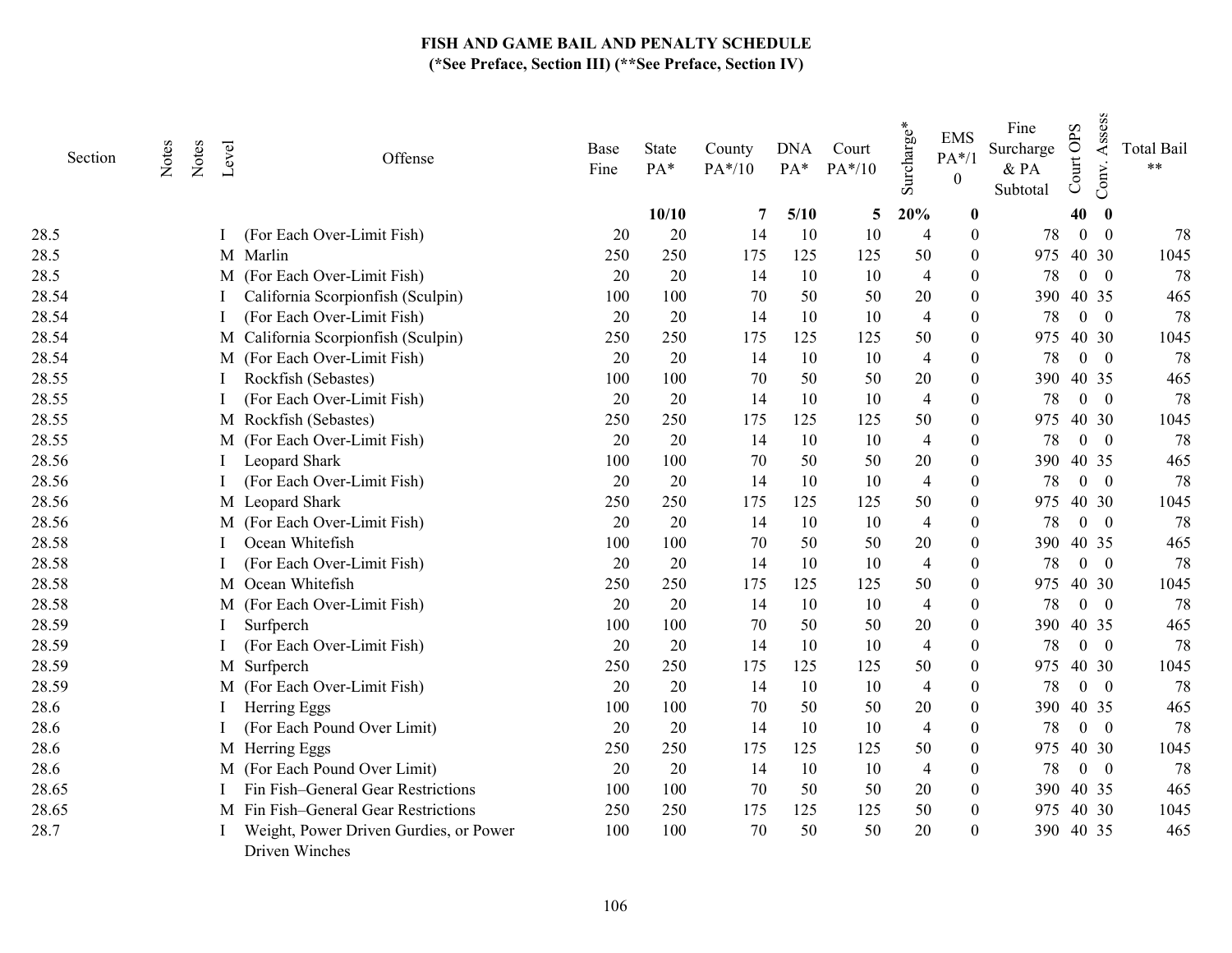| Section | Notes | Notes | Level  | Offense                                                                                  | Base<br>Fine | State<br>PA* | County<br>$PA*/10$ | <b>DNA</b><br>$PA*$ | Court<br>$PA*/10$ | Surcharge*     | <b>EMS</b><br>$PA*/1$<br>$\boldsymbol{0}$ | Fine<br>Surcharge<br>& PA<br>Subtotal | Court OPS | Assess<br>Conv.  | <b>Total Bail</b><br>$\star\star$ |
|---------|-------|-------|--------|------------------------------------------------------------------------------------------|--------------|--------------|--------------------|---------------------|-------------------|----------------|-------------------------------------------|---------------------------------------|-----------|------------------|-----------------------------------|
|         |       |       |        |                                                                                          |              | 10/10        | 7                  | 5/10                | 5                 | 20%            | $\boldsymbol{0}$                          |                                       | 40        | $\boldsymbol{0}$ |                                   |
| 28.7    |       |       |        | M Weight, Power Driven Gurdies, or Power<br>Driven Winches                               | 250          | 250          | 175                | 125                 | 125               | 50             | $\overline{0}$                            | 975                                   |           | 40 30            | 1045                              |
| 28.75   |       |       |        | Baited Traps for Shiner Surfperch, Pacific<br>Staghorn Sculpin, and Longjaw Mudsuckers   | 100          | 100          | 70                 | 50                  | 50                | 20             | $\boldsymbol{0}$                          | 390 40 35                             |           |                  | 465                               |
| 28.75   |       |       |        | M Baited Traps for Shiner Surfperch, Pacific<br>Staghorn Sculpin, and Longjaw Mudsuckers | 250          | 250          | 175                | 125                 | 125               | 50             | $\overline{0}$                            | 975 40 30                             |           |                  | 1045                              |
| 28.8    |       |       |        | Dip Nets and Hawaiian-Type Throw Nets                                                    | 100          | 100          | 70                 | 50                  | 50                | 20             | $\boldsymbol{0}$                          |                                       |           | 390 40 35        | 465                               |
| 28.8    |       |       |        | M Dip Nets and Hawaiian-Type Throw Nets                                                  | 250          | 250          | 175                | 125                 | 125               | 50             | $\theta$                                  | 975 40 30                             |           |                  | 1045                              |
| 28.85   |       |       |        | <b>Beach Nets</b>                                                                        | 100          | 100          | 70                 | 50                  | 50                | 20             | $\theta$                                  |                                       | 390 40 35 |                  | 465                               |
| 28.85   |       |       |        | M Beach Nets                                                                             | 250          | 250          | 175                | 125                 | 125               | 50             | $\theta$                                  | 975 40 30                             |           |                  | 1045                              |
| 28.9    |       |       |        | Diving, Spearfishing                                                                     | 100          | 100          | 70                 | 50                  | 50                | 20             | 0                                         |                                       | 390 40 35 |                  | 465                               |
| 28.9    |       |       |        | M Diving, Spearfishing                                                                   | 250          | 250          | 175                | 125                 | 125               | 50             | $\theta$                                  | 975                                   |           | 40 30            | 1045                              |
| 28.91   |       |       |        | Slurp Guns                                                                               | 100          | 100          | 70                 | 50                  | 50                | 20             | $\theta$                                  |                                       | 390 40 35 |                  | 465                               |
| 28.91   |       |       |        | M Slurp Guns                                                                             | 250          | 250          | 175                | 125                 | 125               | 50             | $\boldsymbol{0}$                          | 975                                   |           | 40 30            | 1045                              |
| 28.95   |       |       |        | Spears, Harpoons, and Bow and Arrow Fishing<br>Tackle                                    | 100          | 100          | 70                 | 50                  | 50                | 20             | $\theta$                                  |                                       | 390 40 35 |                  | 465                               |
| 28.95   |       |       |        | M Spears, Harpoons, and Bow and Arrow Fishing<br>Tackle                                  | 250          | 250          | 175                | 125                 | 125               | 50             | $\overline{0}$                            | 975 40 30                             |           |                  | 1045                              |
| 29      |       |       |        | Gear Used in Taking Grunion                                                              | 100          | 100          | 70                 | 50                  | 50                | 20             | $\overline{0}$                            | 390                                   |           | 40 35            | 465                               |
| 29      |       |       |        | M Gear Used in Taking Grunion                                                            | 250          | 250          | 175                | 125                 | 125               | 50             | $\boldsymbol{0}$                          | 975                                   |           | 40 30            | 1045                              |
| 29.05   |       |       |        | Invertebrates-General                                                                    | 100          | 100          | 70                 | 50                  | 50                | 20             | $\theta$                                  | 390                                   |           | 40 35            | 465                               |
| 29.05   |       |       |        | M Invertebrates-General                                                                  | 250          | 250          | 175                | 125                 | 125               | 50             | 0                                         | 975                                   |           | 40 30            | 1045                              |
| 29.1    |       |       |        | Invertebrates-General                                                                    | 100          | 100          | 70                 | 50                  | 50                | 20             | $\theta$                                  | 390                                   |           | 40 35            | 465                               |
| 29.1    |       |       |        | M Invertebrates-General                                                                  | 250          | 250          | 175                | 125                 | 125               | 50             | $\theta$                                  | 975                                   |           | 40 30            | 1045                              |
| 29.15   |       |       |        | Abalone                                                                                  | 100          | 100          | 70                 | 50                  | 50                | 20             | $\theta$                                  |                                       | 390 40 35 |                  | 465                               |
| 29.15   |       |       |        | (For Each Over-Limit Abalone)                                                            | 20           | 20           | 14                 | 10                  | 10                | $\overline{4}$ | $\mathbf{0}$                              | 78                                    |           | $0 \quad 0$      | 78                                |
| 29.15   |       |       |        | M Abalone                                                                                | 250          | 250          | 175                | 125                 | 125               | 50             | $\theta$                                  | 975                                   |           | 40 30            | 1045                              |
| 29.15   |       |       |        | M (For Each Over-Limit Abalone)                                                          | 20           | 20           | 14                 | 10                  | 10                | $\overline{4}$ | $\theta$                                  | 78                                    |           | $0 \quad 0$      | 78                                |
| 29.16   | 32    |       | $34$ I | Abalone Report Card and Tagging Requirements                                             | 100          | 100          | 70                 | 50                  | 50                | 20             | $\Omega$                                  |                                       | 390 40 35 |                  | 465                               |
| 29.16   | 32    |       |        | <sup>34</sup> M Abalone Report Card and Tagging Requirements                             | 250          | 250          | 175                | 125                 | 125               | 50             | $\overline{0}$                            |                                       | 975 40 30 |                  | 1045                              |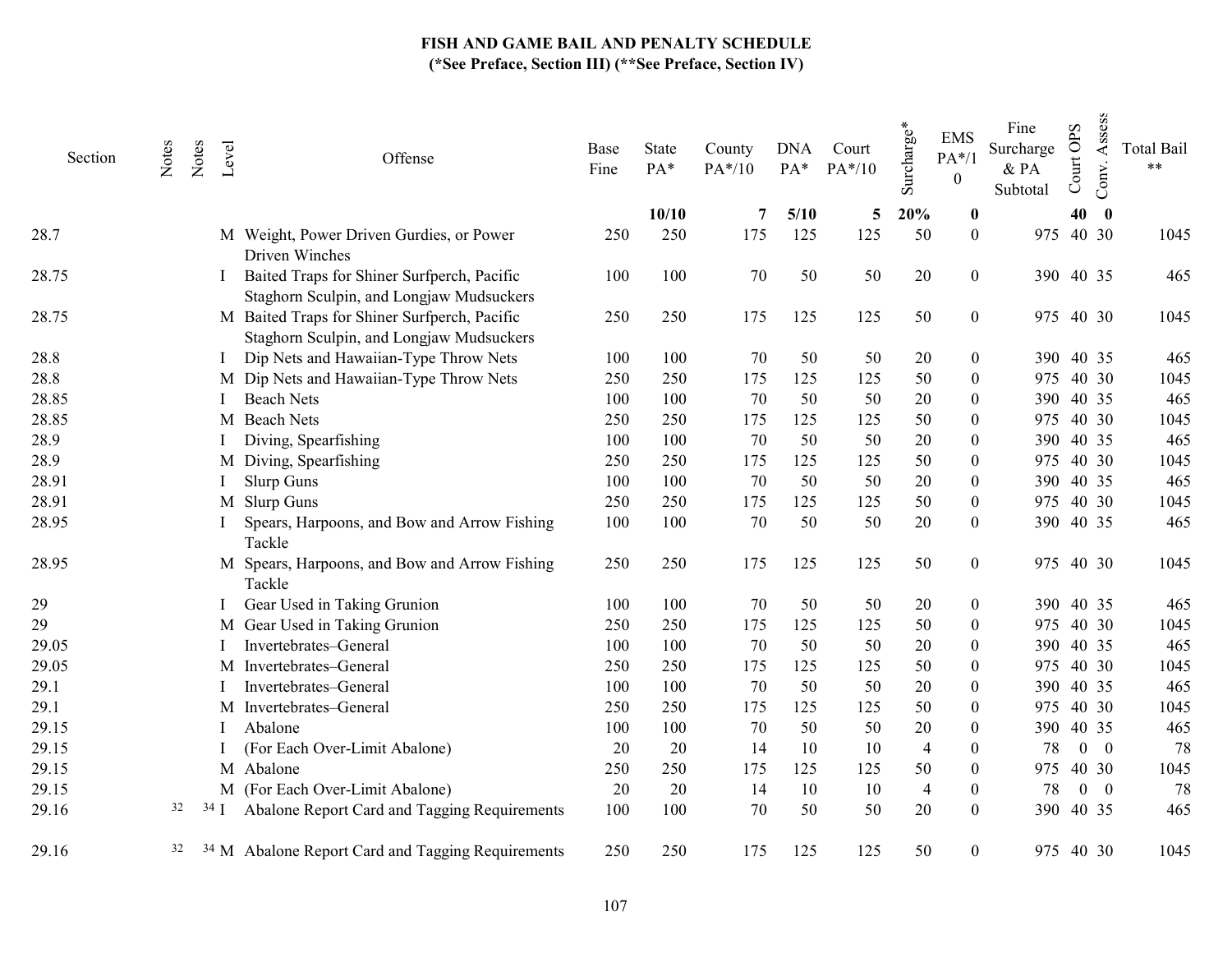| Section | Notes | Notes | Level | Offense                                                                       | Base<br>Fine | State<br>PA* | County<br>PA*/10 | <b>DNA</b><br>PA* | Court<br>$PA*/10$ | Surcharge*     | <b>EMS</b><br>$PA*/1$<br>$\boldsymbol{0}$ | Fine<br>Surcharge<br>& PA<br>Subtotal | <b>OPS</b><br>Court | Assess<br>Conv. | <b>Total Bail</b><br>$***$ |
|---------|-------|-------|-------|-------------------------------------------------------------------------------|--------------|--------------|------------------|-------------------|-------------------|----------------|-------------------------------------------|---------------------------------------|---------------------|-----------------|----------------------------|
|         |       |       |       |                                                                               |              | 10/10        | 7                | 5/10              | 5                 | 20%            | $\boldsymbol{0}$                          |                                       | 40                  | $\bf{0}$        |                            |
| 29.2    |       |       |       | Clams-General                                                                 | 100          | 100          | 70               | 50                | 50                | 20             | $\boldsymbol{0}$                          |                                       | 390 40 35           |                 | 465                        |
| 29.2    |       |       |       | (For Each Over-Limit Clam)                                                    | 20           | 20           | 14               | 10                | 10                | $\overline{4}$ | $\theta$                                  | 78                                    |                     | $0 \quad 0$     | 78                         |
| 29.2    |       |       |       | M Clams-General                                                               | 250          | 250          | 175              | 125               | 125               | 50             | $\theta$                                  | 975                                   |                     | 40 30           | 1045                       |
| 29.2    |       |       |       | M (For Each Over-Limit Clam)                                                  | 20           | 20           | 14               | 10                | 10                | $\overline{4}$ | $\theta$                                  | 78                                    |                     | $0 \quad 0$     | 78                         |
| 29.25   |       |       |       | Gaper Clams and Washington Clams                                              | 100          | 100          | 70               | 50                | 50                | 20             | $\theta$                                  | 390                                   |                     | 40 35           | 465                        |
| 29.25   |       |       |       | (For Each Over-Limit Clam)                                                    | 20           | 20           | 14               | 10                | 10                | $\overline{4}$ | 0                                         | 78                                    |                     | $0 \quad 0$     | 78                         |
| 29.25   |       |       |       | M Gaper Clams and Washington Clams                                            | 250          | 250          | 175              | 125               | 125               | 50             | $\theta$                                  | 975                                   |                     | 40 30           | 1045                       |
| 29.25   |       |       |       | M (For Each Over-Limit Clam)                                                  | 20           | 20           | 14               | 10                | 10                | $\overline{4}$ | 0                                         | 78                                    |                     | $0 \quad 0$     | 78                         |
| 29.3    |       |       |       | Geoduck Clams                                                                 | 100          | 100          | 70               | 50                | 50                | 20             | $\theta$                                  | 390                                   |                     | 40 35           | 465                        |
| 29.3    |       |       |       | (For Each Over-Limit Clam)                                                    | 20           | 20           | 14               | 10                | 10                | $\overline{4}$ | $\theta$                                  | 78                                    |                     | $0 \quad 0$     | 78                         |
| 29.3    |       |       |       | M Geoduck Clams                                                               | 250          | 250          | 175              | 125               | 125               | 50             | $\theta$                                  | 975                                   |                     | 40 30           | 1045                       |
| 29.3    |       |       |       | M (For Each Over-Limit Clam)                                                  | 20           | 20           | 14               | 10                | 10                | $\overline{4}$ | $\mathbf{0}$                              | 78                                    |                     | $0 \quad 0$     | 78                         |
| 29.35   |       |       |       | Littleneck Clams, Soft-Shell Clams, Chiones,<br>Northern Quahogs, and Cockles | 100          | 100          | 70               | 50                | 50                | 20             | $\mathbf{0}$                              | 390                                   | 40 35               |                 | 465                        |
| 29.35   |       |       |       | (For Each Over-Limit Clam)                                                    | 20           | 20           | 14               | 10                | 10                | $\overline{4}$ | $\boldsymbol{0}$                          | 78                                    |                     | $0\quad 0$      | 78                         |
| 29.35   |       |       |       | M Littleneck Clams, Soft-Shell Clams, Chiones,                                | 250          | 250          | 175              | 125               | 125               | 50             | $\mathbf{0}$                              | 975                                   | 40 30               |                 | 1045                       |
|         |       |       |       | Northern Quahogs, and Cockles                                                 |              |              |                  |                   |                   |                |                                           |                                       |                     |                 |                            |
| 29.35   |       |       |       | M (For Each Over-Limit Clam)                                                  | 20           | 20           | 14               | 10                | 10                | 4              | $\boldsymbol{0}$                          | 78                                    | $\overline{0}$      | $\overline{0}$  | 78                         |
| 29.4    |       |       |       | Pismo Clams                                                                   | 100          | 100          | 70               | 50                | 50                | 20             | $\theta$                                  | 390                                   |                     | 40 35           | 465                        |
| 29.4    |       |       |       | (For Each Over-Limit Clam)                                                    | 20           | 20           | 14               | 10                | 10                | 4              | $\theta$                                  | 78                                    |                     | $0 \quad 0$     | 78                         |
| 29.4    |       |       |       | M Pismo Clams                                                                 | 250          | 250          | 175              | 125               | 125               | 50             | $\Omega$                                  | 975                                   |                     | 40 30           | 1045                       |
| 29.4    |       |       |       | M (For Each Over-Limit Clam)                                                  | 20           | 20           | 14               | 10                | 10                | $\overline{4}$ | $\theta$                                  | 78                                    |                     | $0 \quad 0$     | 78                         |
| 29.45   |       |       |       | Razor Clams                                                                   | 100          | 100          | 70               | 50                | 50                | 20             | $\theta$                                  | 390                                   |                     | 40 35           | 465                        |
| 29.45   |       |       |       | (For Each Over-Limit Clam)                                                    | 20           | 20           | 14               | 10                | 10                | $\overline{4}$ | $\theta$                                  | 78                                    |                     | $0\quad 0$      | 78                         |
| 29.45   |       |       |       | M Razor Clams                                                                 | 250          | 250          | 175              | 125               | 125               | 50             | $\theta$                                  | 975                                   |                     | 40 30           | 1045                       |
| 29.45   |       |       |       | M (For Each Over-Limit Clam)                                                  | 20           | 20           | 14               | 10                | 10                | $\overline{4}$ | $\mathbf{0}$                              | 78                                    |                     | $0\quad 0$      | 78                         |
| 29.55   |       |       |       | Mussels                                                                       | 100          | 100          | 70               | 50                | 50                | 20             | $\Omega$                                  | 390                                   |                     | 40 35           | 465                        |
| 29.55   |       |       |       | (For Each Over-Limit Mussel)                                                  | 20           | 20           | 14               | 10                | 10                | $\overline{4}$ | $\Omega$                                  | 78                                    |                     | $0 \quad 0$     | 78                         |
| 29.55   |       |       |       | M Mussels                                                                     | 250          | 250          | 175              | 125               | 125               | 50             | $\theta$                                  | 975                                   |                     | 40 30           | 1045                       |
| 29.55   |       |       |       | M (For Each Over-Limit Mussel)                                                | 20           | 20           | 14               | 10                | 10                | $\overline{4}$ | $\mathbf{0}$                              | 78                                    |                     | $0 \quad 0$     | 78                         |
| 29.6    |       |       |       | Rock Scallops                                                                 | 100          | 100          | 70               | 50                | 50                | 20             | $\theta$                                  | 390                                   |                     | 40 35           | 465                        |
| 29.6    |       |       |       | M Rock Scallops                                                               | 250          | 250          | 175              | 125               | 125               | 50             | $\theta$                                  |                                       | 975 40 30           |                 | 1045                       |
|         |       |       |       |                                                                               |              |              |                  |                   |                   |                |                                           |                                       |                     |                 |                            |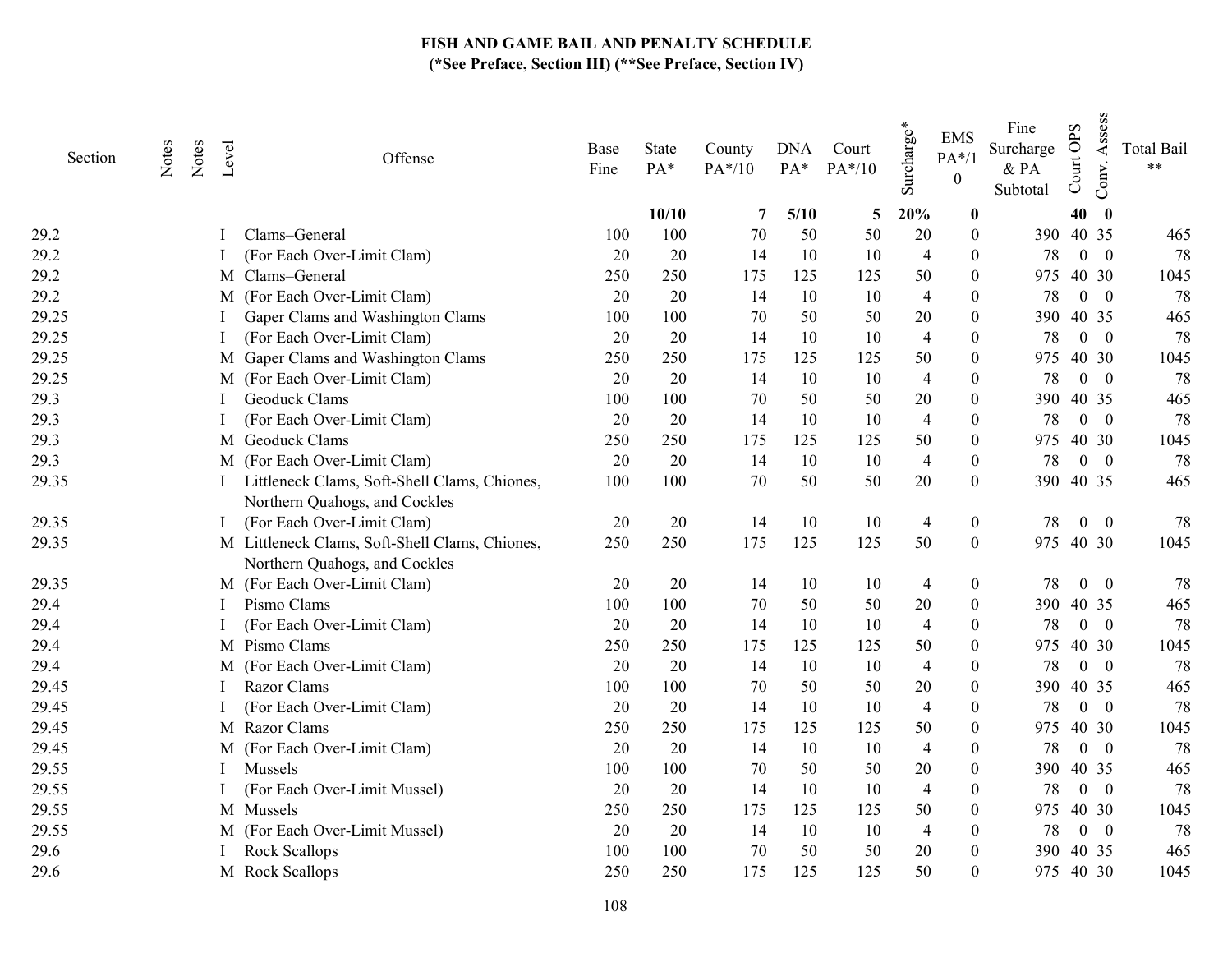| Section   | Notes | Notes | Level  | Offense                                                            | Base<br>Fine | State<br>PA* | County<br>PA*/10 | <b>DNA</b><br>$PA*$ | Court<br>$PA*/10$ | $\mathbf{v}^*$<br>Surcharge | <b>EMS</b><br>$PA*/1$<br>$\boldsymbol{0}$ | Fine<br>Surcharge<br>& PA<br>Subtotal | Court OPS | Assess<br>Conv. | <b>Total Bail</b><br>$***$ |
|-----------|-------|-------|--------|--------------------------------------------------------------------|--------------|--------------|------------------|---------------------|-------------------|-----------------------------|-------------------------------------------|---------------------------------------|-----------|-----------------|----------------------------|
|           |       |       |        |                                                                    |              | 10/10        | 7                | 5/10                | 5                 | 20%                         | $\boldsymbol{0}$                          |                                       | 40        | $\bf{0}$        |                            |
| 29.65     |       |       |        | Speckled (Bay) Scallops                                            | 100          | 100          | 70               | 50                  | 50                | 20                          | $\boldsymbol{0}$                          |                                       | 390 40 35 |                 | 465                        |
| 29.65     |       |       |        | M Speckled (Bay) Scallops                                          | 250          | 250          | 175              | 125                 | 125               | 50                          | $\theta$                                  | 975                                   |           | 40 30           | 1045                       |
| 29.7      |       |       |        | Squid                                                              | 100          | 100          | 70               | 50                  | 50                | 20                          | $\theta$                                  | 390                                   | 40 35     |                 | 465                        |
| 29.7      |       |       |        | M Squid                                                            | 250          | 250          | 175              | 125                 | 125               | 50                          | $\theta$                                  | 975                                   |           | 40 30           | 1045                       |
| 29.71     |       |       |        | Moon Snails                                                        | 100          | 100          | 70               | 50                  | 50                | 20                          | $\theta$                                  | 390                                   |           | 40 35           | 465                        |
| 29.71     |       |       |        | M Moon Snails                                                      | 250          | 250          | 175              | 125                 | 125               | 50                          | $\overline{0}$                            | 975.                                  | 40 30     |                 | 1045                       |
| 29.8      |       |       |        | <b>Crustacean Gear Restrictions</b>                                | 100          | 100          | 70               | 50                  | 50                | 20                          | $\theta$                                  | 390                                   |           | 40 35           | 465                        |
| 29.8      |       |       |        | M Crustacean Gear Restrictions                                     | 250          | 250          | 175              | 125                 | 125               | 50                          | $\theta$                                  | 975                                   |           | 40 30           | 1045                       |
| 29.85     |       |       |        | Crabs                                                              | 100          | 100          | 70               | 50                  | 50                | 20                          | $\theta$                                  |                                       | 390 40 35 |                 | 465                        |
| 29.85     |       |       |        | (For Each Over-Limit Crab)                                         | 20           | 20           | 14               | 10                  | 10                | $\overline{4}$              | $\theta$                                  | 78                                    |           | 40 35           | 153                        |
| 29.85     |       |       |        | M Crabs                                                            | 250          | 250          | 175              | 125                 | 125               | 50                          | $\overline{0}$                            | 975                                   |           | 40 30           | 1045                       |
| 29.85     |       |       | M      | (For Each Over-Limit Crab)                                         | 20           | 20           | 14               | 10                  | 10                | $\overline{4}$              | $\theta$                                  | 78                                    |           | 40 30           | 148                        |
| 29.86     |       |       |        | Bay Shrimp (Grass Shrimp)                                          | 100          | 100          | 70               | 50                  | 50                | 20                          | $\theta$                                  | 390                                   |           | 40 35           | 465                        |
| 29.86     |       |       |        | M Bay Shrimp (Grass Shrimp)                                        | 250          | 250          | 175              | 125                 | 125               | 50                          | $\Omega$                                  | 975                                   |           | 40 30           | 1045                       |
| 29.87     |       |       |        | Ghost Shrimp and Blue Mud Shrimp                                   | 100          | 100          | 70               | 50                  | 50                | 20                          | $\theta$                                  | 390                                   |           | 40 35           | 465                        |
| 29.87     |       |       | M      | Ghost Shrimp and Blue Mud Shrimp                                   | 250          | 250          | 175              | 125                 | 125               | 50                          | $\theta$                                  | 975                                   |           | 40 30           | 1045                       |
| 29.88     |       |       |        | Coonstripe Shrimp                                                  | 100          | 100          | 70               | 50                  | 50                | 20                          | $\boldsymbol{0}$                          | 390                                   |           | 40 35           | 465                        |
| 29.88     |       |       | M      | Coonstripe Shrimp                                                  | 250          | 250          | 175              | 125                 | 125               | 50                          | $\theta$                                  | 975                                   |           | 40 30           | 1045                       |
| 29.9      |       |       |        | Spiny Lobsters                                                     | 100          | 100          | 70               | 50                  | 50                | 20                          | $\theta$                                  | 390                                   | 40 35     |                 | 465                        |
| 29.9      |       |       |        | (For Each Over-Limit Lobster)                                      | 20           | 20           | 14               | 10                  | 10                | $\overline{4}$              | $\theta$                                  | 78                                    |           | $0 \quad 0$     | 78                         |
| 29.9      |       |       |        | M Spiny Lobsters                                                   | 250          | 250          | 175              | 125                 | 125               | 50                          | 0                                         | 975                                   |           | 40 30           | 1045                       |
| 29.9      |       |       |        | M (For Each Over-Limit Lobster)                                    | 20           | 20           | 14               | 10                  | 10                | $\overline{4}$              | $\theta$                                  | 78                                    |           | $0 \quad 0$     | 78                         |
| 29.91     | 32    |       | $34$ I | Spiny Lobster Report Card Requirements                             | 100          | 100          | 70               | 50                  | 50                | 20                          | $\overline{0}$                            |                                       | 390 40 35 |                 | 465                        |
| 29.91     | 32    |       |        | <sup>34</sup> M Spiny Lobster Report Card Requirements             | 250          | 250          | 175              | 125                 | 125               | 50                          | $\theta$                                  | 975                                   | 40 30     |                 | 1045                       |
| 30        |       |       |        | Kelp-General                                                       | 100          | 100          | 70               | 50                  | 50                | 20                          | $\Omega$                                  | 390                                   | 40 35     |                 | 465                        |
| 30        |       |       |        | M Kelp-General                                                     | 250          | 250          | 175              | 125                 | 125               | 50                          | $\theta$                                  |                                       | 975 40 30 |                 | 1045                       |
| 30.1      |       |       |        | Prohibited Marine Plant Species                                    | 100          | 100          | 70               | 50                  | 50                | 20                          | $\overline{0}$                            |                                       | 390 40 35 |                 | 465                        |
| 30.1      |       |       |        | M Prohibited Marine Plant Species                                  | 250          | 250          | 175              | 125                 | 125               | 50                          | $\mathbf{0}$                              |                                       | 975 40 30 |                 | 1045                       |
| 100       | 33    |       |        | <sup>35</sup> M Abalone-Unlawful Taking for Commercial<br>Purposes | 15000        | 15000        | 10500            | 7500                | 7500              | 3000                        | $\mathbf{0}$                              | 58500                                 |           | 40 30           | 58570                      |
| 106-182.1 |       |       |        | M Violation of Commercial Fishing Regulations                      | 200          | 200          | 140              | 100                 | 100               | 40                          | 0                                         |                                       | 780 40 30 |                 | 850                        |
|           |       |       |        |                                                                    |              |              |                  |                     |                   |                             |                                           |                                       |           |                 |                            |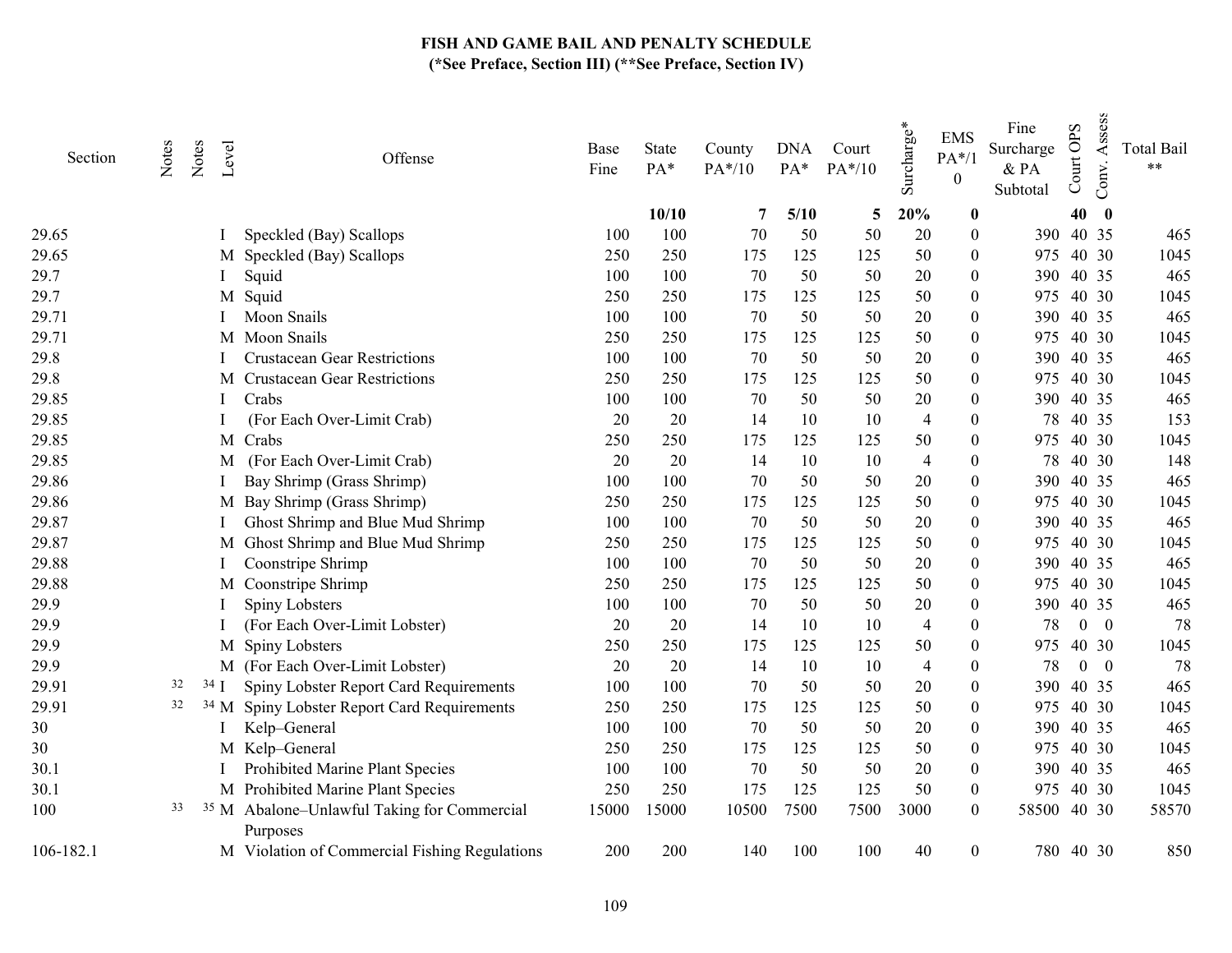| Section |       | Notes | Notes  | Level | Offense                                                                                              | Base<br>Fine | State<br>PA* | County<br>PA*/10 | <b>DNA</b><br>$PA*$ | Court<br>$PA*/10$ | Surcharge*     | <b>EMS</b><br>$PA*/1$<br>$\theta$ | Fine<br>Surcharge<br>& PA<br>Subtotal | Court OPS | Assess<br>Conv. | <b>Total Bail</b><br>$***$ |
|---------|-------|-------|--------|-------|------------------------------------------------------------------------------------------------------|--------------|--------------|------------------|---------------------|-------------------|----------------|-----------------------------------|---------------------------------------|-----------|-----------------|----------------------------|
|         |       |       |        |       |                                                                                                      |              | 10/10        | 7                | 5/10                | 5                 | 20%            | $\bf{0}$                          |                                       | 40        | $\bf{0}$        |                            |
| 251     |       |       |        |       | M Prohibition on Pursuing or Shooting Birds and<br>Mammals from Motor Driven Air or Land<br>Vehicles | 200          | 200          | 140              | 100                 | 100               | 40             | $\boldsymbol{0}$                  |                                       | 780 40 30 |                 | 850                        |
| 257.5   |       | 32    |        |       | <sup>34</sup> M Hunting Over Bait                                                                    | 200          | 200          | 140              | 100                 | 100               | 40             | 0                                 |                                       | 780 40 30 |                 | 850                        |
| 257.5   |       | 32    |        |       | <sup>34</sup> M Hunting Over Bait - Trophy Deer, Elk, Antelope,<br>or Big Horn Sheep                 | 5000         | 5000         | 3500             | 2500                | 2500              | 1000           | $\mathbf{0}$                      | 19500 40 30                           |           |                 | 19570                      |
| 257.5   |       | 3     |        |       | $34$ M Hunting Over Bait – Trophy Turkey                                                             | 2000         | 2000         | 1400             | 1000                | 1000              | 400            | 0                                 | 7800 40 30                            |           |                 | 7870                       |
| 300     |       |       |        |       | M Pheasants-Season and Area                                                                          | 200          | 200          | 140              | 100                 | 100               | $40\,$         | $\boldsymbol{0}$                  | 780                                   |           | 40 30           | 850                        |
| 300     |       |       |        |       | M (For Each Over-Limit Bird)                                                                         | 20           | 20           | 14               | 10                  | 10                | $\overline{4}$ | $\boldsymbol{0}$                  | 78                                    |           | $0\quad 0$      | 78                         |
| 307     |       | 33    | $35$ I |       | Tree Squirrels-Season and Area                                                                       | 100          | 100          | 70               | 50                  | 50                | 20             | $\boldsymbol{0}$                  | 390                                   |           | 40 35           | 465                        |
| 307     |       |       |        |       | (For Each Over-Limit Animal)                                                                         | 20           | 20           | 14               | 10                  | 10                | $\overline{4}$ | $\theta$                          | 78                                    |           | $0 \quad 0$     | 78                         |
| 307     |       |       |        |       | M Tree Squirrels-Season and Area                                                                     | 200          | 200          | 140              | 100                 | 100               | 40             | $\theta$                          | 780                                   |           | 40 30           | 850                        |
| 307     |       |       |        |       | M (For Each Over-Limit Animal)                                                                       | 20           | 20           | 14               | 10                  | 10                | $\overline{4}$ | 0                                 | 78                                    |           | $0 \quad 0$     | 78                         |
| 308     |       | 34    | 36 I   |       | Rabbits-Season and Area                                                                              | 100          | 100          | 70               | 50                  | 50                | 20             | 0                                 | 390                                   |           | 40 35           | 465                        |
| 308     |       |       |        |       | (For Each Over-Limit Animal)                                                                         | 20           | 20           | 14               | 10                  | 10                | $\overline{4}$ | 0                                 | 78                                    |           | $0 \quad 0$     | 78                         |
| 308     |       | 35    |        |       | <sup>37</sup> M Rabbits-Season and Area                                                              | 200          | 200          | 140              | 100                 | 100               | $40\,$         | 0                                 | 780                                   |           | 40 30           | 850                        |
| 308     |       |       |        |       | M (For Each Over-Limit Animal)                                                                       | 20           | 20           | 14               | 10                  | 10                | $\overline{4}$ | 0                                 | 78                                    |           | $0 \quad 0$     | 78                         |
| 310     |       |       |        |       | M Shooting Hours-Small Game Animal                                                                   | 200          | 200          | 140              | 100                 | 100               | 40             | 0                                 | 780                                   |           | 40 30           | 850                        |
| 310.5   |       |       |        |       | M Shooting Hours-Game Birds                                                                          | 200          | 200          | 140              | 100                 | 100               | 40             | 0                                 | 780                                   |           | 40 30           | 850                        |
| 311     |       | 36    |        | 38 I  | Weapons or Methods Authorized                                                                        | 100          | 100          | 70               | 50                  | 50                | 20             | 0                                 |                                       | 390 40 35 |                 | 465                        |
| 311     |       | 36    |        |       | <sup>38</sup> M Weapons or Methods Authorized                                                        | 200          | 200          | 140              | 100                 | 100               | 40             | 0                                 |                                       | 780 40 30 |                 | 850                        |
| 352     |       |       |        |       | M Shooting Hours-Big Game                                                                            | 200          | 200          | 140              | 100                 | 100               | 40             | 0                                 |                                       | 780 40 30 |                 | 850                        |
| 353     |       |       |        |       | M Methods-Big Game                                                                                   | 200          | 200          | 140              | 100                 | 100               | 40             | 0                                 | 780                                   |           | 40 30           | 850                        |
| 360     | (a,b) |       |        |       | M Deer-Season and Area                                                                               | 500          | 500          | 350              | 250                 | 250               | 100            | 0                                 | 1950                                  |           | 40 30           | 2020                       |
| 360     | (c)   |       |        |       | M (For Each Over-Limit Deer)                                                                         | 200          | 200          | 140              | 100                 | 100               | 40             | 0                                 | 780                                   |           | $0 \quad 0$     | 780                        |
| 365     | (a,b) |       |        |       | M Bear-Season and Area                                                                               | 500          | 500          | 350              | 250                 | 250               | 100            | $\pmb{0}$                         | 1950                                  |           | 40 30           | 2020                       |
| 365     | (c)   |       |        |       | M (For Each Over-Limit Bear)                                                                         | 250          | 250          | 175              | 125                 | 125               | 50             | 0                                 | 975                                   |           | $0 \quad 0$     | 975                        |
| 365     | (e)   |       |        |       | M Method of Take                                                                                     | 250          | 250          | 175              | 125                 | 125               | 50             | 0                                 | 975                                   |           | 40 30           | 1045                       |
| 502     | (a)   |       |        |       | M Migratory Waterfowl-Season and Area                                                                | 200          | 200          | 140              | 100                 | 100               | 40             | 0                                 | 780                                   |           | 40 30           | 850                        |
| 502     | (b)   |       |        |       | M (For Each Over-Limit Bird)                                                                         | 20           | 20           | 14               | 10                  | 10                | $\overline{4}$ | 0                                 | 78                                    |           | $0 \quad 0$     | 78                         |
| 550     | (d)   | 37    | 39     |       | Failure to Obtain Special Use Permit for<br>Department Lands                                         | 100          | 100          | 70               | 50                  | 50                | 20             | $\boldsymbol{0}$                  |                                       | 390 40 35 |                 | 465                        |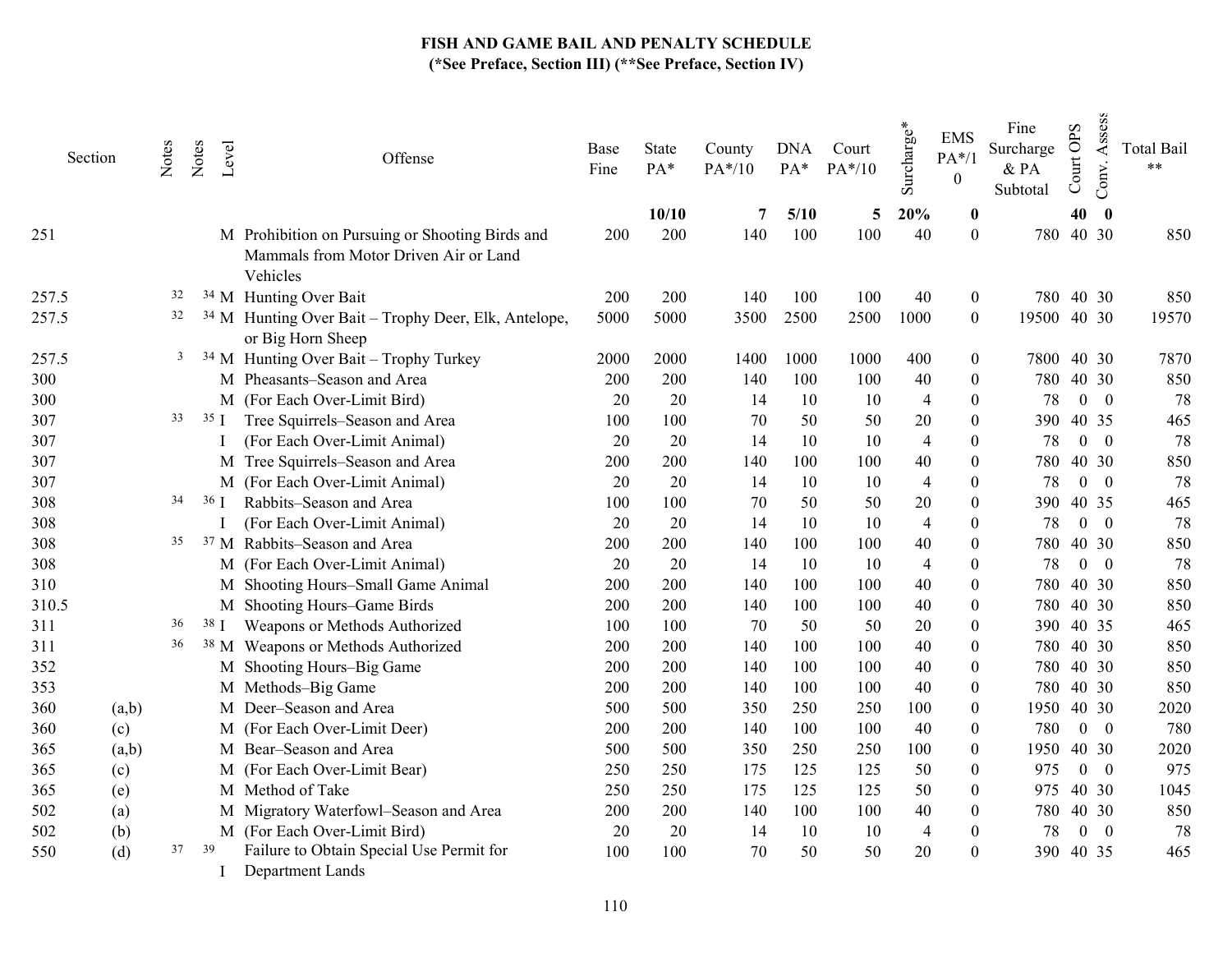|     | Section            | Notes | Notes           | Level | Offense                                                                      | Base<br>Fine | State<br>PA* | County<br>$PA*/10$ | <b>DNA</b><br>$PA*$ | Court<br>$PA*/10$ | Surcharge* | <b>EMS</b><br>$PA*/1$<br>$\boldsymbol{0}$ | Fine<br>Surcharge<br>& PA<br>Subtotal | Court OPS | Assess<br>Conv. | <b>Total Bail</b><br>$***$ |
|-----|--------------------|-------|-----------------|-------|------------------------------------------------------------------------------|--------------|--------------|--------------------|---------------------|-------------------|------------|-------------------------------------------|---------------------------------------|-----------|-----------------|----------------------------|
|     |                    |       |                 |       |                                                                              |              | 10/10        | 7                  | 5/10                | 5                 | 20%        | $\boldsymbol{0}$                          |                                       | 40        | $\mathbf{0}$    |                            |
| 550 | (d)                | 37    |                 |       | <sup>39</sup> M Failure to Obtain Special Use Permit for<br>Department Lands | 200          | 200          | 140                | 100                 | 100               | 40         | $\overline{0}$                            |                                       | 780 40 30 |                 | 850                        |
| 550 | (g)                | 37    | 39 <sub>1</sub> |       | Destruction of Natural Resources on Department<br>Lands                      | 100          | 100          | 70                 | 50                  | 50                | 20         | $\boldsymbol{0}$                          |                                       | 390 40 35 |                 | 465                        |
| 550 | (g)                |       |                 |       | M Destruction of Natural Resources on Department<br>Lands                    | 200          | 200          | 140                | 100                 | 100               | $40\,$     | $\boldsymbol{0}$                          |                                       | 780 40 30 |                 | 850                        |
| 550 | (h)                | 37    |                 |       | <sup>39</sup> I Unlawful Fishing on Department Lands                         | 100          | 100          | 70                 | 50                  | 50                | 20         | $\boldsymbol{0}$                          |                                       | 390 40 35 |                 | 465                        |
| 550 | (h)                | 37    |                 |       | <sup>39</sup> M Unlawful Fishing on Department Lands                         | 200          | 200          | 140                | 100                 | 100               | 40         | $\boldsymbol{0}$                          |                                       | 780 40 30 |                 | 850                        |
| 550 | (k)                | 37    | 39 <sub>1</sub> |       | Unlawful Introduction of Species on Department<br>Lands                      | 100          | 100          | $70\,$             | 50                  | 50                | 20         | $\boldsymbol{0}$                          |                                       | 390 40 35 |                 | 465                        |
| 550 | (k)                | 37    |                 |       | <sup>39</sup> M Unlawful Introduction of Species on Department<br>Lands      | 200          | 200          | 140                | 100                 | 100               | $40\,$     | $\boldsymbol{0}$                          |                                       | 780 40 30 |                 | 850                        |
| 550 | (1)                | 37    | 39 <sub>1</sub> |       | Unlawful Feeding of Wildlife on Department<br>Lands                          | 100          | 100          | 70                 | 50                  | 50                | 20         | $\boldsymbol{0}$                          |                                       | 390 40 35 |                 | 465                        |
| 550 | (1)                | 37    |                 |       | <sup>39</sup> M Unlawful Feeding of Wildlife on Department<br>Lands          | 200          | 200          | 140                | 100                 | 100               | 40         | $\boldsymbol{0}$                          |                                       | 780 40 30 |                 | 850                        |
| 550 | (m)                | 37    | 39 <sub>1</sub> |       | Unlawful Bringing of Pets onto Department<br>Lands                           | 100          | 100          | 70                 | 50                  | 50                | 20         | $\boldsymbol{0}$                          |                                       | 390 40 35 |                 | 465                        |
| 550 | (m)                | 37    |                 |       | <sup>39</sup> M Unlawful Bringing of Pets onto Department<br>Lands           | 200          | 200          | 140                | 100                 | 100               | $40\,$     | $\boldsymbol{0}$                          |                                       | 780 40 30 |                 | 850                        |
| 550 | (n)                | 37    |                 |       | <sup>39</sup> I Unlawful Use of Dogs on Department Lands                     | 100          | 100          | 70                 | 50                  | 50                | 20         | 0                                         |                                       | 390 40 35 |                 | 465                        |
| 550 | (n)                |       |                 |       | <sup>37</sup> <sup>39</sup> M Unlawful Use of Dogs on Department Lands       | 200          | 200          | 140                | 100                 | 100               | 40         | $\boldsymbol{0}$                          |                                       | 780 40 30 |                 | 850                        |
| 550 | (o)                |       |                 |       | Unlawful Use of Horses on Department Lands                                   | 100          | 100          | 70                 | 50                  | 50                | 20         | $\boldsymbol{0}$                          |                                       | 390 40 35 |                 | 465                        |
| 550 | $\left( 0 \right)$ | 37    |                 |       | <sup>39</sup> M Unlawful Use of Horses on Department Lands                   | 200          | 200          | 140                | 100                 | 100               | 40         | $\boldsymbol{0}$                          |                                       | 780 40 30 |                 | 850                        |
| 550 | (p)                | 37    | 39 <sub>1</sub> |       | Unlawful Camping on Department Lands                                         | 100          | 100          | 70                 | 50                  | 50                | 20         | 0                                         |                                       | 390 40 35 |                 | 465                        |
| 550 | (p)                |       |                 |       | M Unlawful Camping on Department Lands                                       | 200          | 200          | 140                | 100                 | 100               | 40         | 0                                         |                                       | 780 40 30 |                 | 850                        |
| 550 | (q)                | 37    |                 |       | <sup>39</sup> I Unlawful Use of Fires on Department Lands                    | 100          | 100          | 70                 | 50                  | 50                | 20         | $\boldsymbol{0}$                          |                                       | 390 40 35 |                 | 465                        |
| 550 | (q)                | 37    |                 |       | <sup>39</sup> M Unlawful Use of Fires on Department Lands                    | 200          | 200          | 140                | 100                 | 100               | $40\,$     | 0                                         |                                       | 780 40 30 |                 | 850                        |
| 550 | (r)                | 37    | 39 J            |       | Hazardous Substance Deposit on Department<br>Lands                           | 100          | 100          | 70                 | 50                  | 50                | 20         | $\theta$                                  |                                       | 390 40 35 |                 | 465                        |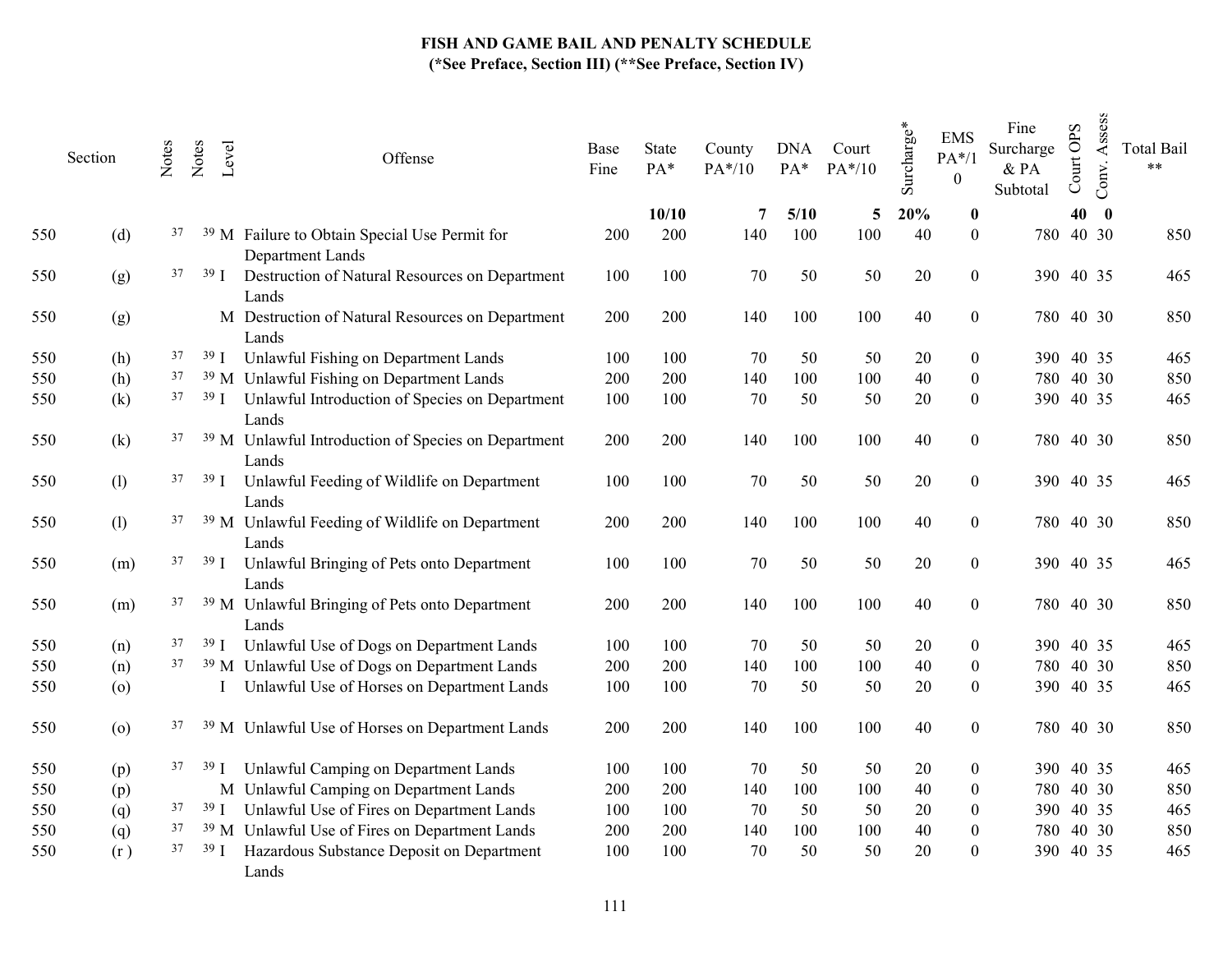|     | Section | Notes | Notes | Level           | Offense                                                                                                   | Base<br>Fine | State<br>PA* | County<br>$PA*/10$ | <b>DNA</b><br>PA* | Court<br>$PA*/10$ | Surcharge* | <b>EMS</b><br>$PA*/1$<br>$\boldsymbol{0}$ | Fine<br>Surcharge<br>& PA<br>Subtotal | Court OPS | Assess<br>Conv. | <b>Total Bail</b><br>$***$ |
|-----|---------|-------|-------|-----------------|-----------------------------------------------------------------------------------------------------------|--------------|--------------|--------------------|-------------------|-------------------|------------|-------------------------------------------|---------------------------------------|-----------|-----------------|----------------------------|
|     |         |       |       |                 |                                                                                                           |              | 10/10        | 7                  | 5/10              | 5                 | 20%        | $\boldsymbol{0}$                          |                                       | 40        | $\bf{0}$        |                            |
| 550 | (r)     | 37    |       |                 | <sup>39</sup> M Hazardous Substance Deposit on Department<br>Lands                                        | 200          | 200          | 140                | 100               | 100               | 40         | $\boldsymbol{0}$                          |                                       | 780 40 30 |                 | 850                        |
| 550 | (s)     | 37    |       | 39 <sub>1</sub> | Unauthorized Farming or Grazing on Department<br>Lands                                                    | 100          | 100          | 70                 | 50                | 50                | 20         | $\overline{0}$                            |                                       | 390 40 35 |                 | 465                        |
| 550 | (s)     | 37    |       |                 | <sup>39</sup> M Unauthorized Farming or Grazing on Department<br>Lands                                    | 200          | 200          | 140                | 100               | 100               | 40         | $\overline{0}$                            |                                       | 780 40 30 |                 | 850                        |
| 550 | (t)     | 37    |       |                 | <sup>39</sup> I Vandalism on Department Lands                                                             | 100          | 100          | 70                 | 50                | 50                | 20         | 0                                         |                                       | 390 40 35 |                 | 465                        |
| 550 | (t)     | 37    |       |                 | <sup>39</sup> M Vandalism on Department Lands                                                             | 200          | 200          | 140                | 100               | 100               | 40         | $\overline{0}$                            |                                       | 780 40 30 |                 | 850                        |
| 550 | (u)     | 37    |       | 39 I            | Tampering with Signs or Markers on Department<br>Lands                                                    | 100          | 100          | $70\,$             | 50                | 50                | $20\,$     | $\boldsymbol{0}$                          |                                       | 390 40 35 |                 | 465                        |
| 550 | (u)     | 37    |       |                 | <sup>39</sup> M Tampering with Signs or Markers on Department<br>Lands                                    | 200          | 200          | 140                | 100               | 100               | 40         | $\boldsymbol{0}$                          |                                       | 780 40 30 |                 | 850                        |
| 550 | (v)     | 37    |       |                 | <sup>39</sup> I Littering on Department Lands                                                             | 100          | 100          | 70                 | 50                | 50                | 20         | $\boldsymbol{0}$                          |                                       | 390 40 35 |                 | 465                        |
| 550 | (v)     | 37    |       |                 | <sup>39</sup> M Littering on Department Lands                                                             | 200          | 200          | 140                | 100               | 100               | 40         | $\boldsymbol{0}$                          |                                       | 780 40 30 |                 | 850                        |
| 550 | (w)     | 37    |       |                 | <sup>39</sup> M Possession and Use of Fireworks on Department<br>Lands                                    | 200          | 200          | 140                | 100               | 100               | 40         | $\boldsymbol{0}$                          |                                       | 780 40 30 |                 | 850                        |
| 550 | (w)     | 37    |       | 39 <sub>1</sub> | Possession and Use of Fireworks on Department<br>Lands                                                    | 100          | 100          | 70                 | 50                | 50                | 20         | $\overline{0}$                            |                                       | 390 40 35 |                 | 465                        |
| 550 | (x)     | 37    |       | 39 I            | Possession and Use of Alcohol, Marijuana and<br>Controlled Substances on Department Lands                 | 100          | 100          | 70                 | 50                | 50                | $20\,$     | $\boldsymbol{0}$                          |                                       | 390 40 35 |                 | 465                        |
| 550 | (x)     | 37    |       |                 | <sup>39</sup> M Possession and Use of Alcohol, Marijuana and<br>Controlled Substances on Department Lands | 200          | 200          | 140                | 100               | 100               | 40         | $\boldsymbol{0}$                          |                                       | 780 40 30 |                 | 850                        |
| 550 | (y)     | 37    |       | 39 <sub>1</sub> | Unlawful Operation of Motor Vehicles on<br>Department Lands                                               | 100          | 100          | 70                 | 50                | 50                | 20         | $\boldsymbol{0}$                          |                                       | 390 40 35 |                 | 465                        |
| 550 | (y)     | 37    |       |                 | <sup>39</sup> M Unlawful Operation of Motor Vehicles on<br>Department Lands                               | 200          | 200          | 140                | 100               | 100               | 40         | $\boldsymbol{0}$                          |                                       | 780 40 30 |                 | 850                        |
| 550 | (z)     | 37    |       |                 | <sup>39</sup> I Unlawful Use of Boats and Swimming on<br>Department Lands                                 | 100          | 100          | 70                 | 50                | 50                | 20         | $\boldsymbol{0}$                          |                                       | 390 40 35 |                 | 465                        |
| 550 | (z)     | 37    |       |                 | <sup>39</sup> M Unlawful Use of Boats and Swimming on<br>Department Lands                                 | 200          | 200          | 140                | 100               | 100               | 40         | $\boldsymbol{0}$                          |                                       | 780 40 30 |                 | 850                        |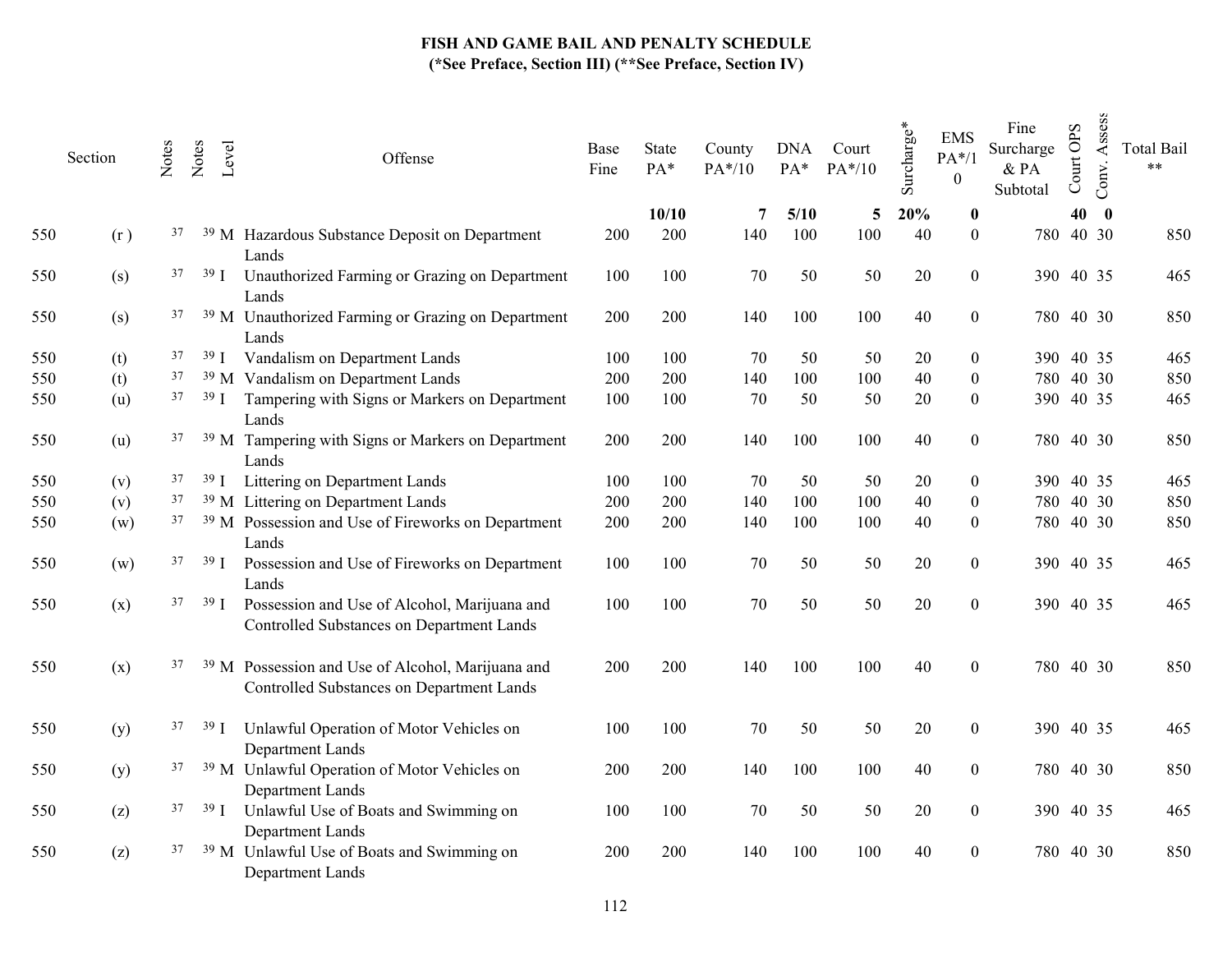|     | Section | Notes | Notes           | Level           | Offense                                                                             | Base<br>Fine | <b>State</b><br>PA* | County<br>PA*/10 | <b>DNA</b><br>$PA*$ | Court<br>$PA*/10$ | surcharge*<br>$\omega$ | <b>EMS</b><br>$PA*/1$<br>$\theta$ | Fine<br>Surcharge<br>& PA<br>Subtotal | OPS<br>Court | Assess<br>Conv | <b>Total Bail</b><br>$***$ |
|-----|---------|-------|-----------------|-----------------|-------------------------------------------------------------------------------------|--------------|---------------------|------------------|---------------------|-------------------|------------------------|-----------------------------------|---------------------------------------|--------------|----------------|----------------------------|
|     |         |       |                 |                 |                                                                                     |              | 10/10               |                  | 5/10                | 5                 | 20%                    | $\bf{0}$                          |                                       | 40           | $\bf{0}$       |                            |
| 550 | (aa)    | 37    | 39 J            |                 | Unauthorized Use of Aircraft on Department<br>Lands                                 | 100          | 100                 | 70               | 50                  | 50                | 20                     | $\mathbf{0}$                      | 390                                   | 40 35        |                | 465                        |
| 550 | (aa)    | 37    |                 | 39 <sub>M</sub> | Unauthorized Use of Aircraft on Department<br>Lands                                 | 200          | 200                 | 140              | 100                 | 100               | 40                     | $\theta$                          | 780                                   | 40 30        |                | 850                        |
| 550 | (bb)    | 37    | 39 <sub>1</sub> |                 | Unauthorized Bike Riding on Department Lands                                        | 100          | 100                 | 70               | 50                  | 50                | 20                     | $\boldsymbol{0}$                  |                                       | 390 40 35    |                | 465                        |
| 550 | (bb)    | 37    |                 |                 | <sup>39</sup> M Unauthorized Bike Riding on Department Lands                        | 200          | 200                 | 140              | 100                 | 100               | 40                     | $\boldsymbol{0}$                  |                                       | 780 40 30    |                | 850                        |
| 550 | (cc)    | 37    | 39 J            |                 | Unlawful Possession and Use of Firearms or<br>Archery Equipment on Department Lands | 100          | 100                 | 70               | 50                  | 50                | 20                     | $\mathbf{0}$                      |                                       | 390 40 35    |                | 465                        |
| 550 | (cc)    | 37    |                 | 39 <sub>M</sub> | Unlawful Possession and Use of Firearms or<br>Archery Equipment on Department Lands | 200          | 200                 | 140              | 100                 | 100               | 40                     | $\theta$                          |                                       | 780 40 30    |                | 850                        |
| 506 | (a)     |       |                 |                 | M Waterfowl-Shooting                                                                | 200          | 200                 | 140              | 100                 | 100               | 40                     | $\overline{0}$                    | 780                                   |              | 40 30          | 850                        |
| 507 |         | 38    | $40$ J          |                 | Waterfowl-Method of Take                                                            | 100          | 100                 | 70               | 50                  | 50                | 20                     | $\theta$                          | 390                                   |              | 40 35          | 465                        |
| 507 |         | 38    |                 | $40$ M          | Waterfowl-Method of Take                                                            | 200          | 200                 | 140              | 100                 | 100               | 40                     | $\theta$                          | 780                                   |              | 40 30          | 850                        |
| 700 | (a)     | 39    |                 |                 | <sup>41</sup> M Fishing License in Possession                                       | 100          | 100                 | 70               | 50                  | 50                | 20                     | $\overline{0}$                    | 390                                   |              | 40 30          | 460                        |
| 700 | (b)     |       |                 |                 | M Hunting License in Possession                                                     | 200          | 200                 | 140              | 100                 | 100               | 40                     | $\bf{0}$                          | 780                                   |              | 40 30          | 850                        |
| 700 | (b)     |       |                 |                 | M Hunting License in Possession-Without Proof of<br>Correction                      | 300          | 300                 | 210              | 150                 | 150               | 60                     | $\theta$                          | 1170                                  |              | 40 30          | 1240                       |

#### Notes

<sup>1</sup> Per F&G 12013.3 (a)(6). Per F&G 12002.2(c), "If a person is charged with a violation of Section 7145 or of a regulation requiring a license to be displayed, and produces in court a lifetime sport fishing license issued in his or her name pursuant to Section 7149.2, and if the taking was otherwise lawful, in terms of season, limit, time, and area, the court may dismiss the charge."

2 Per F&G 12002(b): "... fine of not more than \$2,000, imprisonment in a county jail for not more than one year, or both the fine and imprisonment."

3 Per F&G 12013.3(a): "… fine of not less than \$5,000, nor more than \$40,000 … ."

4 Per F&G 12013.3(a): "… fine of not less than \$2,000, nor more than \$5,000 … ."

5 Per F&G 12013.3(a): "… fine of not less than \$5,000, nor more than \$40,000 … ."

<sup>6</sup> Per F&G 12013.3(a): "... fine of not less than \$2,000, nor more than \$5,000 ... ."

7 Per F&G 12002(a): "…fine of not more than \$1,000, imprisonment in a county jail for not more than six months, or by both that fine and imprisonment."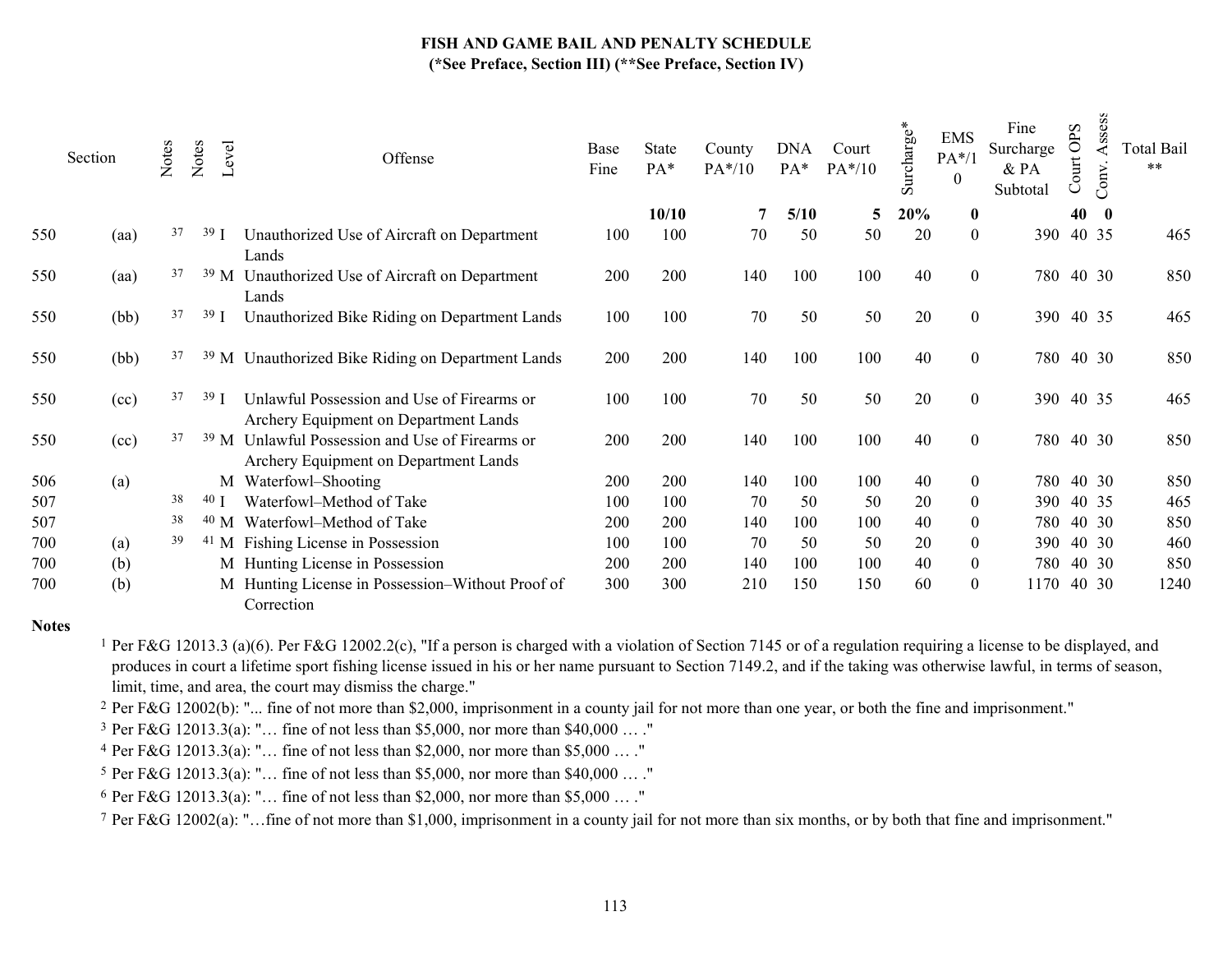| Section | ؎<br>–<br>⇁<br>←<br>← | ↽<br>⊣ | Offense | Base<br>$\mathbf{r}$<br>Fine | State<br>$PA*$ | County<br>$PA*/10$ | <b>DNA</b> | $PA*$ | Court<br>$PA*/10$ | Eg<br>ট<br>∸<br>w | <b>EMS</b><br>$PA*/1$ | Fine<br>Surcharge<br>$&$ PA<br>Subtota. | Sdo<br>د<br>$\checkmark$ |              | Total Bail<br>$***$ |
|---------|-----------------------|--------|---------|------------------------------|----------------|--------------------|------------|-------|-------------------|-------------------|-----------------------|-----------------------------------------|--------------------------|--------------|---------------------|
|         |                       |        |         |                              | 10/10          |                    |            | 5/10  |                   | 20%               | $\mathbf{0}$          |                                         | 40                       | $\mathbf{0}$ |                     |

 $8$  AB 223; Stats. 2021; ch. 370. Per F&G 2024 (f)(1): "For a first conviction, where the total value is two hundred fifty dollars (\$250) or more, the offense shall be a misdemeanor punishable by a fine of not less than five thousand dollars (\$5,000) and not more than fifty thousand dollars (\$50,000), imprisonment in the county jail for not more than six months, or by both the fine and imprisonment.

(2) For a second or subsequent conviction, the offense shall be a misdemeanor punishable by a fine of not less than ten thousand dollars (\$10,000) and not more than five hundred thousand dollars, (\$500,000), imprisonment in the county jail for not more than six months, or by both the fine and imprisonment."

9 Per F&G 12002(a): "…fine of not more than \$1,000, imprisonment in a county jail for not more than six months, or by both that fine and imprisonment."

<sup>10</sup> Per F&G 3004.5 "A person who violates any provision of this section is guilty of an infraction punishable by a fine of \$500." Per F&G 3004.5(g), a second or subsequent offense shall be punished by a fine not less than \$1,000 or more than \$5,000.

11 Per F&G 12002(c), except as specified in F&G 12001 and12010: "…a fine of not more than \$5,000."

<sup>12</sup> Per F&G 12002(a): "... punishment for a violation of this code that is a misdemeanor is a fine of not more than \$1,000, imprisonment in the county jail for not more than six months, or by both the fine and imprisonment." Per F&G 12002(b): punishment for a violation of subdivision (b) of Section 4004 is "… a fine of not more than \$2,000, imprisonment in the county jail for not more than one year, or both the fine and imprisonment"

13 Per F&G 12013.3(a): "fine of not less than \$5,000, nor more than \$40,000."

<sup>14</sup> Per F&G 12003.2: "fine of not more than \$25,000 per unlawful taking, imprisonment in the county jail for the period prescribed in sections 12002 or 12008, or both the fine and imprisonment."

<sup>15</sup> Per F&G 12005(a): "punishment for each violation of Section 4758 shall include both of the following: (1) A fine of \$250 for each bear part. (2) An additional fine of not more than \$5,000, imprisonment pursuant to subdivision (h) of Section 1170 of the Penal Code, or in a county jail for not more than one year, or both that fine and imprisonment."

<sup>16</sup> Per F&G 12005(c)(1), punishment for each violation of section 4758 that includes the possession of three or more bear gall bladders is punishable by both a fine of \$250 for each bear part, as required by  $F&G 12005(a)(1)$ , and an additional fine of not more than \$10,000 dollars, imprisonment in a county jail for not more than one year, or both that fine and imprisonment. Per  $F&G\ 12005(c)(1)(B)(2)$ : "If probation is granted, or execution or imposition of sentence is suspended, it shall be a condition thereof that the minimum term of three months shall be served in a county jail."

17 Per F&G 12003.1: punishment "... not less than \$250 ... ."

<sup>18</sup> Per F&G 12009(a): "... except as provided in Section 12006.6, the punishment for a violation of any provision of Section 5521 or 5521.5 ... is a fine of not less than \$15,000 or more than \$40,000 and imprisonment in the county jail for a period not to exceed one year. The court shall permanently revoke any commercial fishing license, commercial fishing permit, or sport fishing license issued by the department." Per F&G 12006.6: "... in addition to Section 12009, and notwithstanding the type of fishing license or permit held, if any person is convicted of a violation of Section 5521 or 5521.5, and the offense occurs in an area closed to the taking of abalone for commercial purposes, and the person takes or possesses more than 12 abalone at one time or takes abalone in excess of the annual bag limit, that person shall be punished by ... A fine of not less than \$15,000 or more than \$40,000."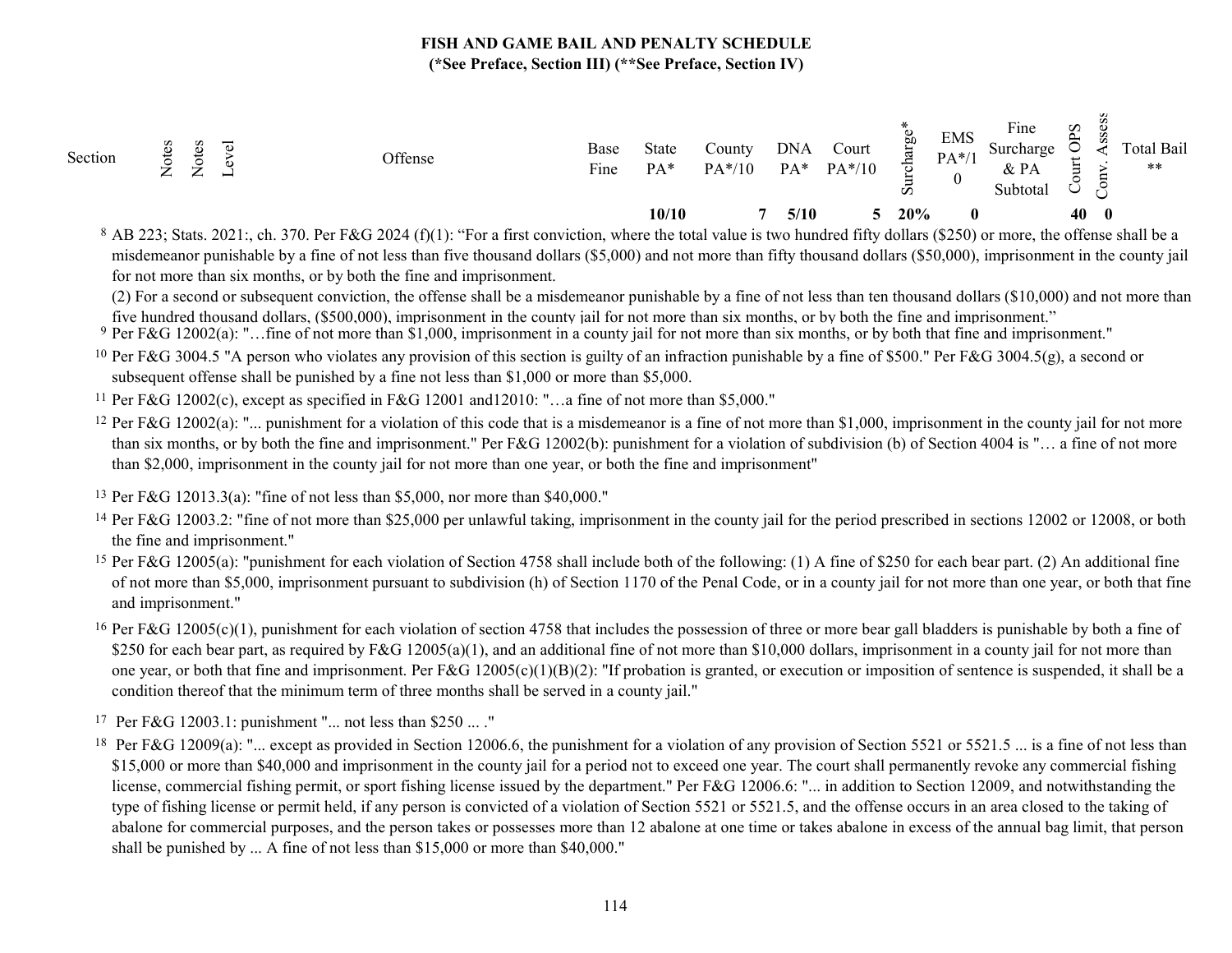| Section | $\overline{\phantom{0}}$<br>؎<br>⇁<br>ー<br>$\leftarrow$<br>−<br>← | Offense | Base<br>$\mathbf{r}$<br>Fine | <b>State</b><br>$PA*$ | County<br>$PA*/10$ | <b>DNA</b><br>PA* | Court<br>$PA*/10$ | <b>b</b><br>ಕ<br>$\boldsymbol{\omega}$ | <b>EMS</b><br>$PA*/1$ | Fine<br>Surcharge<br>& PA<br>Subtotal | Sdo<br>؎<br>ä<br>$\checkmark$ | $\cdot$      | Total Bail<br>$***$ |
|---------|-------------------------------------------------------------------|---------|------------------------------|-----------------------|--------------------|-------------------|-------------------|----------------------------------------|-----------------------|---------------------------------------|-------------------------------|--------------|---------------------|
|         |                                                                   |         |                              | 10/10                 |                    | 5/10              |                   | 20%                                    |                       |                                       | 40                            | $\mathbf{0}$ |                     |

<sup>19</sup> Per F&G 12002(b): " ... fine of not more than \$2,000, imprisonment in a county jail for not more than one year, or both the fine and imprisonment."

<sup>20</sup> Per F&G 12023: " ... punishable by all of the following: (1) Imprisonment in the county jail for not less than six months or more than one year, a fine of not more than \$50,000 for each violation, or both that imprisonment and fine ... ."

- <sup>21</sup> Per F&G 12009(a): "... except as provided in Section 12006.6, the punishment for a violation ... of Section 7121, involving abalone, is a fine of not less than \$15,000 or more than \$40,000 and imprisonment in the county jail for a period not to exceed one year. The court shall permanently revoke any commercial fishing license, commercial fishing permit, or, sport fishing license issued by the department." Per F&G 12006.6: "... in addition to Section 12009, and notwithstanding the type of fishing license or permit held, if any person is convicted of a violation of Section 5521 or 5521.5, and the offense occurs in an area closed to the taking of abalone for commercial purposes, and the person takes or possesses more than 12 abalone at one time or more than 100 abalone during a calendar year, that person shall be punished by ... A fine of not less than \$15,000 or more than \$40,000."
- <sup>22</sup> Per F&G 12002.2(a): " ... fine of not less than \$100 or more than \$1,000 for a first offense. If a person is convicted of a violation of Section 7145 or of a regulation requiring a license to be displayed within five years of a separate offense resulting in a conviction of a violation of Section 7145 or of a regulation requiring a license to be displayed, that person shall be punished by a fine of not less than two hundred fifty dollars (\$250) or more than one thousand dollars (\$1,000)." Per F&G 12002.2(b), a court may reduce the fine for conviction to \$25 with proof of a license valid at time of arrest. Per F&G 12002.2(c), "If a person is charged with a violation of Section 7145 or of a regulation requiring a license to be displayed, and produces in court a lifetime sport fishing license issued in his or her name pursuant to Section 7149.2, and if the taking was otherwise lawful, in terms of season, limit, time, and area, the court may dismiss the charge."

23 Per F&G 7863, the section shall remain in effect until 1/1/19.

<sup>24</sup> Per F&G 12002(b): "... fine of not more than \$2,000, imprisonment in the county jail for not more than one year, or both the fine and imprisonment."

- <sup>25</sup> Per F&G 12003.1(a): "... not less than \$500 and imprisonment in county jail for not less than 30 days for a second subsequent violation."
- <sup>26</sup> Per F&G 12012(a): "... fine of not less than \$5,000, nor more than \$40,000 ... ." Per F&G 12012 (b), "If a person is convicted of a second or subsequent violation of subdivision (a), that person shall be punished by a fine of not less than ten thousand dollars (\$10,000) nor more than fifty thousand dollars (\$50,000), or imprisonment in the county jail for not more than one year, or by both that fine and imprisonment."

27 Per F&G 12013.5(a): "fine of \$10,000 per bear part."

<sup>28</sup> Per F&G 12000(b): " ... infraction punishable by a fine of not less than \$100 and not to exceed \$1,000 ... ."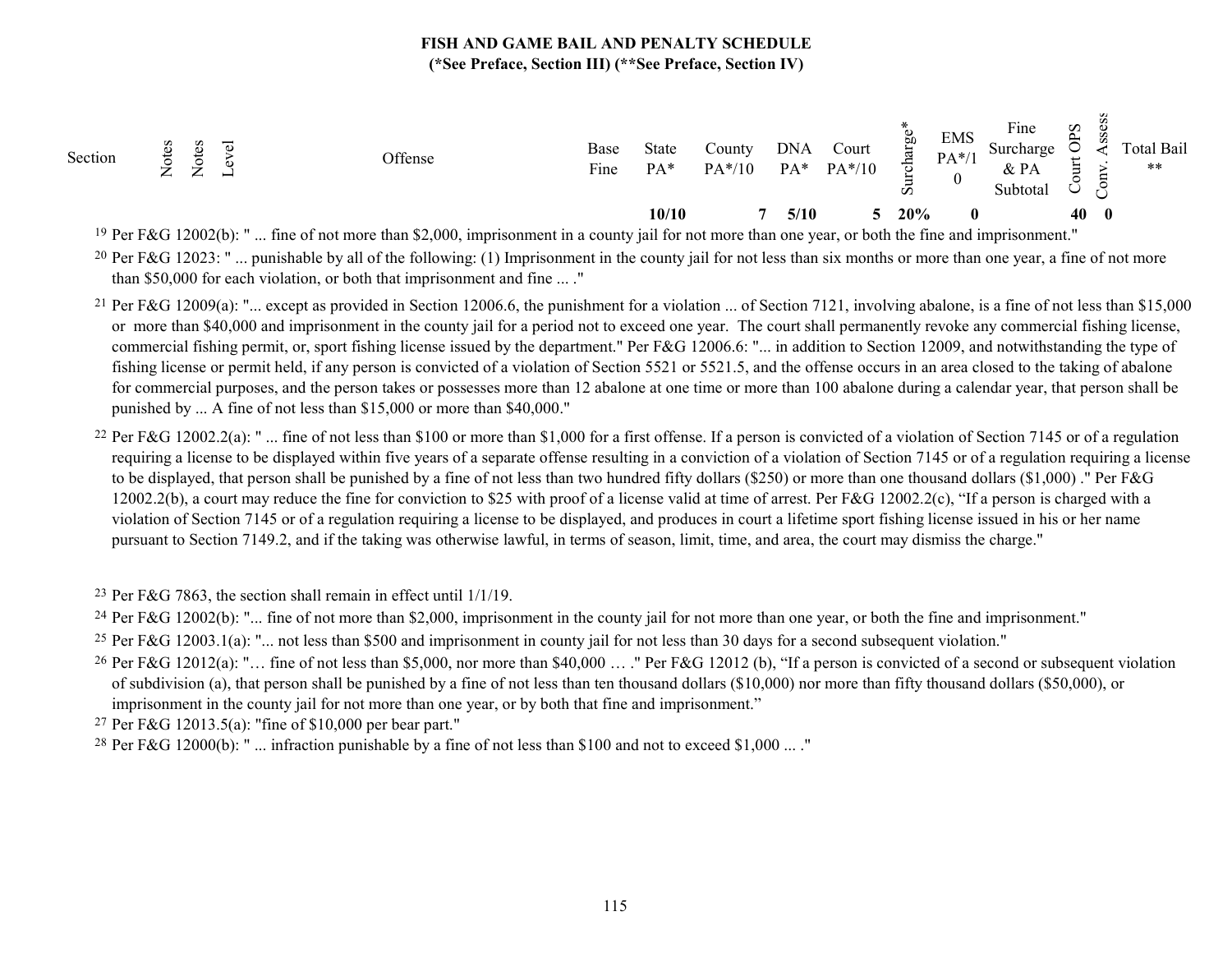| Section | $\overline{\phantom{0}}$<br>$\leftarrow$ | ∽<br>$\leftarrow$ | $\overline{\phantom{0}}$<br>− | Offense | Base<br>$\mathbf{r}$<br>Fine | State<br>PA <sup>*</sup> | County<br>$PA*/10$ | <b>DNA</b><br>PA* | Court<br>$PA*/10$ | <b>b</b><br>ಕ<br>-<br>S | <b>EMS</b><br>$PA*/1$ | Fine<br>Surcharge<br>$&$ PA<br>Subtota. | $\mathbf{S} \mathbf{d}$<br>∽<br>-<br>$\checkmark$ |          | Total Bail<br>$***$ |
|---------|------------------------------------------|-------------------|-------------------------------|---------|------------------------------|--------------------------|--------------------|-------------------|-------------------|-------------------------|-----------------------|-----------------------------------------|---------------------------------------------------|----------|---------------------|
|         |                                          |                   |                               |         |                              | 10/10                    |                    | 5/10              |                   | 20%                     | 0                     |                                         | 40                                                | $\bf{0}$ |                     |

<sup>29</sup> Per F&G 12000: "(a) Except as expressly provided otherwise in this code, any violation of this code, or of any rule, regulation, or order made or adopted under this code, is a misdemeanor. (b) Notwithstanding subdivision (a), any person who violates any of the following statutes or regulations is guilty of an infraction punishable by a fine of not less than \$100 or more than \$1,000, or of a misdemeanor: (1) Section 2009. (2) Subdivision (a) of Section 6596. (3) Section 7149.8. (4) Sections 1.14, 1.17, 1.62, 1.63, and 1.74 of Title 14 of the California Code of Regulations. (5) Sections 2.00 to 5.95, inclusive, and 7.00 to 8.00, inclusive, of Title 14 of the California Code of Regulations. (6) Sections 27.56 to 30.10, inclusive, of Title 14 of the California Code of Regulations. (7) Sections 40 to 43, inclusive, of Title 14 of the California Code of Regulations. (8) Section 251.7 of Title 14 of the California Code of Regulations. (9) Sections 307, 308, and 311 to 313, inclusive, of Title 14 of the California Code of Regulations. (10) Sections 505, 507 to 510, inclusive, and 550 to 553, inclusive, of Title 14 of the California Code of Regulations. (10)(11) Sections 630 to 630.5, inclusive, of Title 14 of the California Code of Regulations. (12) Section 632 of Title 14 of the California Code of Regulations, except if either of the following apply: (A) The person who violates the regulation holds a commercial fishing license issued pursuant to Article 3 (commencing with Section 7850) of Chapter 1 of Part 3 of Division 6 or a commercial passenger fishing boat license issued pursuant to Article 5 (commencing with Section 7920) of Chapter 1 of Part 3 of Division 6. (B) The violation of the regulation occurred within two years of a prior violation of the regulation that resulted in a conviction."

<sup>30</sup> Per F&G 12000(b): " ... infraction punishable by a fine of not less than \$100 and not to exceed \$1,000 ... ."

<sup>31</sup> Per F&G 12000: "(a) Except as expressly provided otherwise in this code, any violation of this code, or of any rule, regulation, or order made or adopted under this code, is a misdemeanor. (b) Notwithstanding subdivision (a), any person who violates any of the following statutes or regulations is guilty of an infraction punishable by a fine of not less than \$100 or more than \$1,000, or of a misdemeanor: (1) Section 2009. (2) Subdivision (a) of Section 6596. (3) Section 7149.8. (4) Sections 1.14, 1.17, 1.62, 1.63, and 1.74 of Title 14 of the California Code of Regulations. (5) Sections 2.00 to 5.95, inclusive, and 7.00 to 8.00, inclusive, of Title 14 of the California Code of Regulations. (6) Sections 27.56 to 30.10, inclusive, of Title 14 of the California Code of Regulations. (7) Sections 40 to 43, inclusive, of Title 14 of the California Code of Regulations. (8) Section 251.7 of Title 14 of the California Code of Regulations. (9) Sections 307, 308, and 311 to 313, inclusive, of Title 14 of the California Code of Regulations. (10) Sections 505, 507 to 510, inclusive, and 550 to 553, inclusive, of Title 14 of the California Code of Regulations. (10)(11) Sections 630 to 630.5, inclusive, of Title 14 of the California Code of Regulations. (12) Section 632 of Title 14 of the California Code of Regulations, except if either of the following apply: (A) The person who violates the regulation holds a commercial fishing license issued pursuant to Article 3 (commencing with Section 7850) of Chapter 1 of Part 3 of Division 6 or a commercial passenger fishing boat license issued pursuant to Article 5 (commencing with Section 7920) of Chapter 1 of Part 3 of Division 6. (B) The violation of the regulation occurred within two years of a prior violation of the regulation that resulted in a conviction."

32 Per F&G 12000(b): " ... infraction punishable by a fine of not less than \$100 and not to exceed \$1,000 ... ."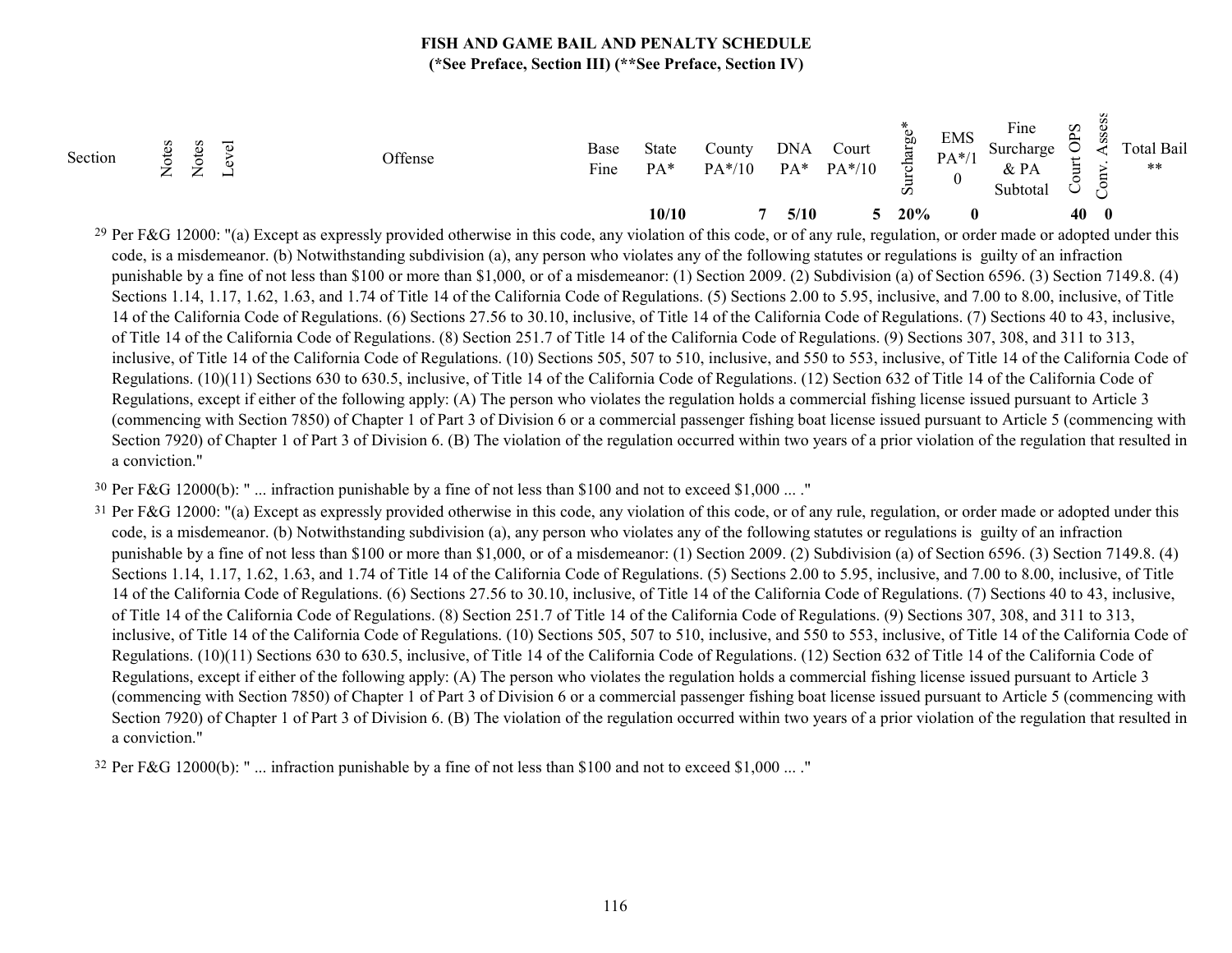| Section | $\overline{\phantom{0}}$<br>$\leftarrow$ | ∽<br>$\leftarrow$ | $\overline{\phantom{0}}$<br>− | Offense | Base<br>$\mathbf{r}$<br>Fine | State<br>PA <sup>*</sup> | County<br>$PA*/10$ | <b>DNA</b><br>PA* | Court<br>$PA*/10$ | <b>b</b><br>ಕ<br>-<br>S | <b>EMS</b><br>$PA*/1$ | Fine<br>Surcharge<br>$&$ PA<br>Subtota. | $\mathbf{S} \mathbf{d}$<br>∽<br>-<br>$\checkmark$ |          | Total Bail<br>$***$ |
|---------|------------------------------------------|-------------------|-------------------------------|---------|------------------------------|--------------------------|--------------------|-------------------|-------------------|-------------------------|-----------------------|-----------------------------------------|---------------------------------------------------|----------|---------------------|
|         |                                          |                   |                               |         |                              | 10/10                    |                    | 5/10              |                   | 20%                     | 0                     |                                         | 40                                                | $\bf{0}$ |                     |

<sup>33</sup> Per F&G 12000: "(a) Except as expressly provided otherwise in this code, any violation of this code, or of any rule, regulation, or order made or adopted under this code, is a misdemeanor. (b) Notwithstanding subdivision (a), any person who violates any of the following statutes or regulations is guilty of an infraction punishable by a fine of not less than \$100 or more than \$1,000, or of a misdemeanor: (1) Section 2009. (2) Subdivision (a) of Section 6596. (3) Section 7149.8. (4) Sections 1.14, 1.17, 1.62, 1.63, and 1.74 of Title 14 of the California Code of Regulations. (5) Sections 2.00 to 5.95, inclusive, and 7.00 to 8.00, inclusive, of Title 14 of the California Code of Regulations. (6) Sections 27.56 to 30.10, inclusive, of Title 14 of the California Code of Regulations. (7) Sections 40 to 43, inclusive, of Title 14 of the California Code of Regulations. (8) Section 251.7 of Title 14 of the California Code of Regulations. (9) Sections 307, 308, and 311 to 313, inclusive, of Title 14 of the California Code of Regulations. (10) Sections 505, 507 to 510, inclusive, and 550 to 553, inclusive, of Title 14 of the California Code of Regulations. (10)(11) Sections 630 to 630.5, inclusive, of Title 14 of the California Code of Regulations. (12) Section 632 of Title 14 of the California Code of Regulations, except if either of the following apply: (A) The person who violates the regulation holds a commercial fishing license issued pursuant to Article 3 (commencing with Section 7850) of Chapter 1 of Part 3 of Division 6 or a commercial passenger fishing boat license issued pursuant to Article 5 (commencing with Section 7920) of Chapter 1 of Part 3 of Division 6. (B) The violation of the regulation occurred within two years of a prior violation of the regulation that resulted in a conviction."

<sup>34</sup> Per F&G 12000(b)(6) a person who violates Sections 27.56 to 30.10 of Title 14 of the California Code of Regulations is guilty of an infraction punishable by a fine of not less than one hundred dollars (\$100) and not to exceed one thousand dollars (\$1,000), or of a misdemeanor.

<sup>35</sup> Per F&G 12000: "(a) Except as expressly provided otherwise in this code, any violation of this code, or of any rule, regulation, or order made or adopted under this code, is a misdemeanor. (b) Notwithstanding subdivision (a), any person who violates any of the following statutes or regulations is guilty of an infraction punishable by a fine of not less than \$100 or more than \$1,000, or of a misdemeanor: (1) Section 2009. (2) Subdivision (a) of Section 6596. (3) Section 7149.8. (4) Sections 1.14, 1.17, 1.62, 1.63, and 1.74 of Title 14 of the California Code of Regulations. (5) Sections 2.00 to 5.95, inclusive, and 7.00 to 8.00, inclusive, of Title 14 of the California Code of Regulations. (6) Sections 27.56 to 30.10, inclusive, of Title 14 of the California Code of Regulations. (7) Sections 40 to 43, inclusive, of Title 14 of the California Code of Regulations. (8) Section 251.7 of Title 14 of the California Code of Regulations. (9) Sections 307, 308, and 311 to 313, inclusive, of Title 14 of the California Code of Regulations. (10) Sections 505, 507 to 510, inclusive, and 550 to 553, inclusive, of Title 14 of the California Code of Regulations. (10)(11) Sections 630 to 630.5, inclusive, of Title 14 of the California Code of Regulations. (12) Section 632 of Title 14 of the California Code of Regulations, except if either of the following apply: (A) The person who violates the regulation holds a commercial fishing license issued pursuant to Article 3 (commencing with Section 7850) of Chapter 1 of Part 3 of Division 6 or a commercial passenger fishing boat license issued pursuant to Article 5 (commencing with Section 7920) of Chapter 1 of Part 3 of Division 6. (B) The violation of the regulation occurred within two years of a prior violation of the regulation that resulted in a conviction."

36 Per F&G 12000(b): " ... infraction punishable by a fine of not less than \$100 and not to exceed \$1,000 ... ."